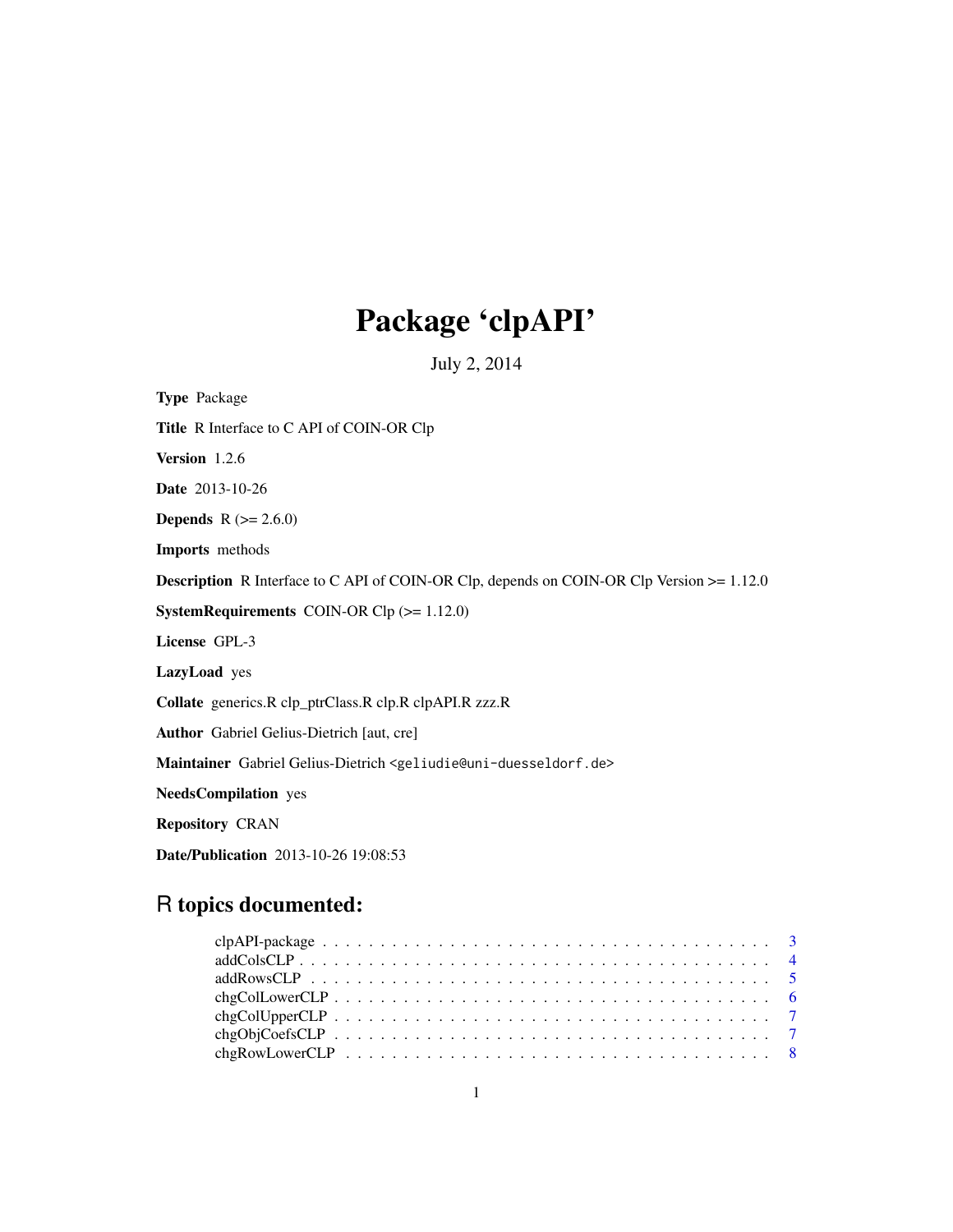|                        | 9         |
|------------------------|-----------|
|                        | 10        |
|                        | 11        |
|                        | 12        |
|                        | 13        |
|                        | 13        |
|                        | 14        |
|                        | 15        |
|                        | 16        |
|                        | 16        |
|                        | 17        |
|                        | 18        |
|                        | <b>19</b> |
|                        | 20        |
|                        | <b>20</b> |
|                        | 21        |
|                        | 22        |
|                        | 23        |
|                        | 23        |
|                        | 24        |
|                        | 25        |
|                        | 26        |
|                        | 26        |
|                        | 27        |
|                        | 28        |
|                        | 29        |
|                        | 29        |
|                        |           |
|                        |           |
|                        |           |
|                        |           |
|                        | 33        |
|                        | 34        |
|                        | 35        |
|                        | 36        |
|                        | 36        |
|                        | 37        |
|                        | 38        |
|                        | 39        |
|                        | 40        |
|                        | 40        |
|                        | 41        |
|                        | 42        |
| setLogLevelCLP         | 43        |
|                        | 44        |
| solveInitialBarrierCLP | 44        |
|                        | 45        |
|                        | 46        |
|                        |           |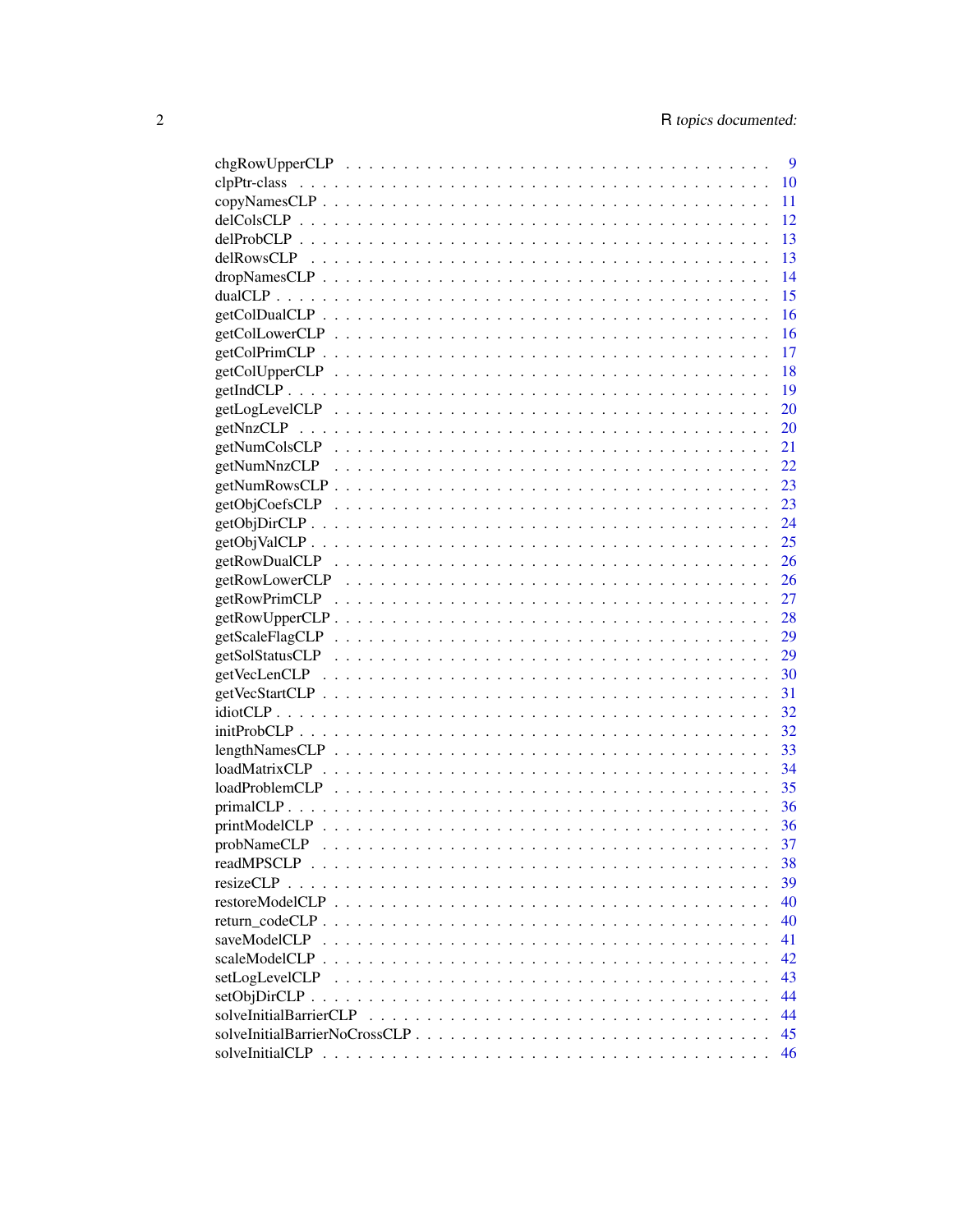# <span id="page-2-0"></span>clpAPI-package 3

| Index |  |  |  |  |  |  |  |  |  |  |  |  |  |  |  |  |  |  | 50 |
|-------|--|--|--|--|--|--|--|--|--|--|--|--|--|--|--|--|--|--|----|
|       |  |  |  |  |  |  |  |  |  |  |  |  |  |  |  |  |  |  |    |
|       |  |  |  |  |  |  |  |  |  |  |  |  |  |  |  |  |  |  |    |
|       |  |  |  |  |  |  |  |  |  |  |  |  |  |  |  |  |  |  |    |

# clpAPI-package *R Interface to C API of COIN-OR Clp*

### Description

A low level interface to COIN-OR Clp (COIN Linear Program code).

### Details

The package clpAPI provides access to the callable library of COIN-OR Clp from within R.

### Author(s)

Gabriel Gelius-Dietrich

Maintainer: Gabriel Gelius-Dietrich <geliudie@uni-duesseldorf.de>

### References

The COIN-OR Clp home page at <http://www.coin-or.org/projects/Clp.xml>

### Examples

```
# load package
library(clpAPI)
# preparing the model
lp <- initProbCLP()
nrows <-5ncols <- 8
# objective function
obj <- c(1, 0, 0, 0, 2, 0, 0, -1)
# upper and lower bounds of the rows
rlower \leq c(2.5, -1000, 4, 1.8, 3)
rupper <- c(1000, 2.1, 4, 5, 15)
# upper and lower bounds of the columns
clower <- c(2.5, 0, 0, 0, 0.5, 0, 0, 0)cupper <- c(1000, 4.1, 1, 1, 4, 1000, 1000, 4.3)
```
# constraint matrix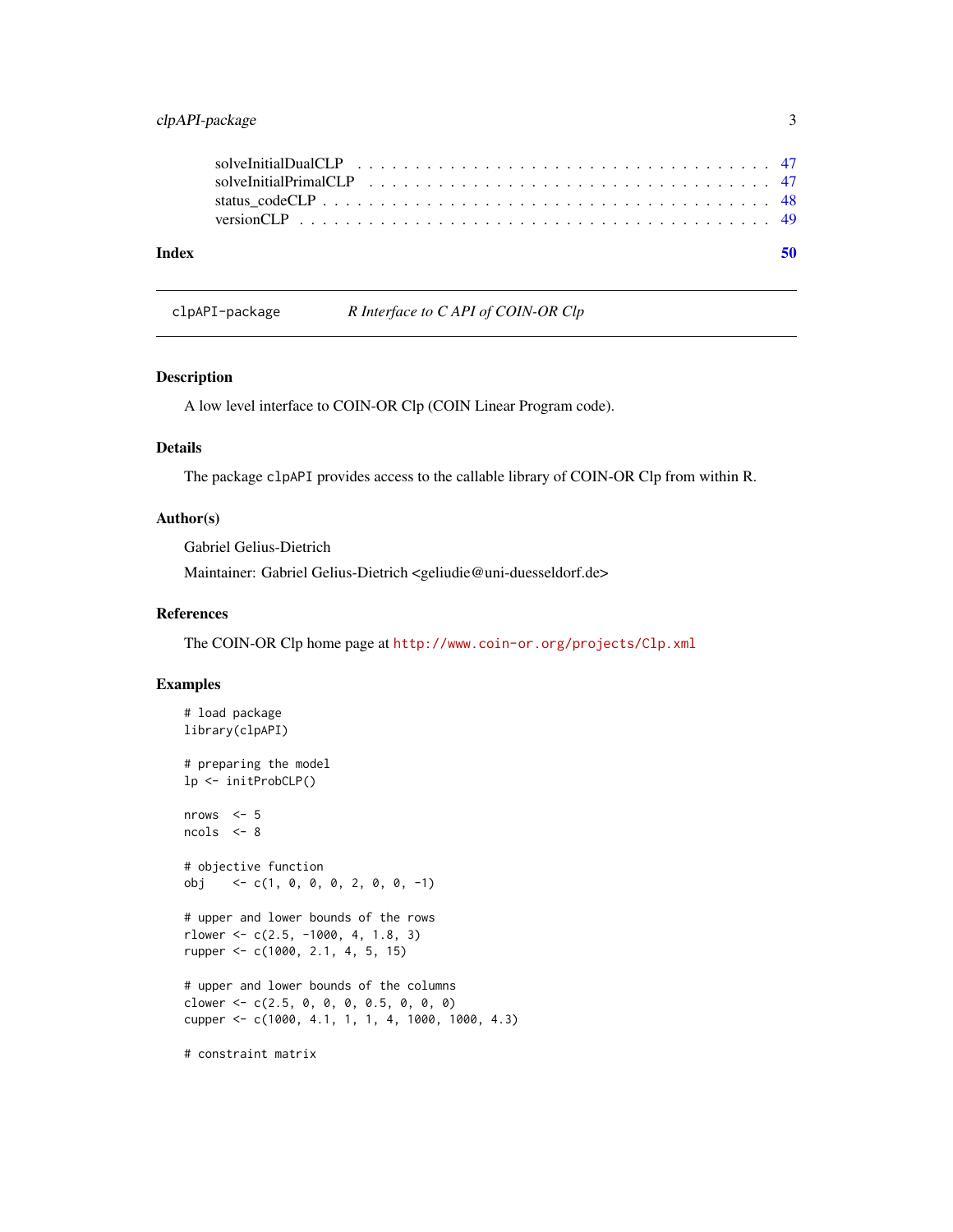```
ia \leftarrow c(0, 4, 0, 1, 1, 2, 0, 3, 0, 4, 2, 3, 0, 4)ja <- c(0, 2, 4, 6, 8, 10, 11, 12, 14)
ar <- c(3.0, 5.6, 1.0, 2.0, 1.1, 1.0, -2.0, 2.8,
        -1.0, 1.0, 1.0, -1.2, -1.0, 1.9)
# direction of optimization
setObjDirCLP(lp, 1)
# load problem data
loadProblemCLP(lp, ncols, nrows, ia, ja, ar,
               clower, cupper, obj, rlower, rupper)
# solve lp problem
solveInitialCLP(lp)
# retrieve the results
getSolStatusCLP(lp)
getObjValCLP(lp)
getColPrimCLP(lp)
# remove problem object
delProbCLP(lp)
```
addColsCLP *Add Columns*

#### Description

Low level interface function to the COIN-OR Clp function Clp\_addColumns. Consult the COIN-OR Clp documentation for more detailed information.

### Usage

addColsCLP(lp, ncols, lb, ub, obj, colst, rows, val)

# Arguments

| lp    | An object of class "clpPtr" as returned by initProbCLP. This is basically a<br>pointer to a COIN-OR Clp problem object.                                                                                   |
|-------|-----------------------------------------------------------------------------------------------------------------------------------------------------------------------------------------------------------|
| ncols | Number of columns to add.                                                                                                                                                                                 |
| lb    | Lower bounds of the new columns.                                                                                                                                                                          |
| ub    | Upper bounds of the new columns.                                                                                                                                                                          |
| obi   | Objective coeficients of the new columns.                                                                                                                                                                 |
| colst | Vector containing the starting indices of new rows (Arguments rows and val<br>must be in column major order). The first element of colst must be 0, the last<br>element must be length $\text{(val)}+1$ . |
| rows  | Row indices of the non zero elements in the new columns.                                                                                                                                                  |
| val   | Numerical values of the new non zero elements.                                                                                                                                                            |

<span id="page-3-0"></span>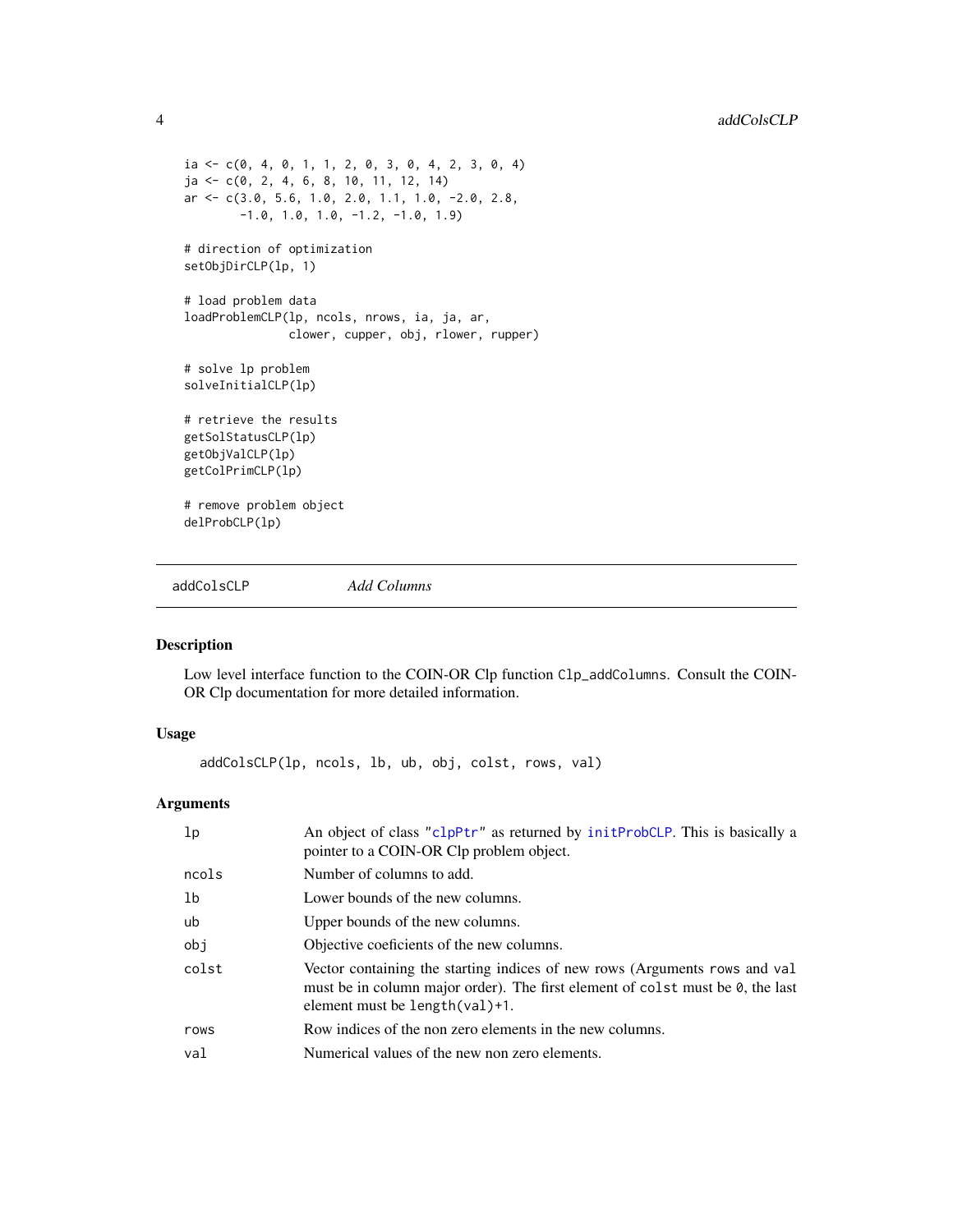#### <span id="page-4-0"></span>addRowsCLP 5

# Details

Interface to the C function addRows which calls the COIN-OR Clp function Clp\_addRows.

### Value

NULL

# Author(s)

Gabriel Gelius-Dietrich

Maintainer: Gabriel Gelius-Dietrich <geliudie@uni-duesseldorf.de>

#### References

The COIN-OR Clp home page at <http://www.coin-or.org/projects/Clp.xml>

addRowsCLP *Add Rows*

#### Description

Low level interface function to the COIN-OR Clp function Clp\_addRows. Consult the COIN-OR Clp documentation for more detailed information.

# Usage

addRowsCLP(lp, nrows, lb, ub, rowst, cols, val)

# Arguments

| 1p             | An object of class "clpPtr" as returned by initProbCLP. This is basically a<br>pointer to a COIN-OR Clp problem object.                                                                        |
|----------------|------------------------------------------------------------------------------------------------------------------------------------------------------------------------------------------------|
| nrows          | Number of rows to add.                                                                                                                                                                         |
| 1 <sub>b</sub> | Lower bounds of the new rows.                                                                                                                                                                  |
| ub             | Upper bounds of the new rows.                                                                                                                                                                  |
| rowst          | Vector containing the starting indices of new rows (Arguments cols and val<br>must be in row major order). The first element of rowst must be 0, the last<br>element must be $length(va1)+1$ . |
| cols           | Column indices of the non zero elements in the new rows.                                                                                                                                       |
| val            | Numerical values of the new non zero elements.                                                                                                                                                 |

# Details

Interface to the C function addRows which calls the COIN-OR Clp function Clp\_addRows.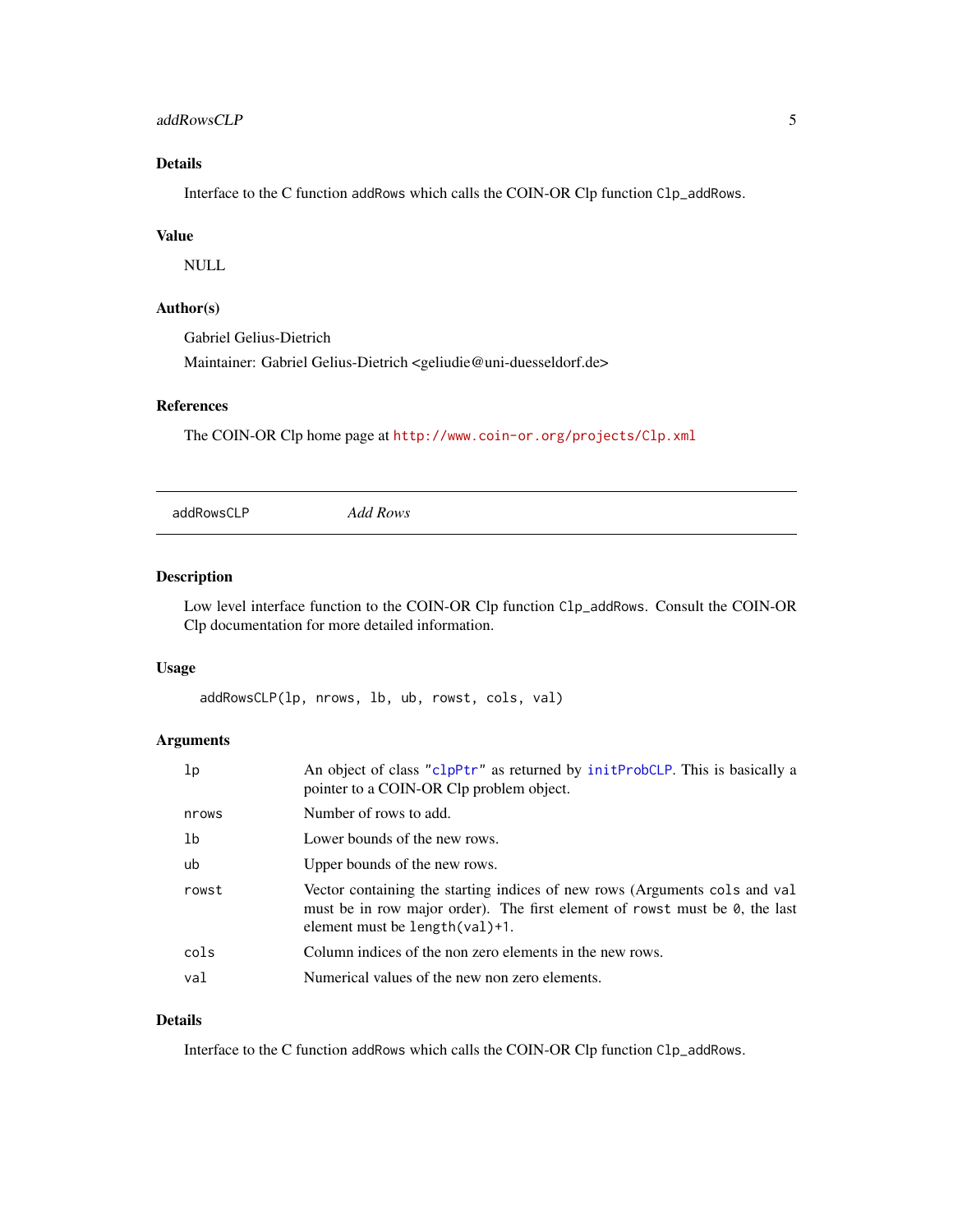### <span id="page-5-0"></span>Value

NULL

### Author(s)

Gabriel Gelius-Dietrich

Maintainer: Gabriel Gelius-Dietrich <geliudie@uni-duesseldorf.de>

#### References

The COIN-OR Clp home page at <http://www.coin-or.org/projects/Clp.xml>

chgColLowerCLP *Set/Change Column Lower Bounds*

#### Description

Low level interface function to the COIN-OR Clp function Clp\_chgColumnLower. Consult the COIN-OR Clp documentation for more detailed information.

### Usage

```
chgColLowerCLP(lp, lb)
```
### Arguments

| lp | An object of class "clpPtr" as returned by initProbCLP. This is basically a |
|----|-----------------------------------------------------------------------------|
|    | pointer to a COIN-OR Clp problem object.                                    |
| 1b | Numeric vector containing the lower bounds of the columns of the model.     |

### Details

Interface to the C function chgColLower which calls the COIN-OR Clp function Clp\_chgColumnLower.

### Value

NULL

# Author(s)

Gabriel Gelius-Dietrich Maintainer: Gabriel Gelius-Dietrich <geliudie@uni-duesseldorf.de>

### References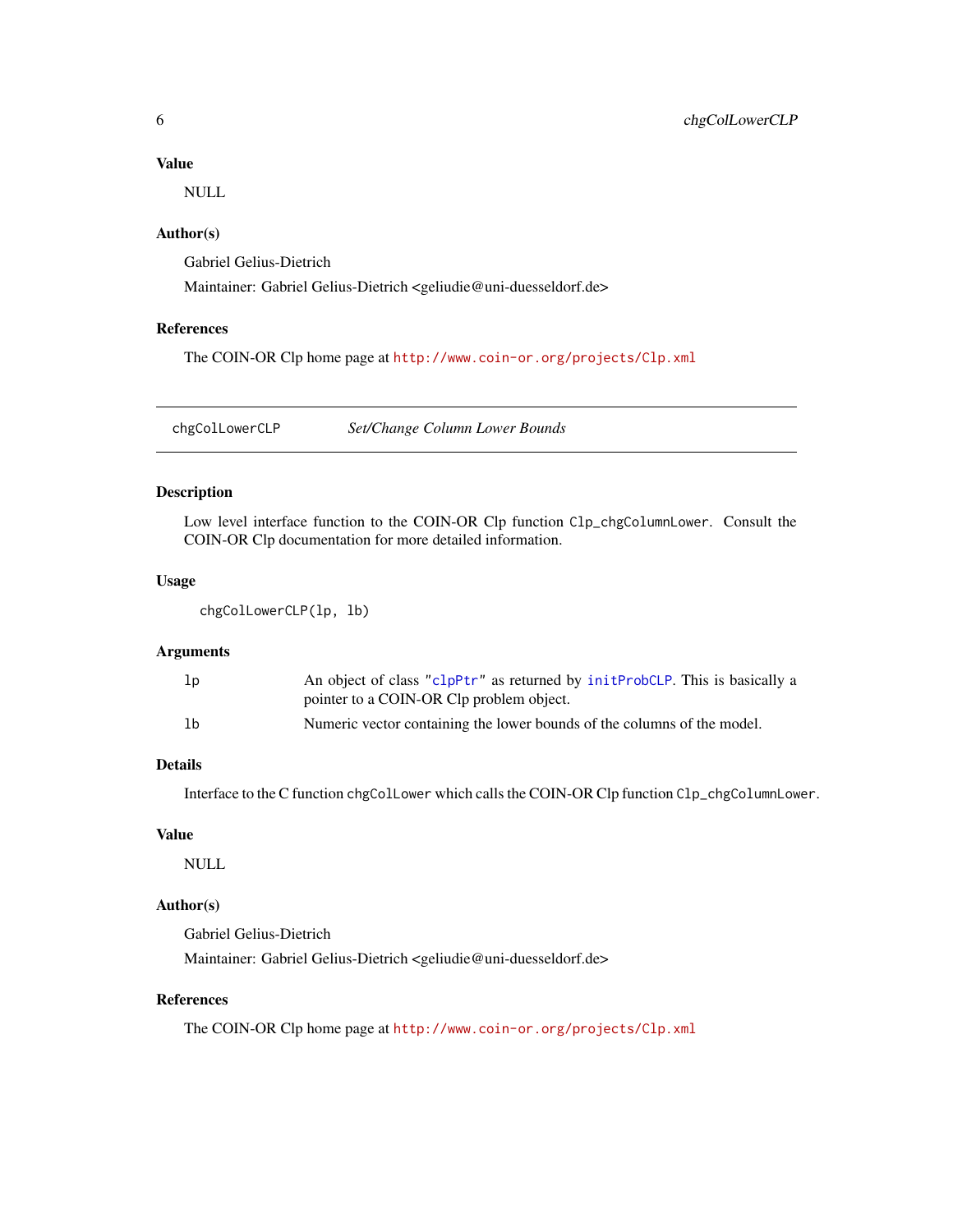<span id="page-6-0"></span>

Low level interface function to the COIN-OR Clp function Clp\_chgColumnUpper. Consult the COIN-OR Clp documentation for more detailed information.

### Usage

```
chgColUpperCLP(lp, ub)
```
### **Arguments**

| lp | An object of class "clpPtr" as returned by initProbCLP. This is basically a |
|----|-----------------------------------------------------------------------------|
|    | pointer to a COIN-OR Clp problem object.                                    |
| ub | Numeric vector containing the upper bounds of the columns of the model.     |

### Details

Interface to the C function chgColUpper which calls the COIN-OR Clp function Clp\_chgColumnUpper.

#### Value

NULL

### Author(s)

Gabriel Gelius-Dietrich

Maintainer: Gabriel Gelius-Dietrich <geliudie@uni-duesseldorf.de>

### References

The COIN-OR Clp home page at <http://www.coin-or.org/projects/Clp.xml>

chgObjCoefsCLP *Set/Change Objective Coefficients*

### Description

Low level interface function to the COIN-OR Clp function Clp\_chgObjCoefficients. Consult the COIN-OR Clp documentation for more detailed information.

#### Usage

```
chgObjCoefsCLP(lp, objCoef)
```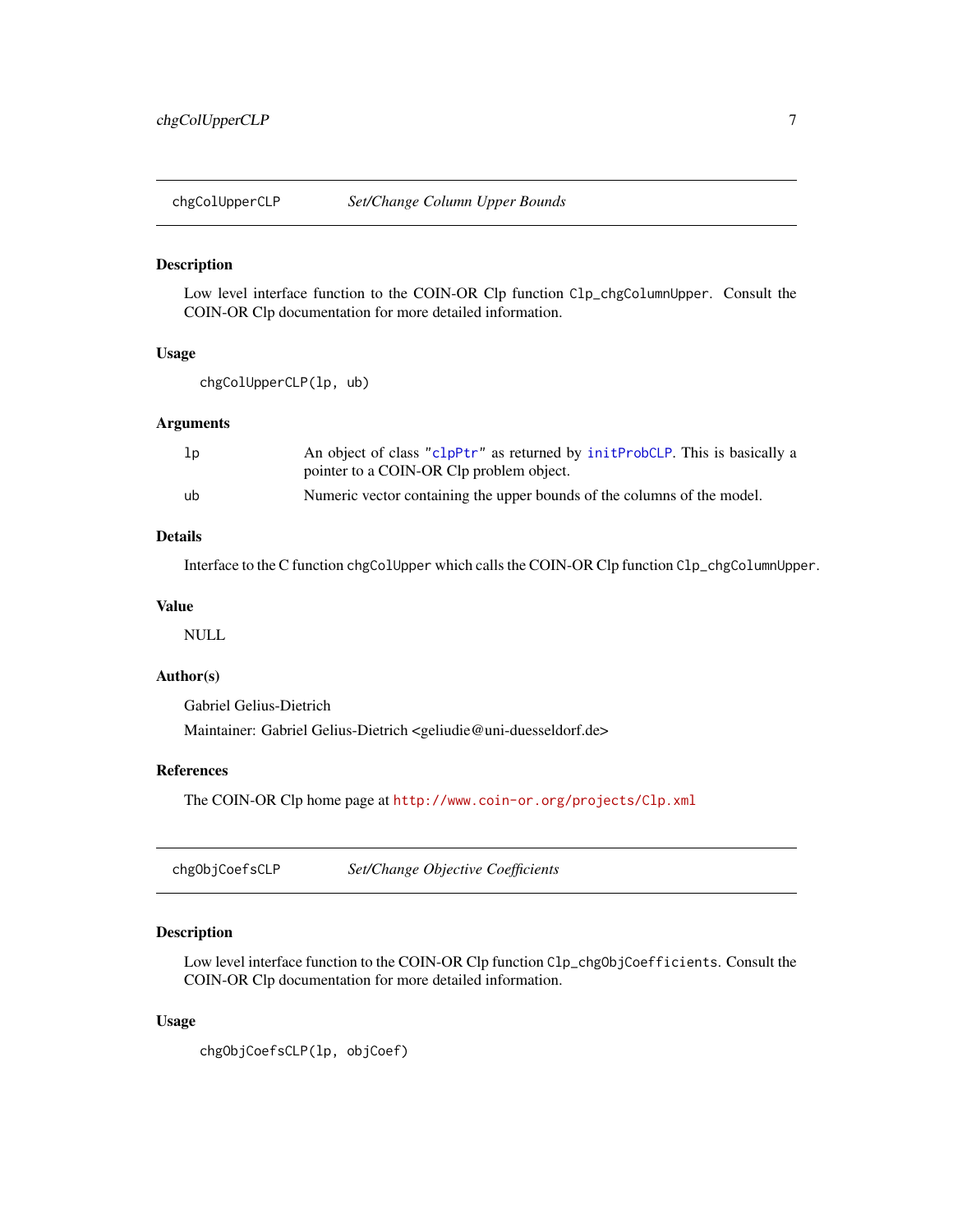# <span id="page-7-0"></span>Arguments

| 1 <sub>p</sub> | An object of class "clpPtr" as returned by initProbCLP. This is basically a |
|----------------|-----------------------------------------------------------------------------|
|                | pointer to a COIN-OR Clp problem object.                                    |
| obiCoef        | Numeric vector containing the objective coefficients of the model.          |

# Details

Interface to the C function chgObjCoefs which calls the COIN-OR Clp function Clp\_chgObjCoefficients.

### Value

NULL

# Author(s)

Gabriel Gelius-Dietrich

Maintainer: Gabriel Gelius-Dietrich <geliudie@uni-duesseldorf.de>

# References

The COIN-OR Clp home page at <http://www.coin-or.org/projects/Clp.xml>

chgRowLowerCLP *Set/Change Row Lower Bounds*

### Description

Low level interface function to the COIN-OR Clp function Clp\_chgRowLower. Consult the COIN-OR Clp documentation for more detailed information.

# Usage

```
chgRowLowerCLP(lp, rlb)
```
### Arguments

| 1 <sub>p</sub> | An object of class "clpPtr" as returned by initProbCLP. This is basically a |
|----------------|-----------------------------------------------------------------------------|
|                | pointer to a COIN-OR Clp problem object.                                    |
| rlb            | Numeric vector containing the lower bounds of the rows of the model.        |

### Details

Interface to the C function chgColLower which calls the COIN-OR Clp function Clp\_chgRowLower.

### Value

NULL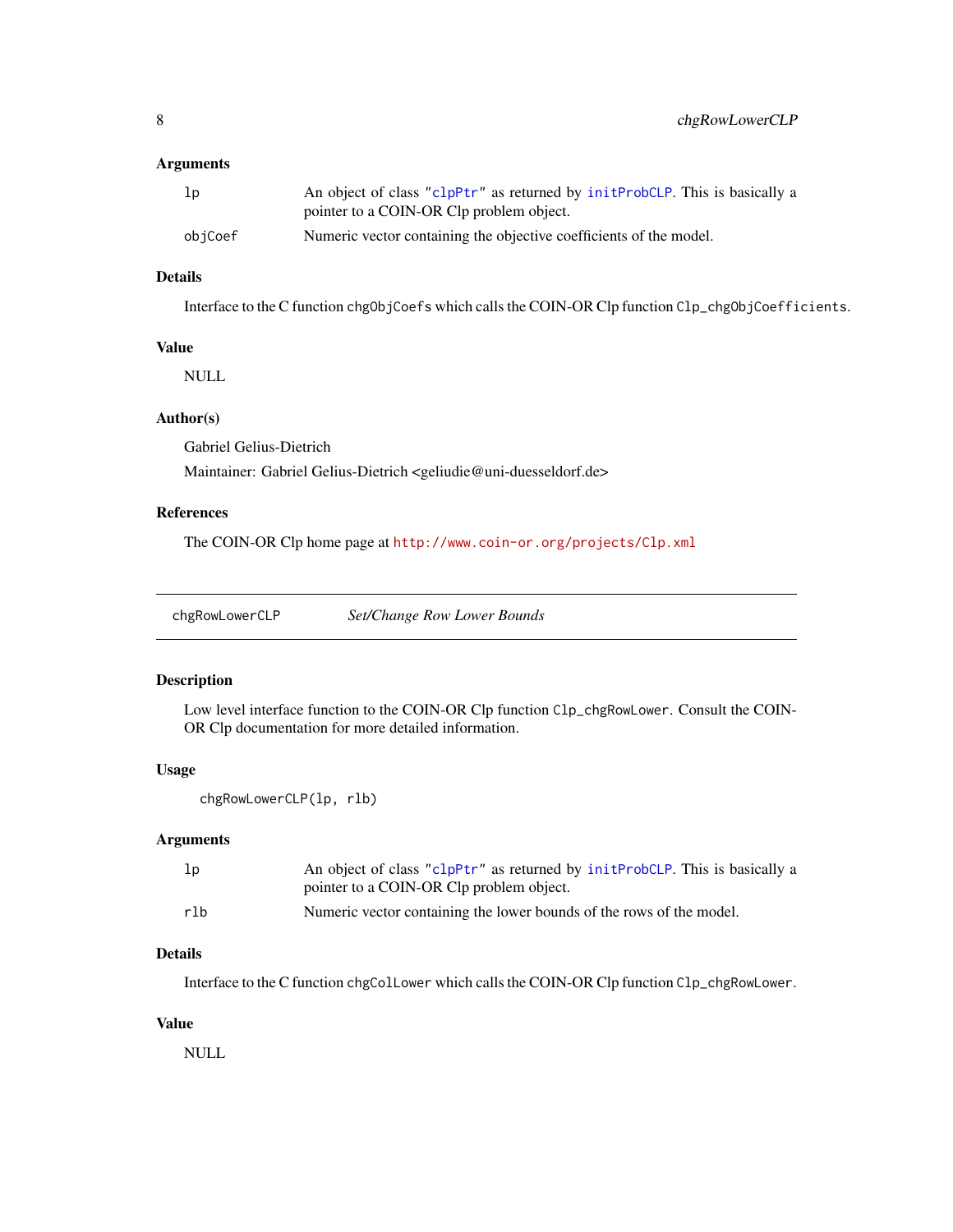### <span id="page-8-0"></span>chgRowUpperCLP 9

### Author(s)

Gabriel Gelius-Dietrich

Maintainer: Gabriel Gelius-Dietrich <geliudie@uni-duesseldorf.de>

# References

The COIN-OR Clp home page at <http://www.coin-or.org/projects/Clp.xml>

chgRowUpperCLP *Set/Change Row Upper Bounds*

# Description

Low level interface function to the COIN-OR Clp function Clp\_chgRowUpper. Consult the COIN-OR Clp documentation for more detailed information.

# Usage

chgRowUpperCLP(lp, rub)

# Arguments

| 1 <sub>p</sub> | An object of class "clpPtr" as returned by initervolustion. This is basically a |
|----------------|---------------------------------------------------------------------------------|
|                | pointer to a COIN-OR Clp problem object.                                        |
| rub            | Numeric vector containing the upper bounds of the rows of the model.            |

# Details

Interface to the C function chgRowUpper which calls the COIN-OR Clp function Clp\_chgRowUpper.

### Value

NULL

### Author(s)

Gabriel Gelius-Dietrich

Maintainer: Gabriel Gelius-Dietrich <geliudie@uni-duesseldorf.de>

### References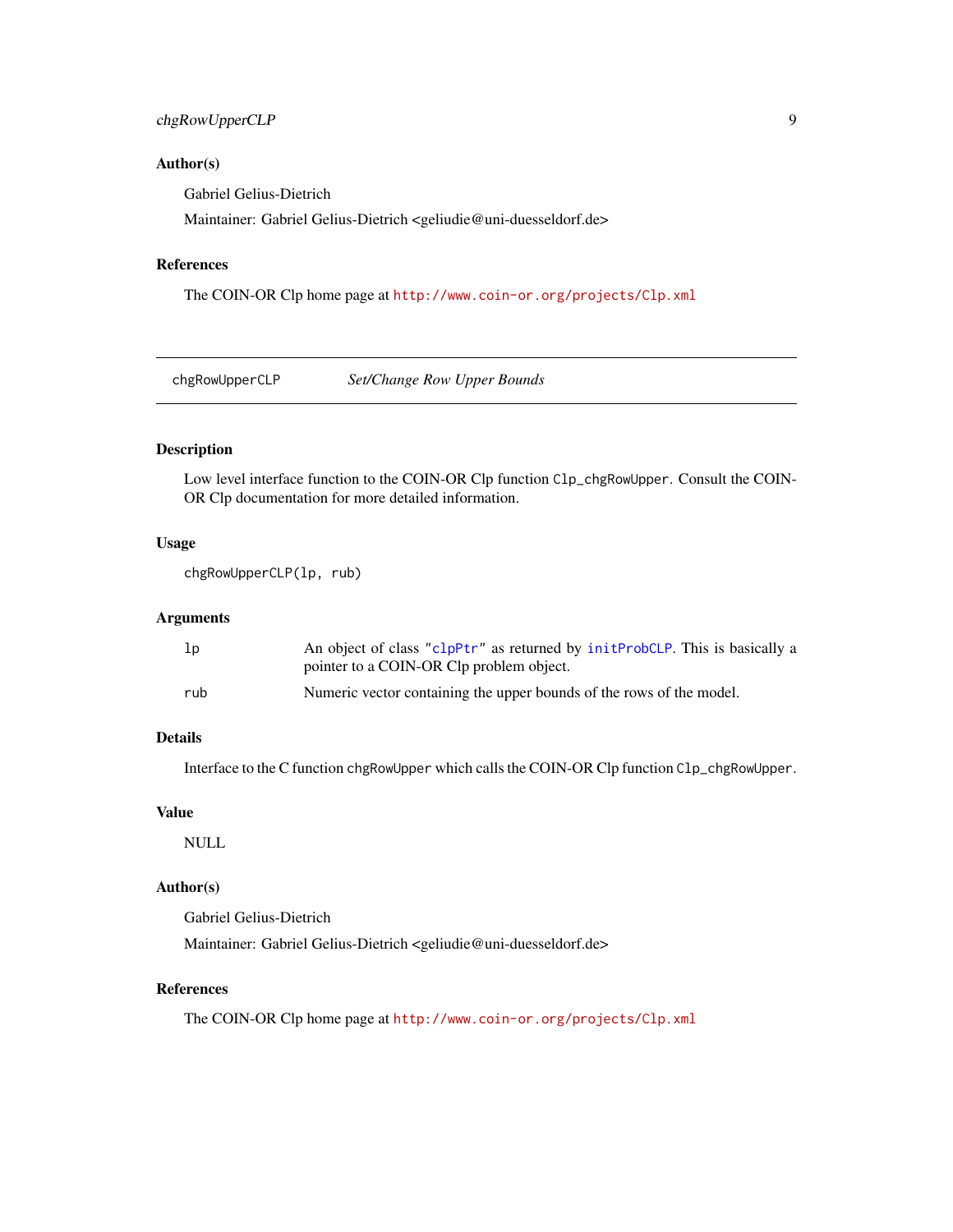<span id="page-9-1"></span><span id="page-9-0"></span>clpPtr-class *Class* "clpPtr"

#### Description

Structure of the class "clpPtr". Objects of that class are used to hold pointers to C structures used by COIN-OR Clp.

#### Objects from the Class

Objects can be created by calls of the form test <- initProbCLP().

# **Slots**

clpPtrType: Object of class "character" giving the pointer type.

clpPointer: Object of class "externalptr" containig the pointer to a C structure.

### **Methods**

- isCLPpointer signature(object = "clpPtr"): returns TRUE if clpPointer(object) is a pointer to a COIN-OR Clp problem object, otherwise FALSE.
- isNULLpointerCLP signature(object = "clpPtr"): returns TRUE if clpPointer(object) is a NULL pointer, otherwise FALSE.

clpPointer signature(object = "clpPtr"): gets the clpPointer slot.

clpPtrType signature(object = "clpPtr"): gets the clpPtrType slot.

clpPtrType<- signature(object = "clpPtr"): sets the clpPtrType slot.

#### Author(s)

Gabriel Gelius-Dietrich

Maintainer: Gabriel Gelius-Dietrich <geliudie@uni-duesseldorf.de>

#### References

The COIN-OR Clp home page at <http://www.coin-or.org/projects/Clp.xml>

### See Also

[initProbCLP](#page-31-1)

### Examples

showClass("clpPtr")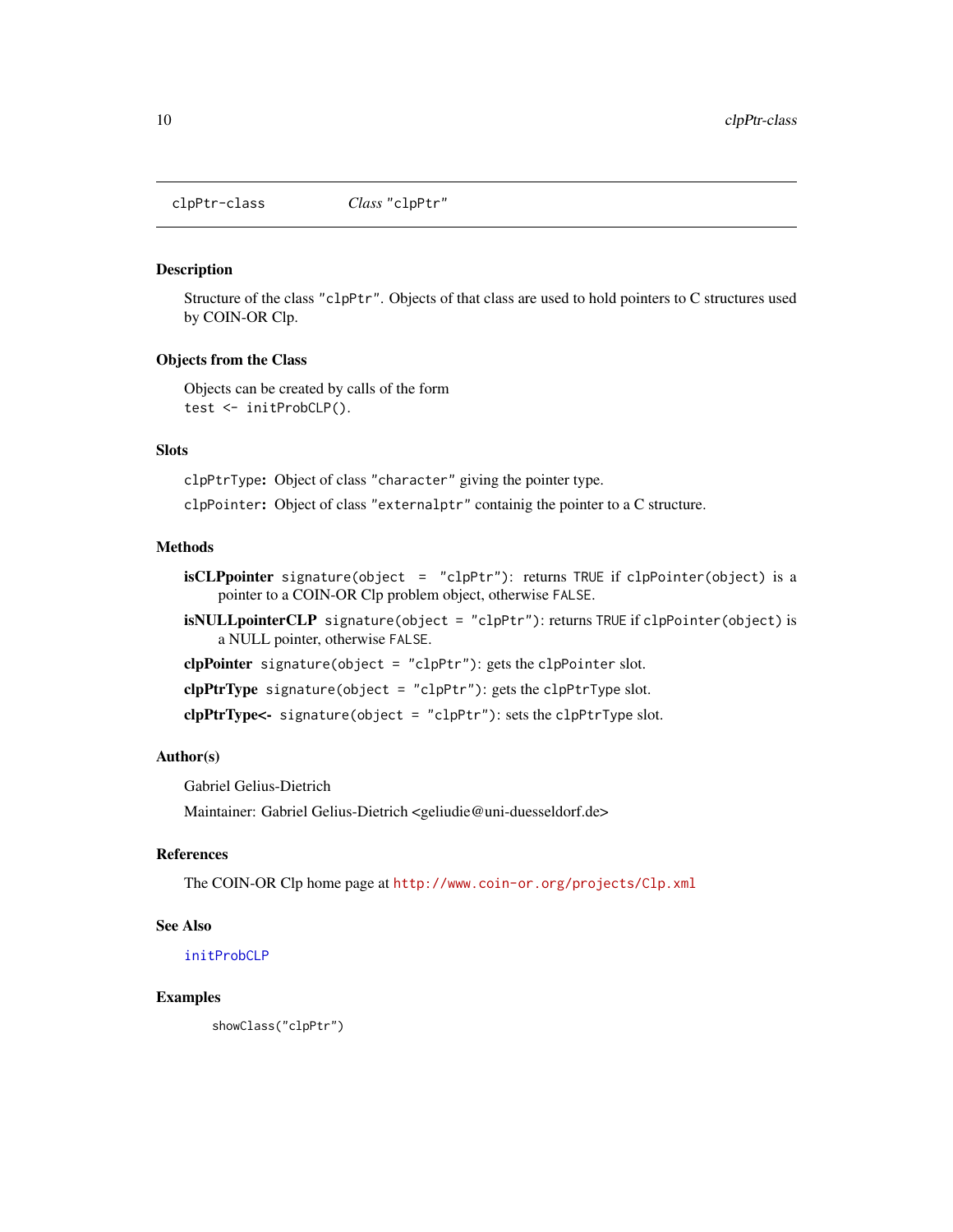<span id="page-10-0"></span>

Low level interface function to the COIN-OR Clp function Clp\_copyNames. Consult the COIN-OR Clp documentation for more detailed information.

#### Usage

copyNamesCLP(lp, cnames, rnames)

### Arguments

| 1 <sub>p</sub> | An object of class "clpPtr" as returned by initProbCLP. This is basically a<br>pointer to a COIN-OR Clp problem object. |
|----------------|-------------------------------------------------------------------------------------------------------------------------|
| cnames         | Character vector, containing the column names, must not be longer than the<br>number of columns in the model.           |
| rnames         | Character vector, containing the row names, must not be longer than the number<br>of rows in the model.                 |

### Details

Interface to the C function copyNames which calls the COIN-OR Clp function Clp\_copyNames.

### Value

NULL

### Author(s)

Gabriel Gelius-Dietrich

Maintainer: Gabriel Gelius-Dietrich <geliudie@uni-duesseldorf.de>

# References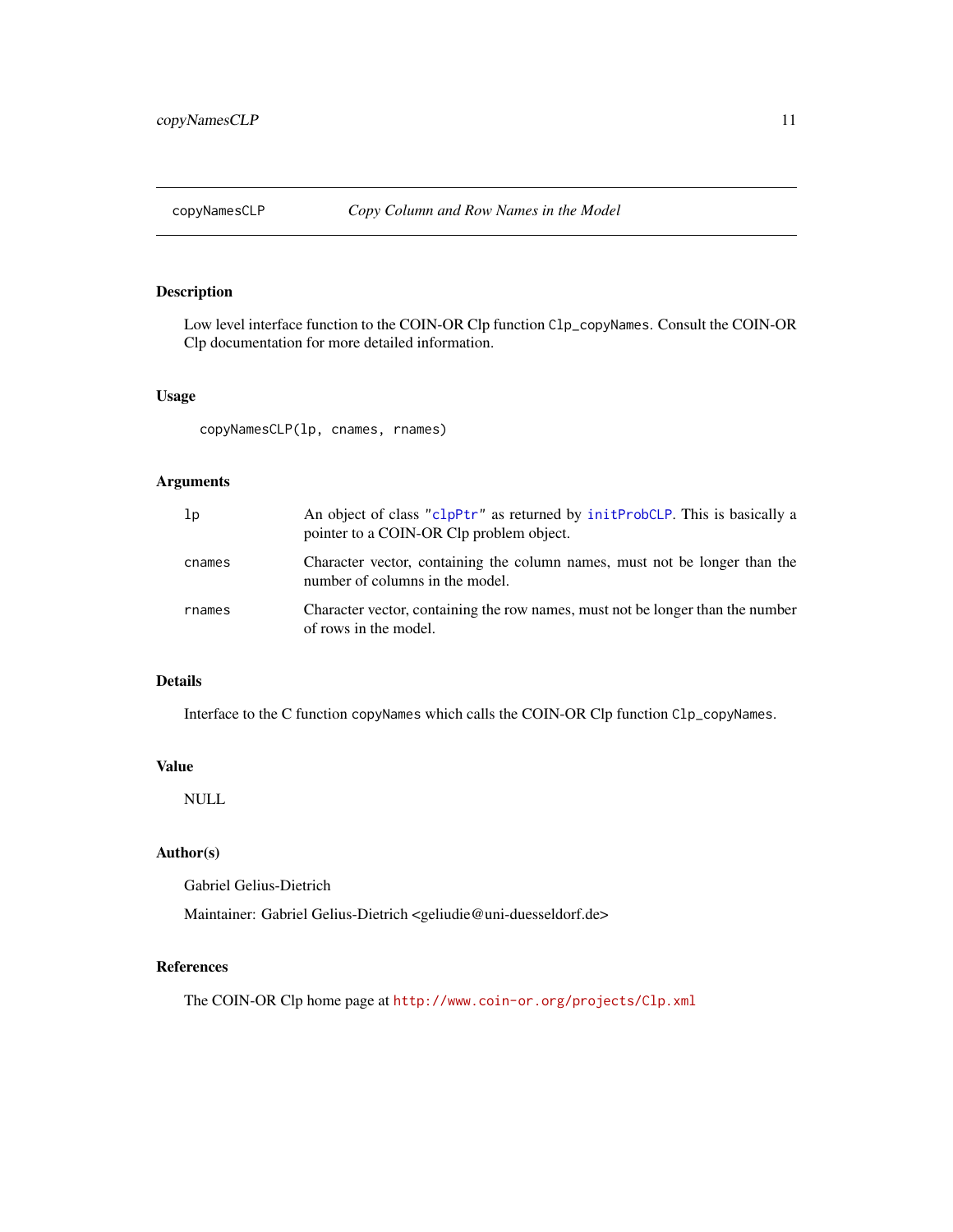<span id="page-11-1"></span><span id="page-11-0"></span>

Low level interface function to the COIN-OR Clp function Clp\_deleteColumns. Consult the COIN-OR Clp documentation for more detailed information.

#### Usage

```
delColsCLP(lp, num, j)
```
### Arguments

| 1p  | An object of class "clpPtr" as returned by initProbCLP. This is basically a<br>pointer to a COIN-OR Clp problem object. |
|-----|-------------------------------------------------------------------------------------------------------------------------|
| num | Number of columns to delete.                                                                                            |
| j   | Integer vector, containing the indices of columns to delete (the first column has<br>index $0$ ).                       |

### Details

Interface to the C function delCols which calls the COIN-OR Clp function Clp\_deleteColumns.

### Value

NULL

# Author(s)

Gabriel Gelius-Dietrich

Maintainer: Gabriel Gelius-Dietrich <geliudie@uni-duesseldorf.de>

# References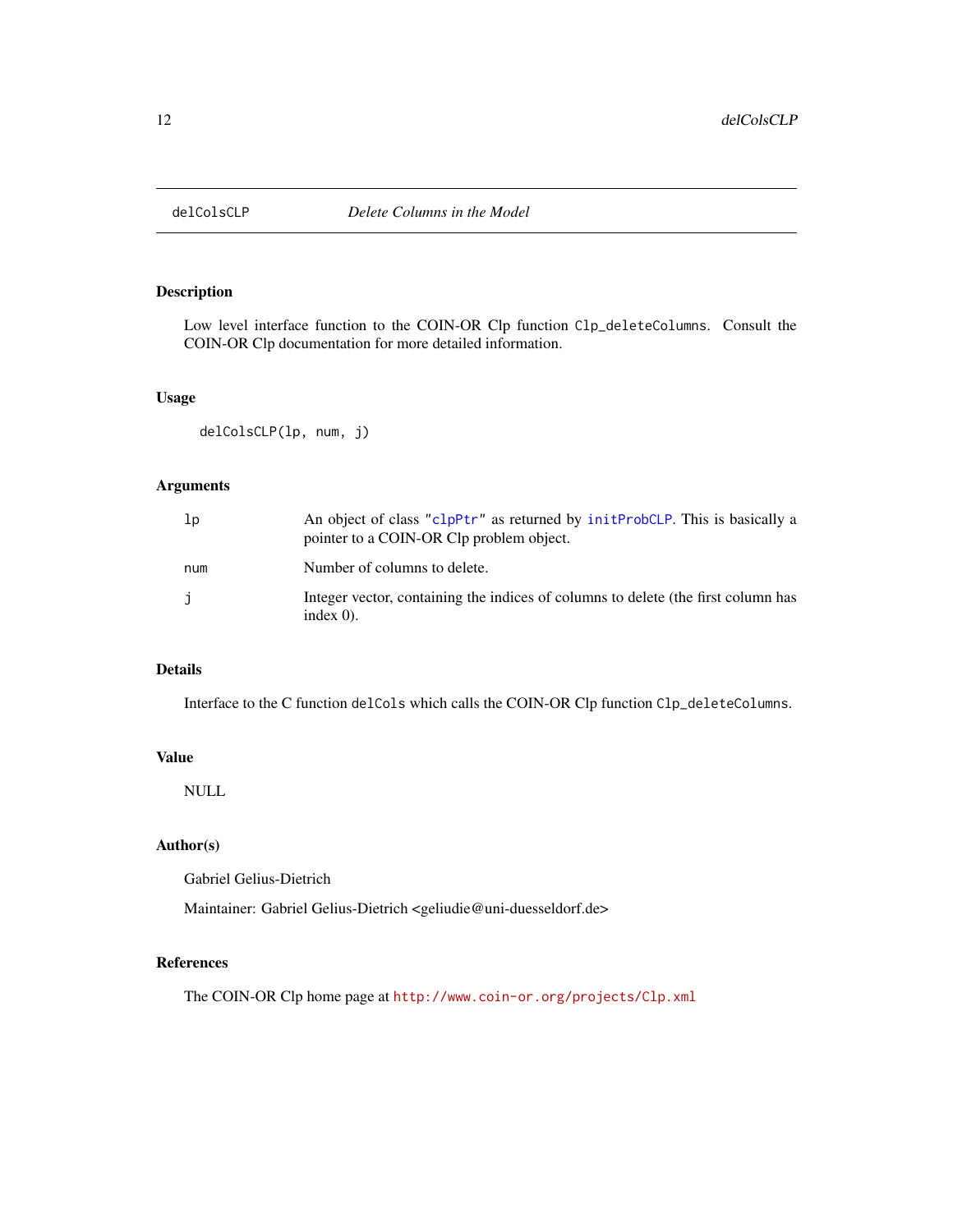<span id="page-12-0"></span>

Low level interface function to the COIN-OR Clp function Clp\_deleteModel. Consult the COIN-OR Clp documentation for more detailed information.

#### Usage

delProbCLP(lp)

#### Arguments

lp An object of class ["clpPtr"](#page-9-1) as returned by [initProbCLP](#page-31-1). This is basically a pointer to a COIN-OR Clp problem object.

## Details

Interface to the C function delProb which calls the COIN-OR Clp function Clp\_deleteModel.

#### Value

NULL

### Author(s)

Gabriel Gelius-Dietrich

Maintainer: Gabriel Gelius-Dietrich <geliudie@uni-duesseldorf.de>

### References

The COIN-OR Clp home page at <http://www.coin-or.org/projects/Clp.xml>

<span id="page-12-1"></span>delRowsCLP *Delete Rows in the Model*

### Description

Low level interface function to the COIN-OR Clp function C1p\_deleteRows. Consult the COIN-OR Clp documentation for more detailed information.

#### Usage

delRowsCLP(lp, num, i)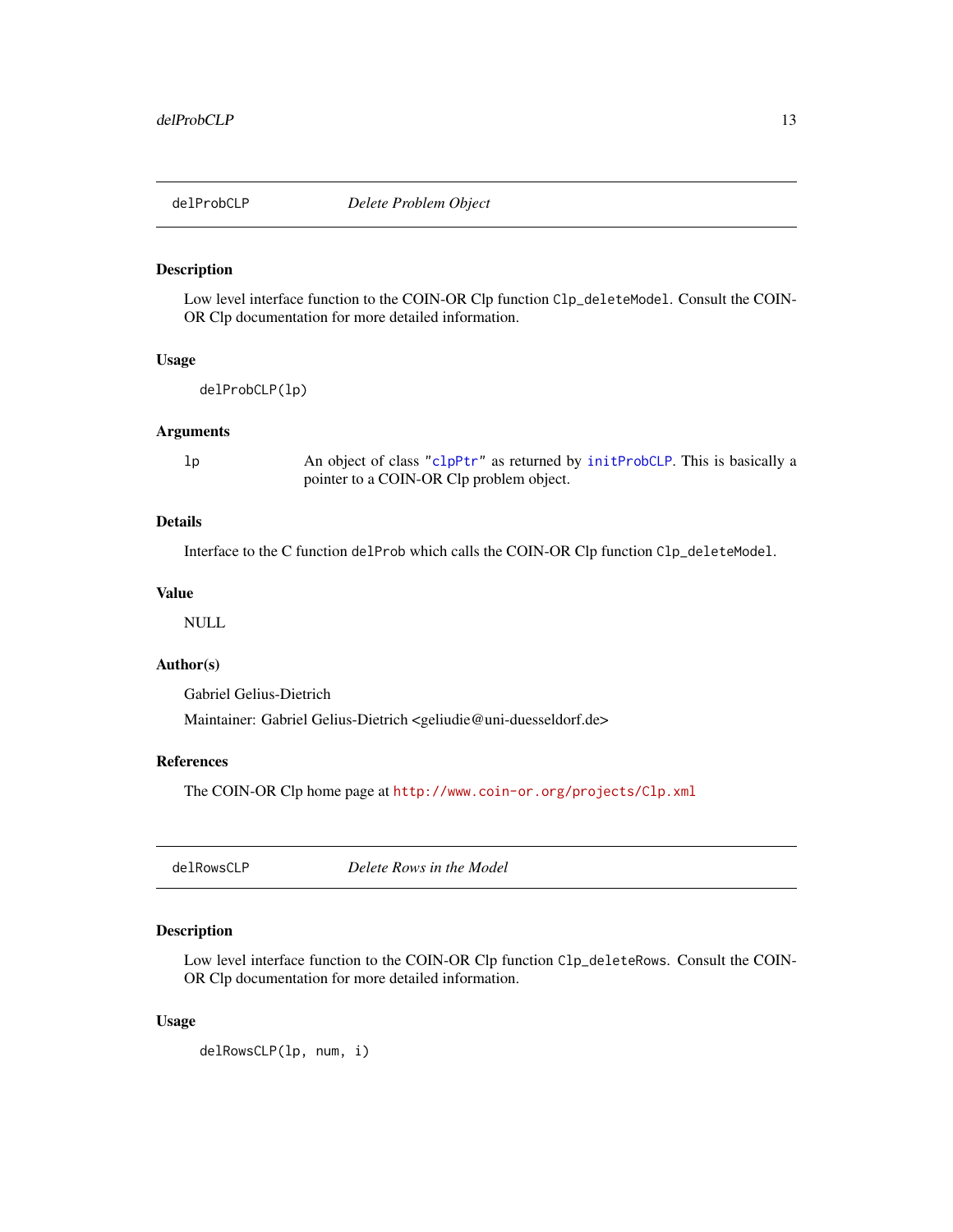### <span id="page-13-0"></span>Arguments

| lp  | An object of class "clpPtr" as returned by initProbCLP. This is basically a<br>pointer to a COIN-OR Clp problem object. |
|-----|-------------------------------------------------------------------------------------------------------------------------|
| num | Number of rows to delete.                                                                                               |
|     | Integer vector, containing the indices of rows to delete (the first row has index                                       |

# Details

Interface to the C function delRows which calls the COIN-OR Clp function Clp\_deleteRows.

### Value

NULL

# Author(s)

Gabriel Gelius-Dietrich

Maintainer: Gabriel Gelius-Dietrich <geliudie@uni-duesseldorf.de>

# References

The COIN-OR Clp home page at <http://www.coin-or.org/projects/Clp.xml>

# Description

Low level interface function to the COIN-OR Clp function Clp\_dropNames. Consult the COIN-OR Clp documentation for more detailed information.

### Usage

```
dropNamesCLP(lp)
```
# Arguments

lp An object of class ["clpPtr"](#page-9-1) as returned by [initProbCLP](#page-31-1). This is basically a pointer to a COIN-OR Clp problem object.

### Details

Interface to the C function dropNames which calls the COIN-OR Clp function Clp\_dropNames.

### Value

NULL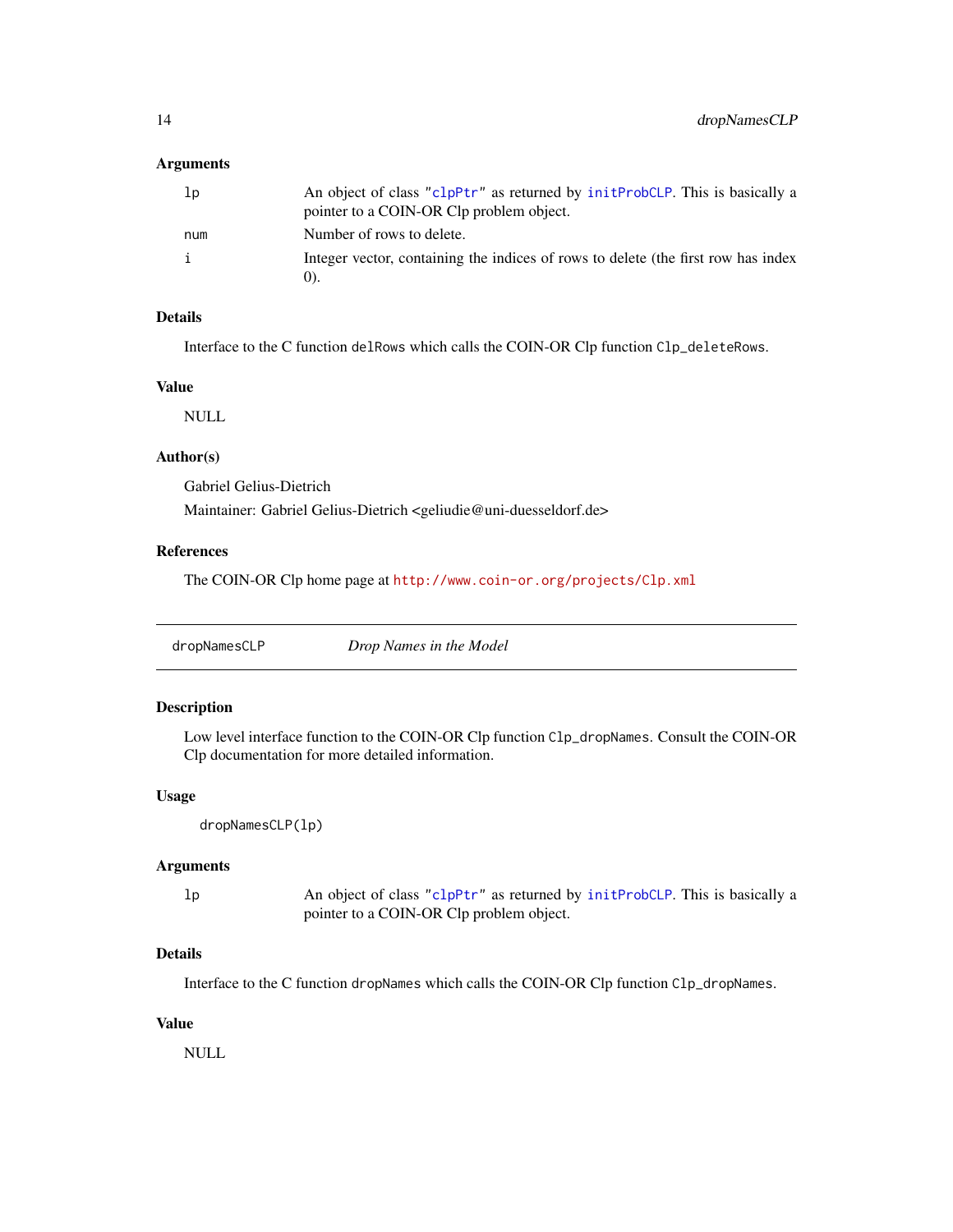#### <span id="page-14-0"></span>dualCLP 15

# Author(s)

Gabriel Gelius-Dietrich

Maintainer: Gabriel Gelius-Dietrich <geliudie@uni-duesseldorf.de>

# References

The COIN-OR Clp home page at <http://www.coin-or.org/projects/Clp.xml>

dualCLP *Solve LP Problem with the Dual Simplex Method*

# Description

Low level interface function to the COIN-OR Clp function Clp\_dual. Consult the COIN-OR Clp documentation for more detailed information.

# Usage

dualCLP(lp,  $ifValP = 0$ )

# Arguments

| lp     | An object of class "clpPtr" as returned by initProbCLP. This is basically a |
|--------|-----------------------------------------------------------------------------|
|        | pointer to a COIN-OR Clp problem object.                                    |
| ifValP | An integer value.                                                           |

# Details

Interface to the C function dual which calls the COIN-OR Clp function Clp\_dual.

### Value

A return code.

#### Author(s)

Gabriel Gelius-Dietrich

Maintainer: Gabriel Gelius-Dietrich <geliudie@uni-duesseldorf.de>

#### References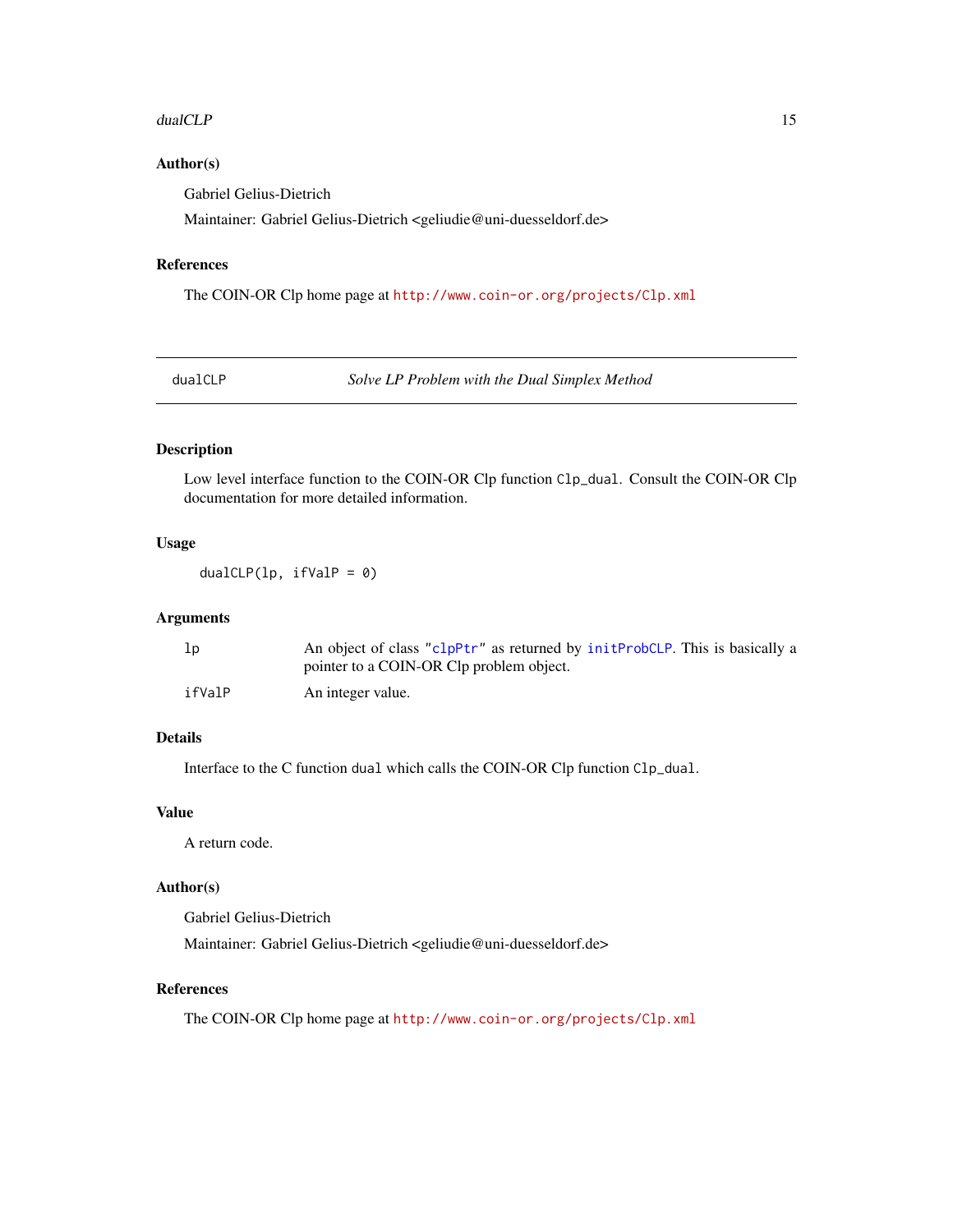<span id="page-15-0"></span>

Low level interface function to the COIN-OR Clp function Clp\_dualColumnSolution. Consult the COIN-OR Clp documentation for more detailed information.

#### Usage

getColDualCLP(lp)

#### Arguments

lp An object of class ["clpPtr"](#page-9-1) as returned by [initProbCLP](#page-31-1). This is basically a pointer to a COIN-OR Clp problem object.

### Details

Interface to the C function getColDual which calls the COIN-OR Clp functions Clp\_numberColumns and Clp\_dualColumnSolution.

### Value

Returns all dual values of the stuctural variables as a numeric vector.

#### Author(s)

Gabriel Gelius-Dietrich

Maintainer: Gabriel Gelius-Dietrich <geliudie@uni-duesseldorf.de>

### References

The COIN-OR Clp home page at <http://www.coin-or.org/projects/Clp.xml>

getColLowerCLP *Retrieve Column Lower Bound*

# Description

Low level interface function to the COIN-OR Clp function Clp\_columnLower. Consult the COIN-OR Clp documentation for more detailed information.

#### Usage

getColLowerCLP(lp)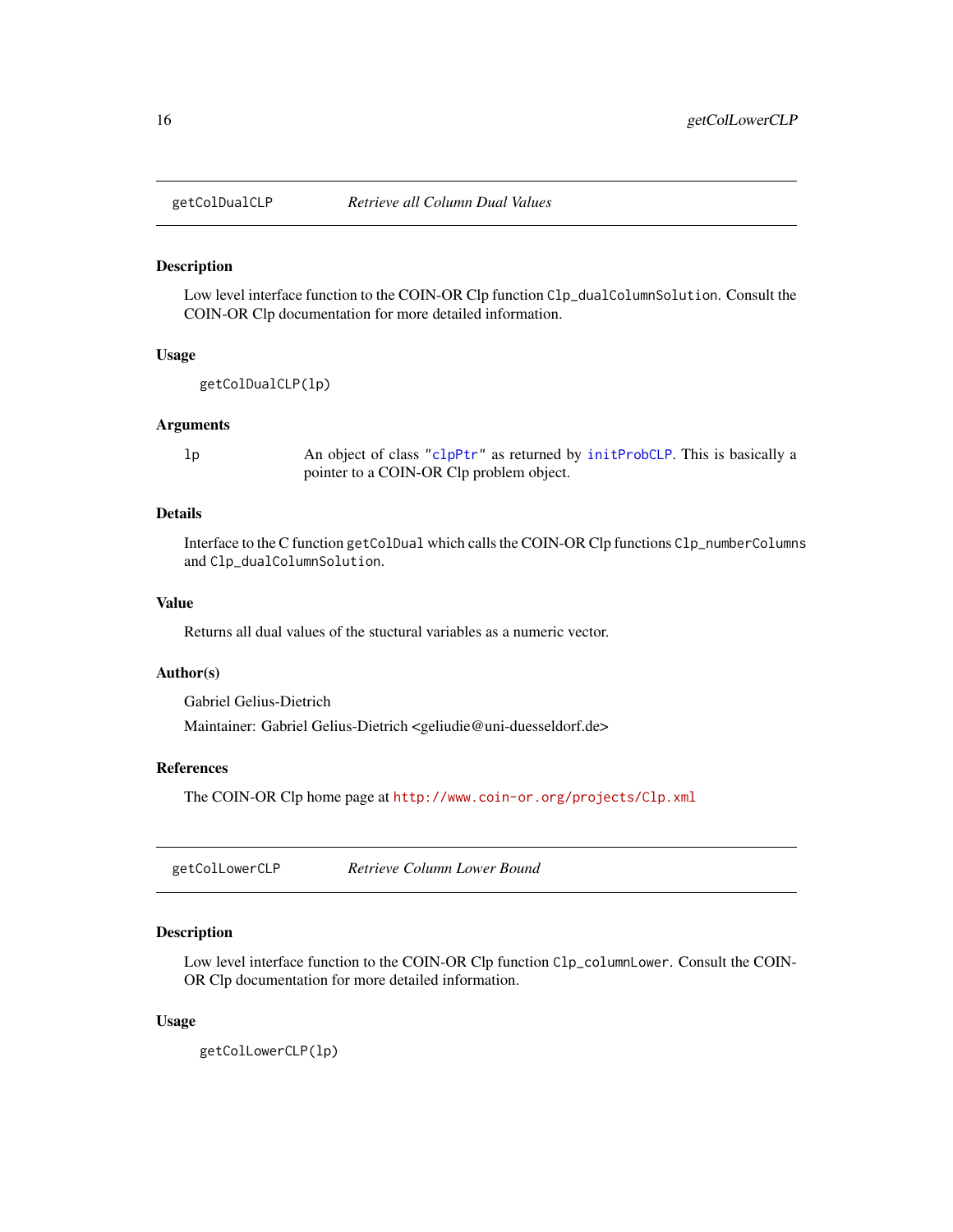#### <span id="page-16-0"></span>Arguments

lp An object of class ["clpPtr"](#page-9-1) as returned by [initProbCLP](#page-31-1). This is basically a pointer to a COIN-OR Clp problem object.

#### Details

Interface to the C function getColLower which calls the COIN-OR Clp functions Clp\_numberColumns and Clp\_columnLower.

# Value

The lower bounds of the models columns (the corresponding structural variables) are returned.

#### Author(s)

Gabriel Gelius-Dietrich

Maintainer: Gabriel Gelius-Dietrich <geliudie@uni-duesseldorf.de>

# References

The COIN-OR Clp home page at <http://www.coin-or.org/projects/Clp.xml>

getColPrimCLP *Retrieve all Column Primal Values*

#### Description

Low level interface function to the COIN-OR Clp function Clp\_primalColumnSolution. Consult the COIN-OR Clp documentation for more detailed information.

### Usage

```
getColPrimCLP(lp)
```
#### Arguments

lp An object of class ["clpPtr"](#page-9-1) as returned by [initProbCLP](#page-31-1). This is basically a pointer to a COIN-OR Clp problem object.

### Details

Interface to the C function getColPrim which calls the COIN-OR Clp functions Clp\_numberColumns and Clp\_primalColumnSolution.

### Value

Returns all primal values of the stuctural variables as a numeric vector.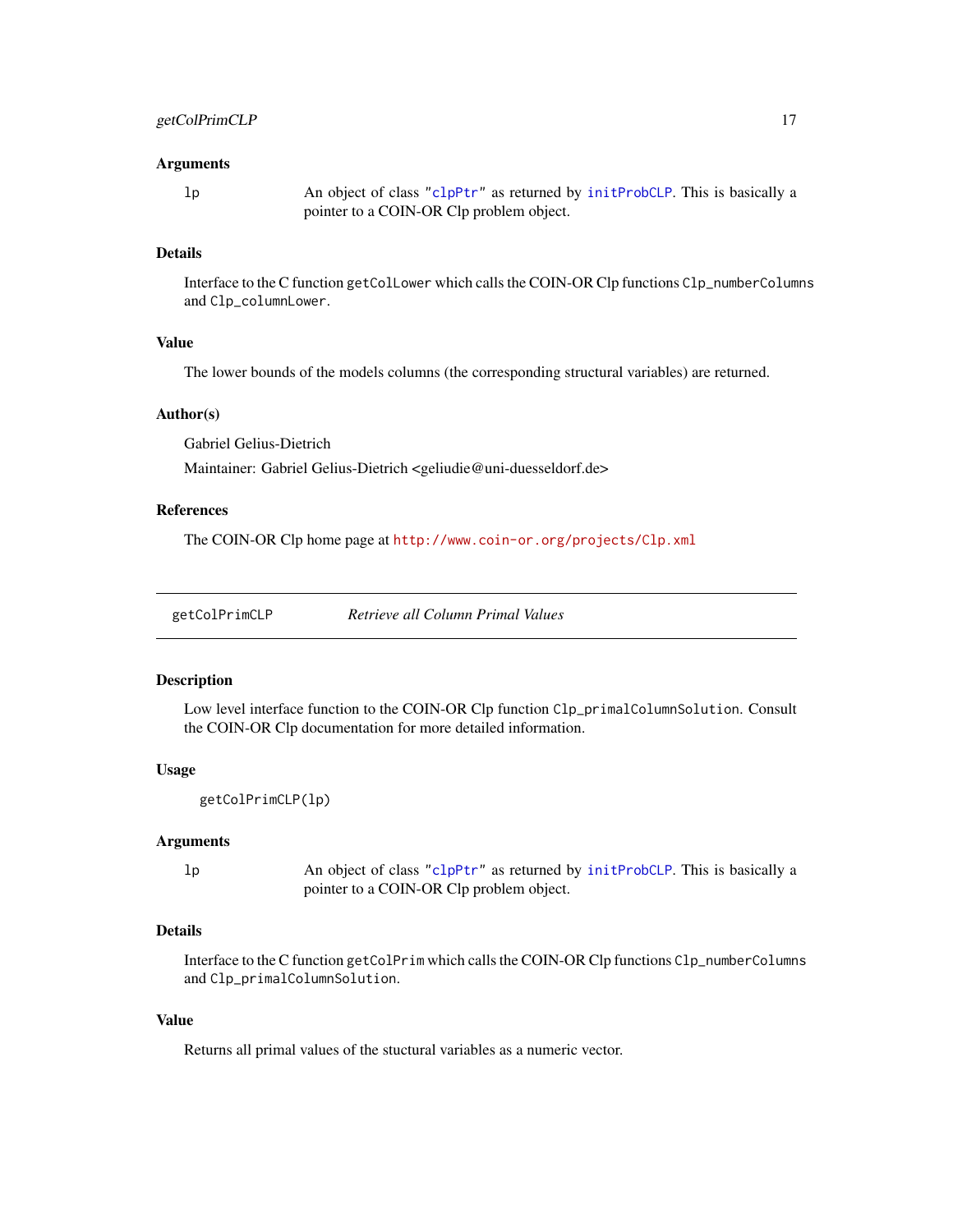### <span id="page-17-0"></span>Author(s)

Gabriel Gelius-Dietrich

Maintainer: Gabriel Gelius-Dietrich <geliudie@uni-duesseldorf.de>

#### References

The COIN-OR Clp home page at <http://www.coin-or.org/projects/Clp.xml>

getColUpperCLP *Retrieve Column Upper Bounds*

# Description

Low level interface function to the COIN-OR Clp function Clp\_columnUpper. Consult the COIN-OR Clp documentation for more detailed information.

### Usage

getColUpperCLP(lp)

#### **Arguments**

lp An object of class ["clpPtr"](#page-9-1) as returned by [initProbCLP](#page-31-1). This is basically a pointer to a COIN-OR Clp problem object.

### Details

Interface to the C function getColLower which calls the COIN-OR Clp functions Clp\_numberColumns and Clp\_columnUpper.

#### Value

The upper bounds of the models columns (the corresponding structural variables) are returned.

#### Author(s)

Gabriel Gelius-Dietrich

Maintainer: Gabriel Gelius-Dietrich <geliudie@uni-duesseldorf.de>

### References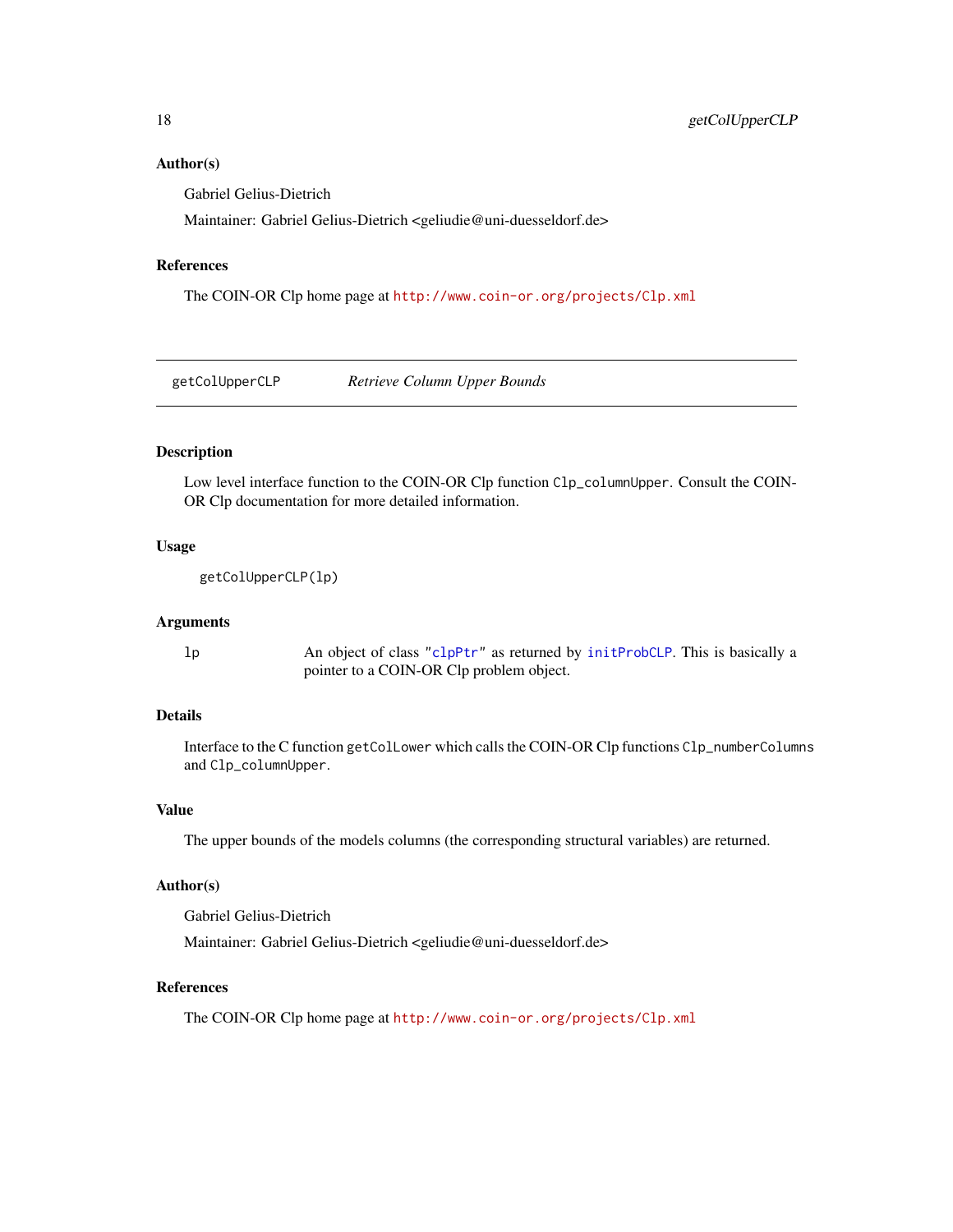<span id="page-18-0"></span>

Low level interface function to the COIN-OR Clp function Clp\_getIndices. Consult the COIN-OR Clp documentation for more detailed information.

# Usage

```
getIndCLP(lp)
```
#### Arguments

lp An object of class ["clpPtr"](#page-9-1) as returned by [initProbCLP](#page-31-1). This is basically a pointer to a COIN-OR Clp problem object.

# Details

Interface to the C function getInd which calls the COIN-OR Clp functions Clp\_numberColumns and Clp\_getIndices.

### Value

An integer vector containing the row Indices of the non zero elements in the constraint matrix.

### Author(s)

Gabriel Gelius-Dietrich

Maintainer: Gabriel Gelius-Dietrich <geliudie@uni-duesseldorf.de>

### References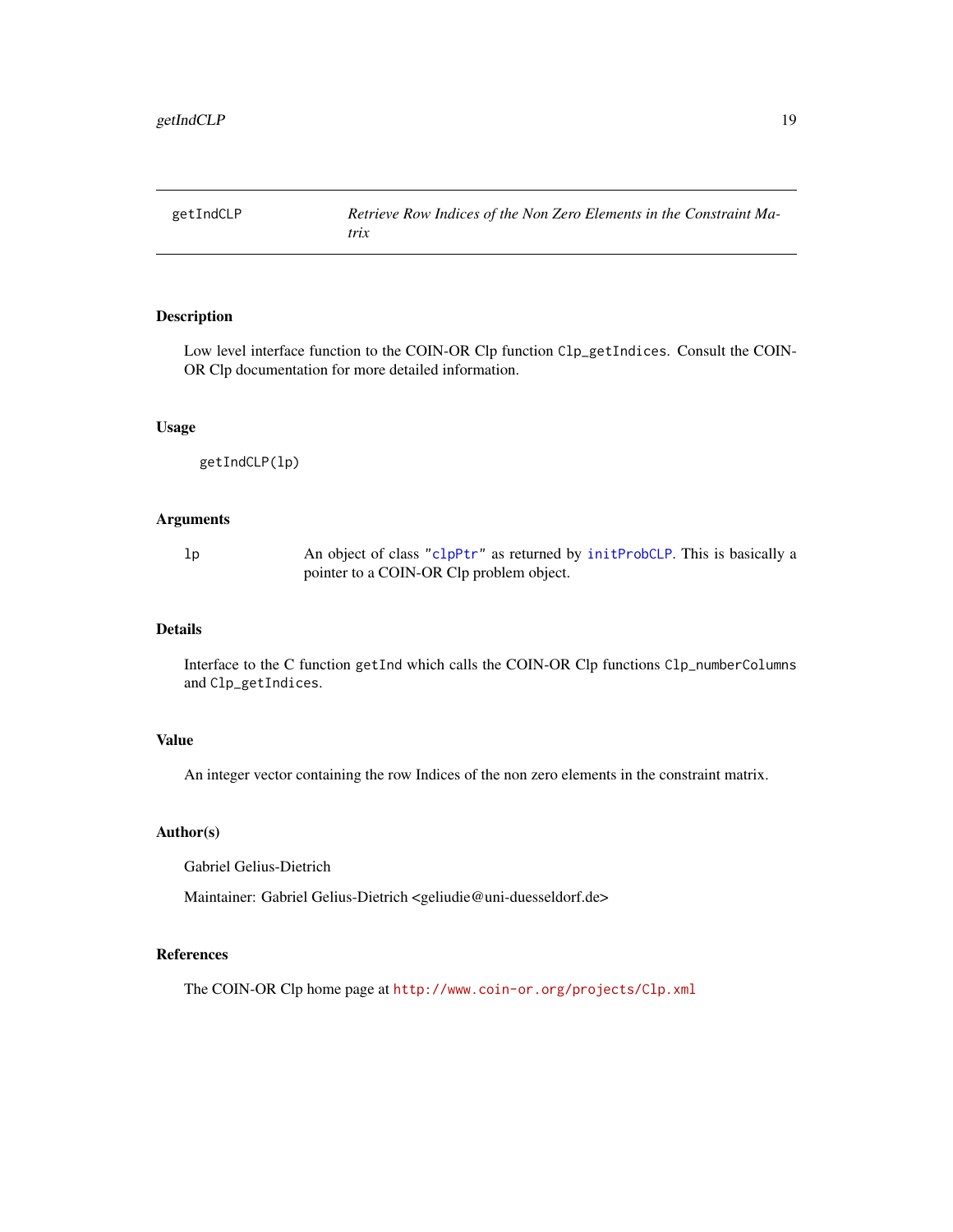<span id="page-19-0"></span>

Low level interface function to the COIN-OR Clp function Clp\_logLevel. Consult the COIN-OR Clp documentation for more detailed information.

#### Usage

```
getLogLevelCLP(lp)
```
### Arguments

lp An object of class ["clpPtr"](#page-9-1) as returned by [initProbCLP](#page-31-1). This is basically a pointer to a COIN-OR Clp problem object.

#### Details

Interface to the C function getLogLevel which calls the COIN-OR Clp function Clp\_logLevel.

### Value

Returns the log level flag: 0: nothing, 1: just final, 2: just factorizations, 3: as 2 plus a bit more, 4: verbose.

### Author(s)

Gabriel Gelius-Dietrich

Maintainer: Gabriel Gelius-Dietrich <geliudie@uni-duesseldorf.de>

#### References

The COIN-OR Clp home page at <http://www.coin-or.org/projects/Clp.xml>

| getNnzCLP | Retrieve the Non Zero Elements of the Constraint Matrix in Column |
|-----------|-------------------------------------------------------------------|
|           | Major Order.                                                      |

# Description

Low level interface function to the COIN-OR Clp function Clp\_getElements. Consult the COIN-OR Clp documentation for more detailed information.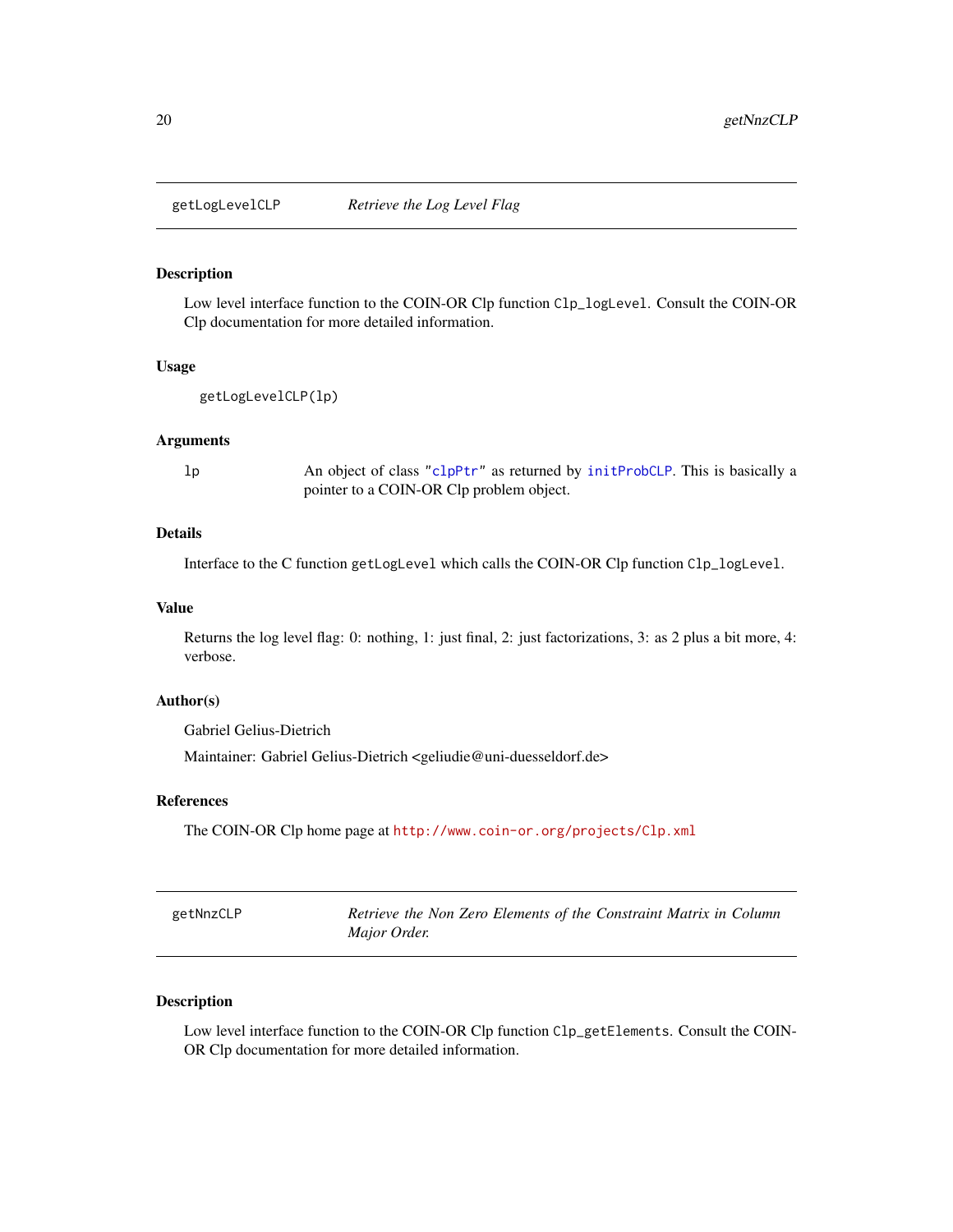### <span id="page-20-0"></span>getNumColsCLP 21

#### Usage

getNnzCLP(lp)

#### Arguments

lp An object of class ["clpPtr"](#page-9-1) as returned by [initProbCLP](#page-31-1). This is basically a pointer to a COIN-OR Clp problem object.

### Details

Interface to the C function getNnz which calls the COIN-OR Clp functions Clp\_getNumElements and Clp\_getElements.

# Value

A numeric vector containing the non zero elements of the constraint matrix in column major order.

#### Author(s)

Gabriel Gelius-Dietrich

Maintainer: Gabriel Gelius-Dietrich <geliudie@uni-duesseldorf.de>

### References

The COIN-OR Clp home page at <http://www.coin-or.org/projects/Clp.xml>

| getNumColsCLP | Retrieve the Current Number of Columns in the Model |  |
|---------------|-----------------------------------------------------|--|
|               |                                                     |  |

### Description

Low level interface function to the COIN-OR Clp function Clp\_numberColumns. Consult the COIN-OR Clp documentation for more detailed information.

### Usage

```
getNumColsCLP(lp)
```
#### Arguments

lp An object of class ["clpPtr"](#page-9-1) as returned by [initProbCLP](#page-31-1). This is basically a pointer to a COIN-OR Clp problem object.

### Details

Interface to the C function getNumCols which calls the COIN-OR Clp function Clp\_numberColumns.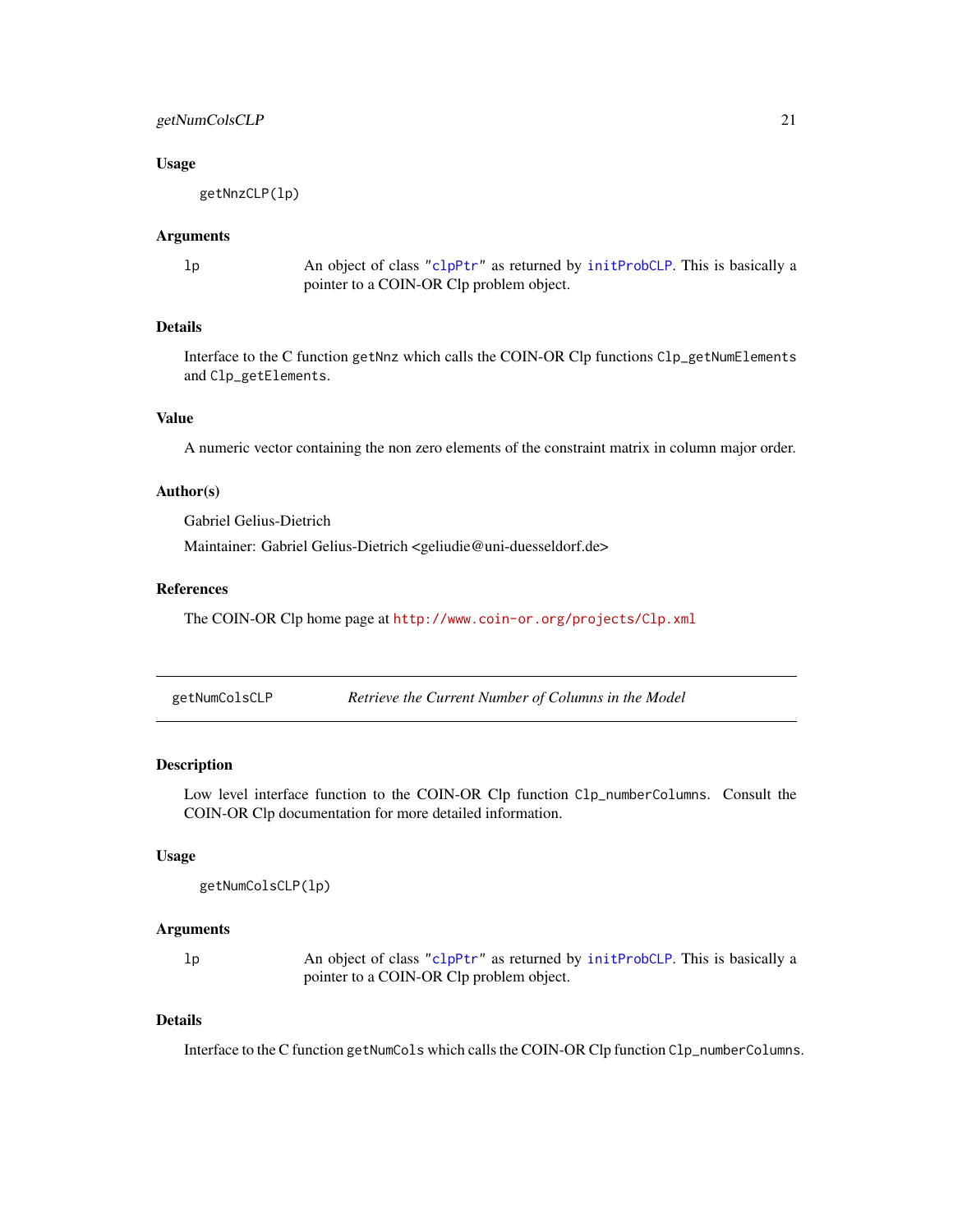# <span id="page-21-0"></span>Value

The current number of columns in the model.

### Author(s)

Gabriel Gelius-Dietrich

Maintainer: Gabriel Gelius-Dietrich <geliudie@uni-duesseldorf.de>

#### References

The COIN-OR Clp home page at <http://www.coin-or.org/projects/Clp.xml>

getNumNnzCLP *Retrieve the Current Number of Non Zero Elements in the Model*

# Description

Low level interface function to the COIN-OR Clp function Clp\_getNumElements. Consult the COIN-OR Clp documentation for more detailed information.

#### Usage

```
getNumNnzCLP(lp)
```
## Arguments

lp An object of class ["clpPtr"](#page-9-1) as returned by [initProbCLP](#page-31-1). This is basically a pointer to a COIN-OR Clp problem object.

### Details

Interface to the C function getNumNnz which calls the COIN-OR Clp function Clp\_getNumElements.

# Value

Returns the current number of non zero elements in the model.

### Author(s)

Gabriel Gelius-Dietrich

Maintainer: Gabriel Gelius-Dietrich <geliudie@uni-duesseldorf.de>

### References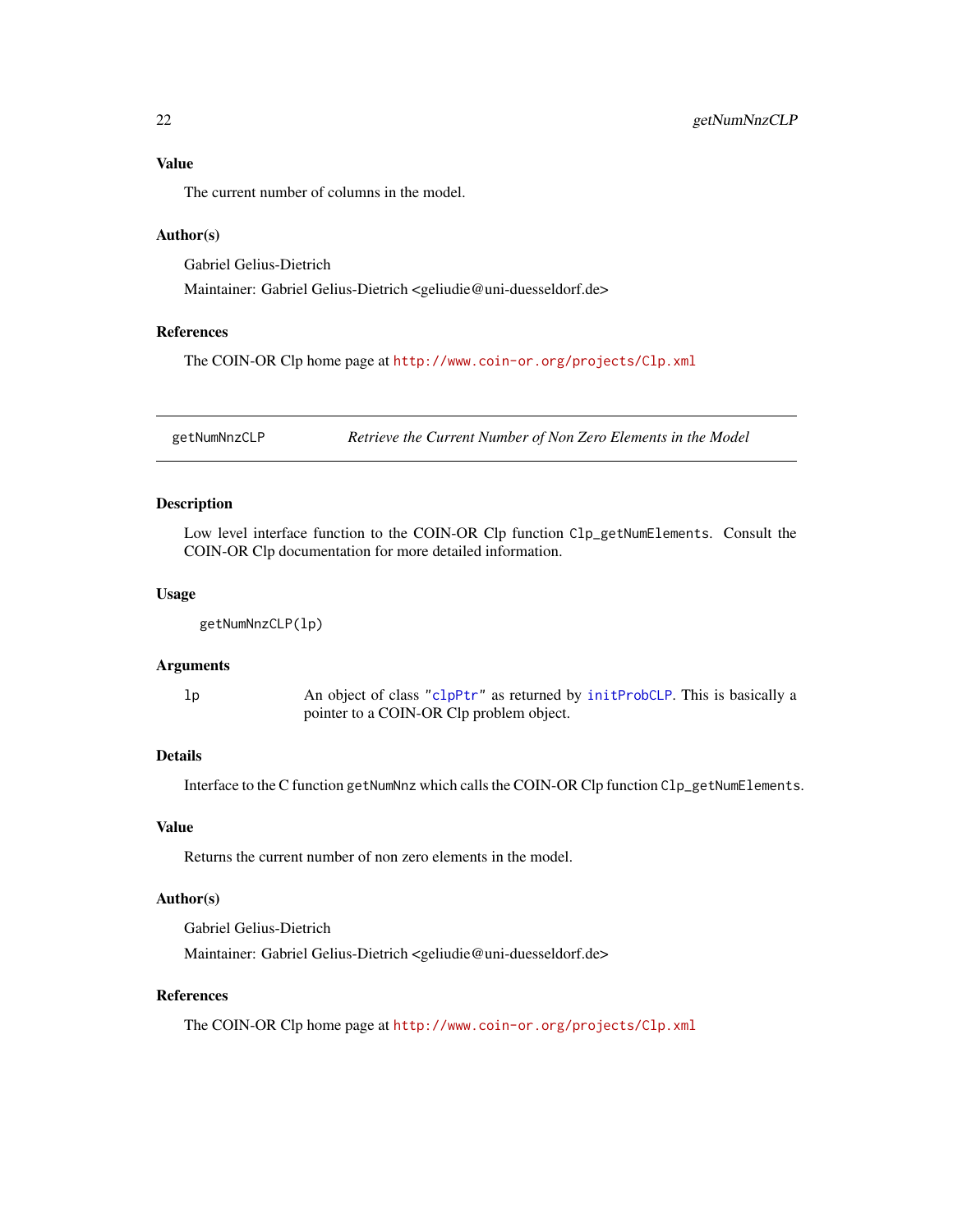<span id="page-22-0"></span>

Low level interface function to the COIN-OR Clp function C1p\_numberRows. Consult the COIN-OR Clp documentation for more detailed information.

### Usage

```
getNumRowsCLP(lp)
```
#### Arguments

lp An object of class ["clpPtr"](#page-9-1) as returned by [initProbCLP](#page-31-1). This is basically a pointer to a COIN-OR Clp problem object.

### Details

Interface to the C function getNumRows which calls the COIN-OR Clp function Clp\_numberRows.

### Value

The current number of rows in the model.

### Author(s)

Gabriel Gelius-Dietrich

Maintainer: Gabriel Gelius-Dietrich <geliudie@uni-duesseldorf.de>

### References

The COIN-OR Clp home page at <http://www.coin-or.org/projects/Clp.xml>

getObjCoefsCLP *Retrieve Objective Coefficients*

#### Description

Low level interface function to the COIN-OR Clp function Clp\_objective. Consult the COIN-OR Clp documentation for more detailed information.

#### Usage

getObjCoefsCLP(lp)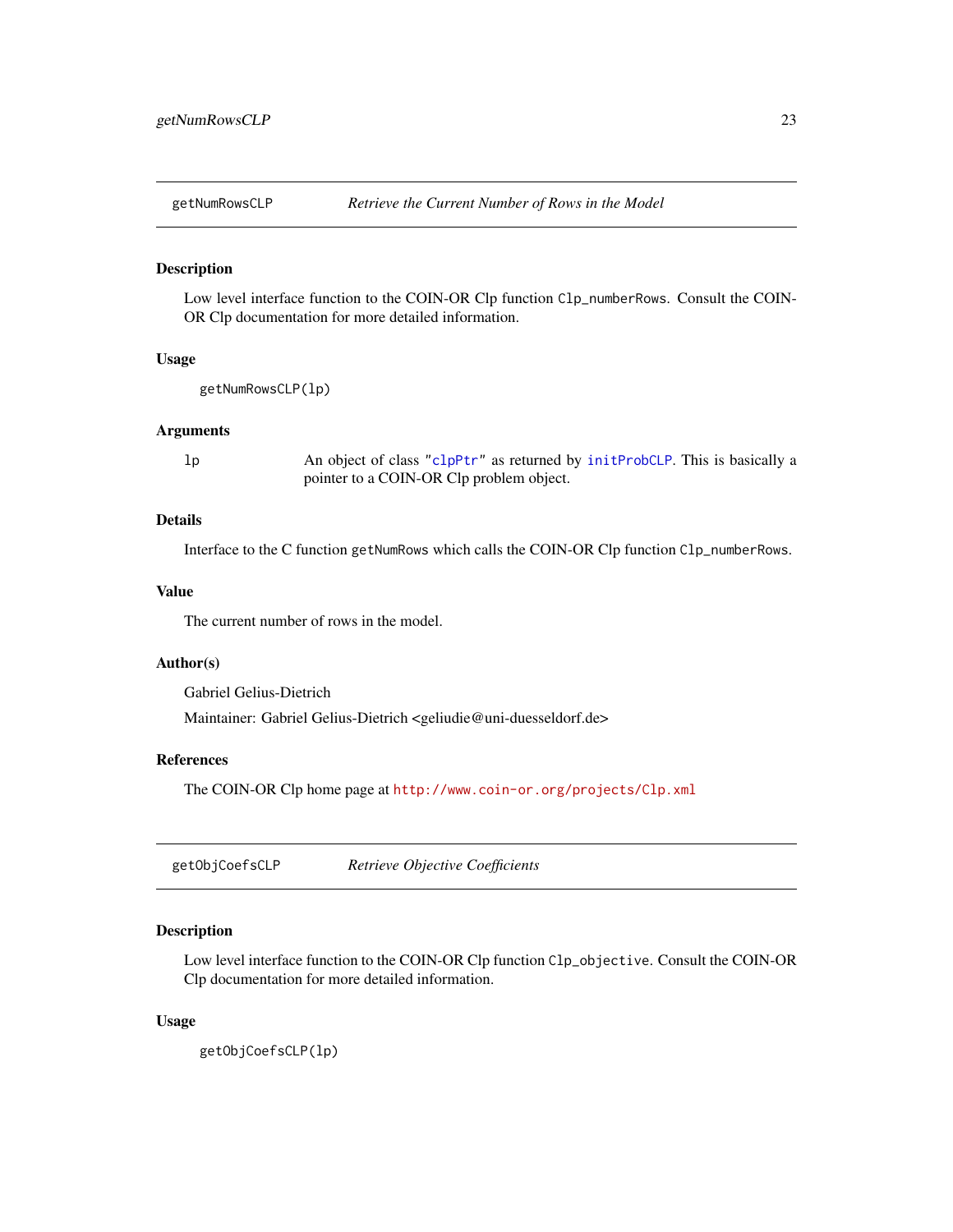#### <span id="page-23-0"></span>Arguments

lp An object of class ["clpPtr"](#page-9-1) as returned by [initProbCLP](#page-31-1). This is basically a pointer to a COIN-OR Clp problem object.

### Details

Interface to the C function getObjCoefs which calls the COIN-OR Clp functions Clp\_numberColumns and Clp\_objective.

### Value

A numeric vector containing the objective coefficients.

#### Author(s)

Gabriel Gelius-Dietrich

Maintainer: Gabriel Gelius-Dietrich <geliudie@uni-duesseldorf.de>

#### References

The COIN-OR Clp home page at <http://www.coin-or.org/projects/Clp.xml>

| getObjDirCLP |  | <b>Retrieve Optimization Direction Flag</b> |  |
|--------------|--|---------------------------------------------|--|
|              |  |                                             |  |

### Description

Low level interface function to the COIN-OR Clp function Clp\_optimizationDirection. Consult the COIN-OR Clp documentation for more detailed information.

#### Usage

```
getObjDirCLP(lp)
```
### Arguments

lp An object of class ["clpPtr"](#page-9-1) as returned by [initProbCLP](#page-31-1). This is basically a pointer to a COIN-OR Clp problem object.

### Details

Interface to the C function getObjDir which calls the COIN-OR Clp function Clp\_optimizationDirection.

### Value

Returns the optimization direction flag: 1: minimize, -1: maximize, 0: ignore.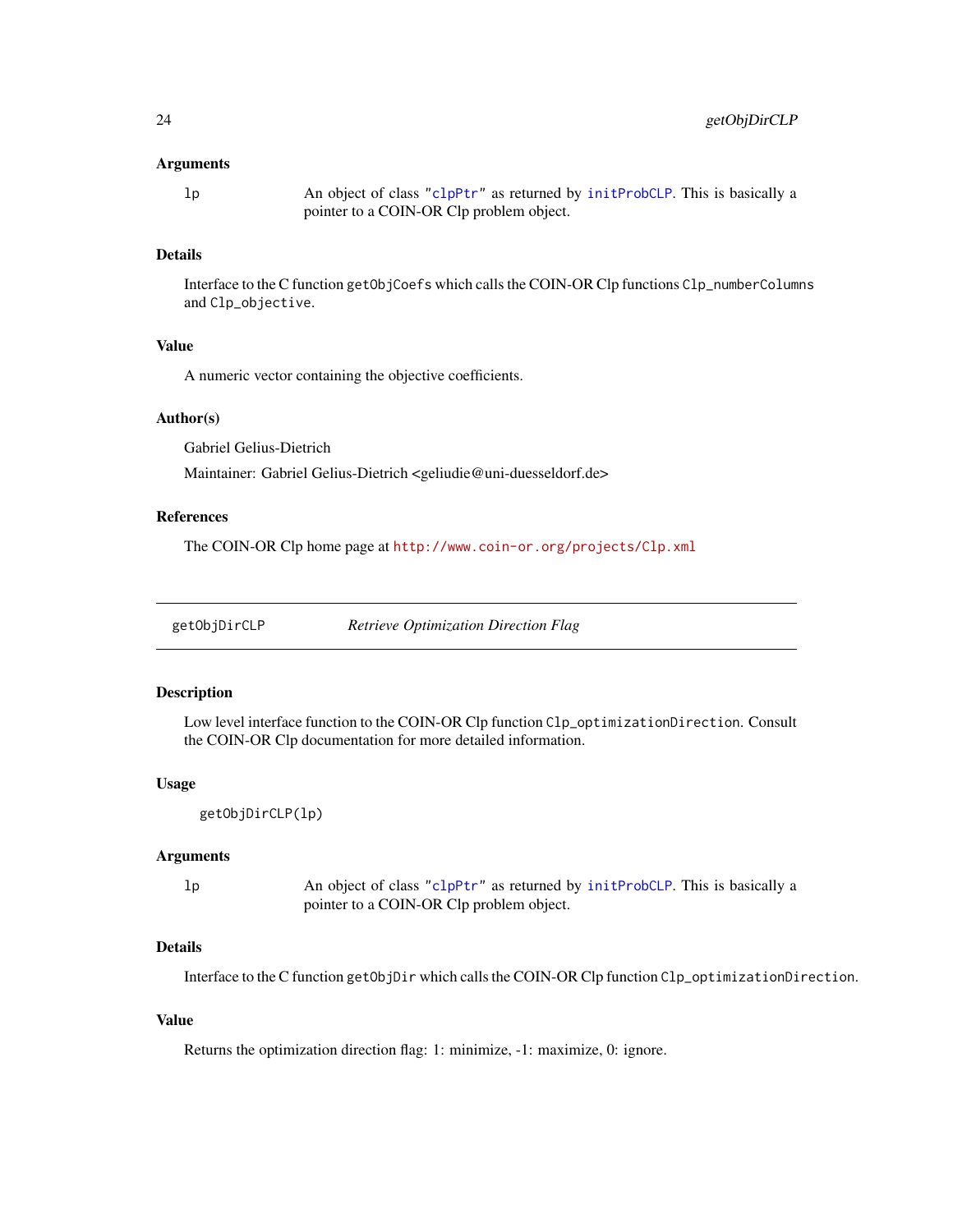### <span id="page-24-0"></span>getObjValCLP 25

#### Author(s)

Gabriel Gelius-Dietrich

Maintainer: Gabriel Gelius-Dietrich <geliudie@uni-duesseldorf.de>

#### References

The COIN-OR Clp home page at <http://www.coin-or.org/projects/Clp.xml>

getObjValCLP *Retrieve the Value of the Objective Function After Optimization*

#### Description

Low level interface function to the COIN-OR Clp function Clp\_objectiveValue. Consult the COIN-OR Clp documentation for more detailed information.

### Usage

getObjValCLP(lp)

#### Arguments

lp An object of class ["clpPtr"](#page-9-1) as returned by [initProbCLP](#page-31-1). This is basically a pointer to a COIN-OR Clp problem object.

# Details

Interface to the C function getObjVal which calls the COIN-OR Clp function Clp\_objectiveValue.

### Value

Returns the value of the objective function after optimization.

# Author(s)

Gabriel Gelius-Dietrich

Maintainer: Gabriel Gelius-Dietrich <geliudie@uni-duesseldorf.de>

### References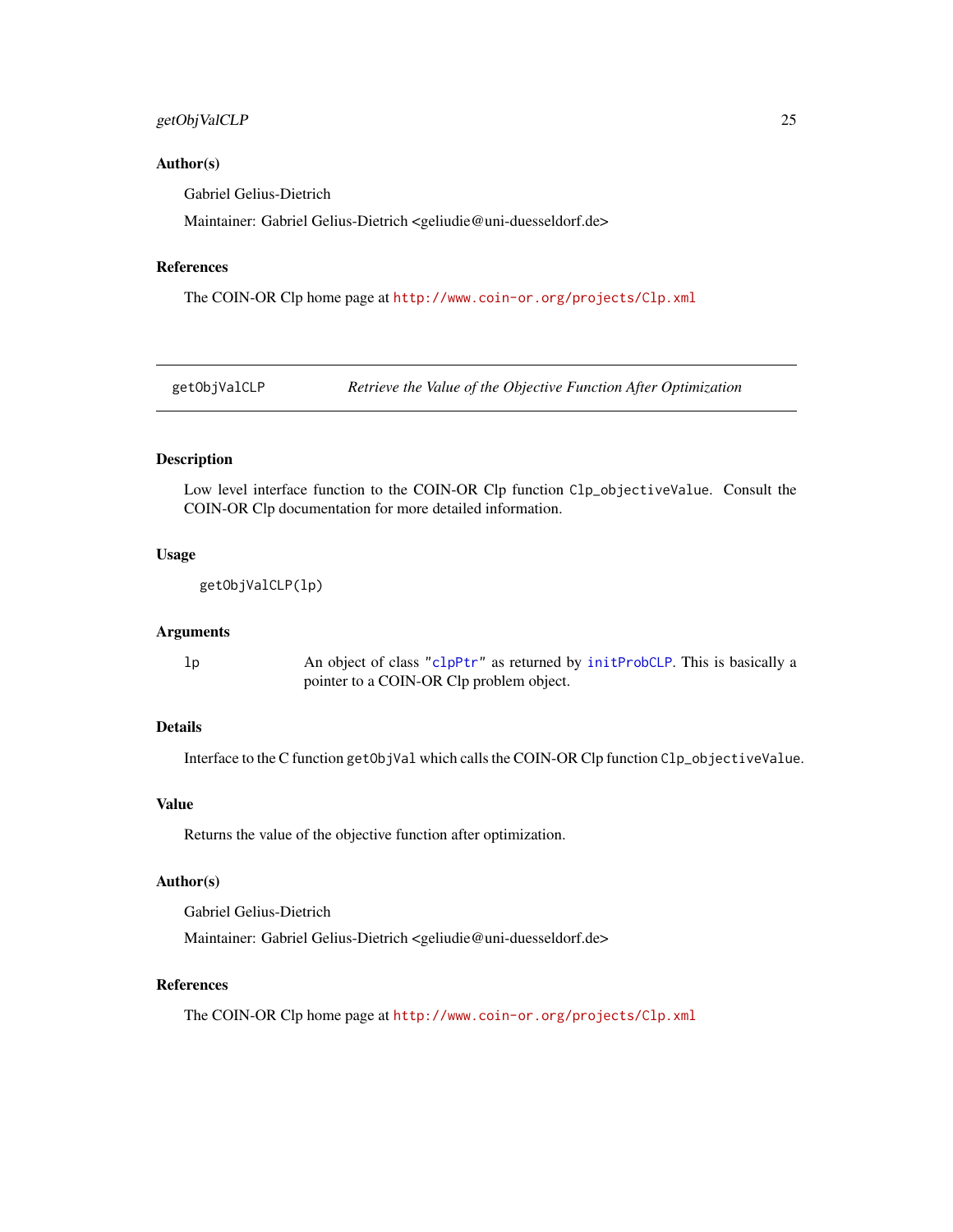<span id="page-25-0"></span>

Low level interface function to the COIN-OR Clp function Clp\_dualRowSolution. Consult the COIN-OR Clp documentation for more detailed information.

#### Usage

```
getRowDualCLP(lp)
```
#### Arguments

lp An object of class ["clpPtr"](#page-9-1) as returned by [initProbCLP](#page-31-1). This is basically a pointer to a COIN-OR Clp problem object.

### Details

Interface to the C function getRowDual which calls the COIN-OR Clp functions Clp\_numberRows and Clp\_dualRowSolution.

### Value

Returns all dual values of the auxiliary variables as a numeric vector.

#### Author(s)

Gabriel Gelius-Dietrich

Maintainer: Gabriel Gelius-Dietrich <geliudie@uni-duesseldorf.de>

### References

The COIN-OR Clp home page at <http://www.coin-or.org/projects/Clp.xml>

getRowLowerCLP *Retrieve Row Lower Bound*

# Description

Low level interface function to the COIN-OR Clp function Clp\_rowLower. Consult the COIN-OR Clp documentation for more detailed information.

#### Usage

getRowLowerCLP(lp)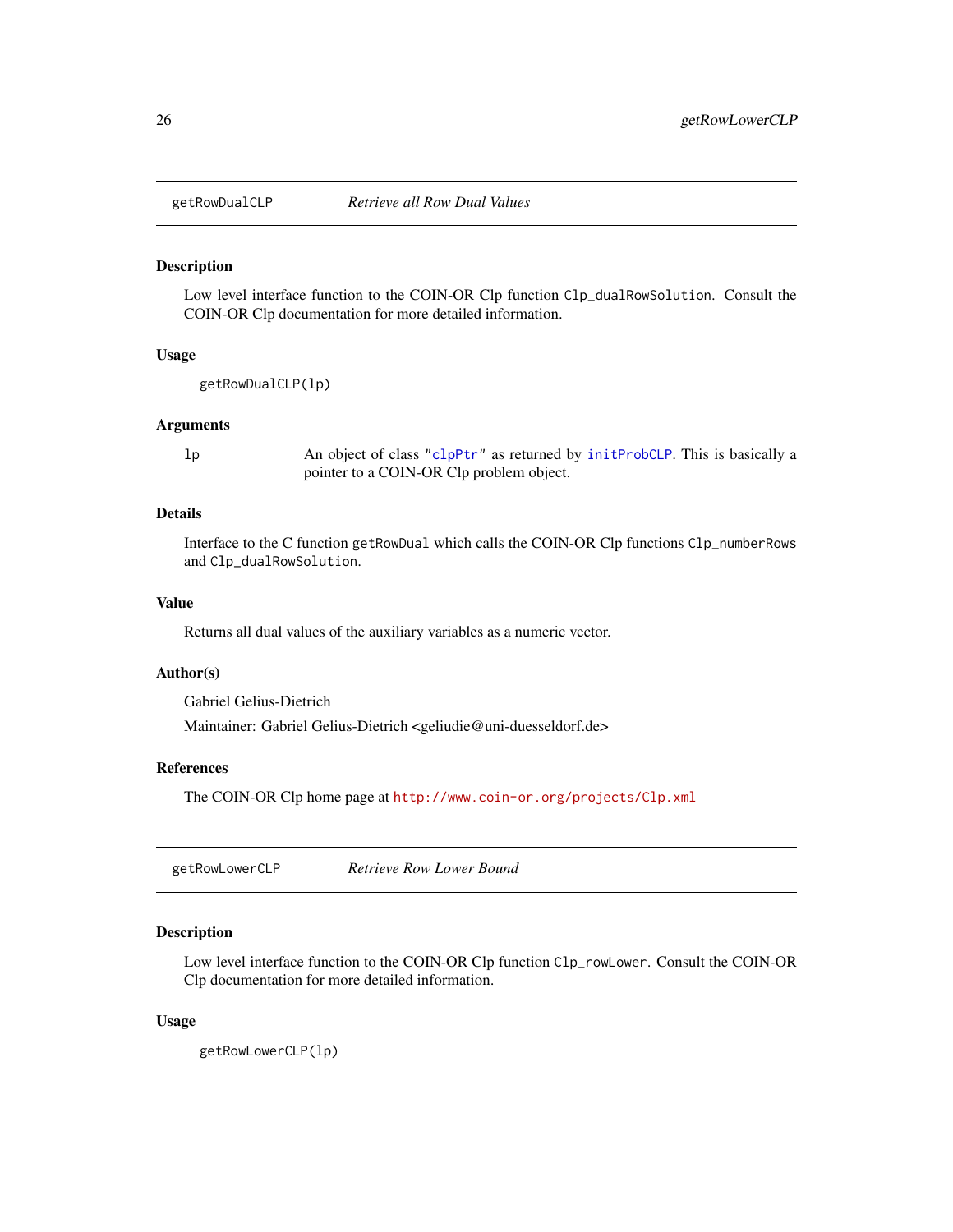#### <span id="page-26-0"></span>Arguments

lp An object of class ["clpPtr"](#page-9-1) as returned by [initProbCLP](#page-31-1). This is basically a pointer to a COIN-OR Clp problem object.

#### Details

Interface to the C function getRowLower which calls the COIN-OR Clp functions Clp\_numberRows and Clp\_rowLower.

# Value

The lower bounds of the models rows are returned.

#### Author(s)

Gabriel Gelius-Dietrich

Maintainer: Gabriel Gelius-Dietrich <geliudie@uni-duesseldorf.de>

# References

The COIN-OR Clp home page at <http://www.coin-or.org/projects/Clp.xml>

#### Description

Low level interface function to the COIN-OR Clp function Clp\_primalRowSolution. Consult the COIN-OR Clp documentation for more detailed information.

### Usage

```
getRowPrimCLP(lp)
```
#### Arguments

lp An object of class ["clpPtr"](#page-9-1) as returned by [initProbCLP](#page-31-1). This is basically a pointer to a COIN-OR Clp problem object.

### Details

Interface to the C function getRowPrim which calls the COIN-OR Clp functions Clp\_numberRows and Clp\_primalRowSolution.

### Value

Returns all primal values of the auxiliary variables as a numeric vector.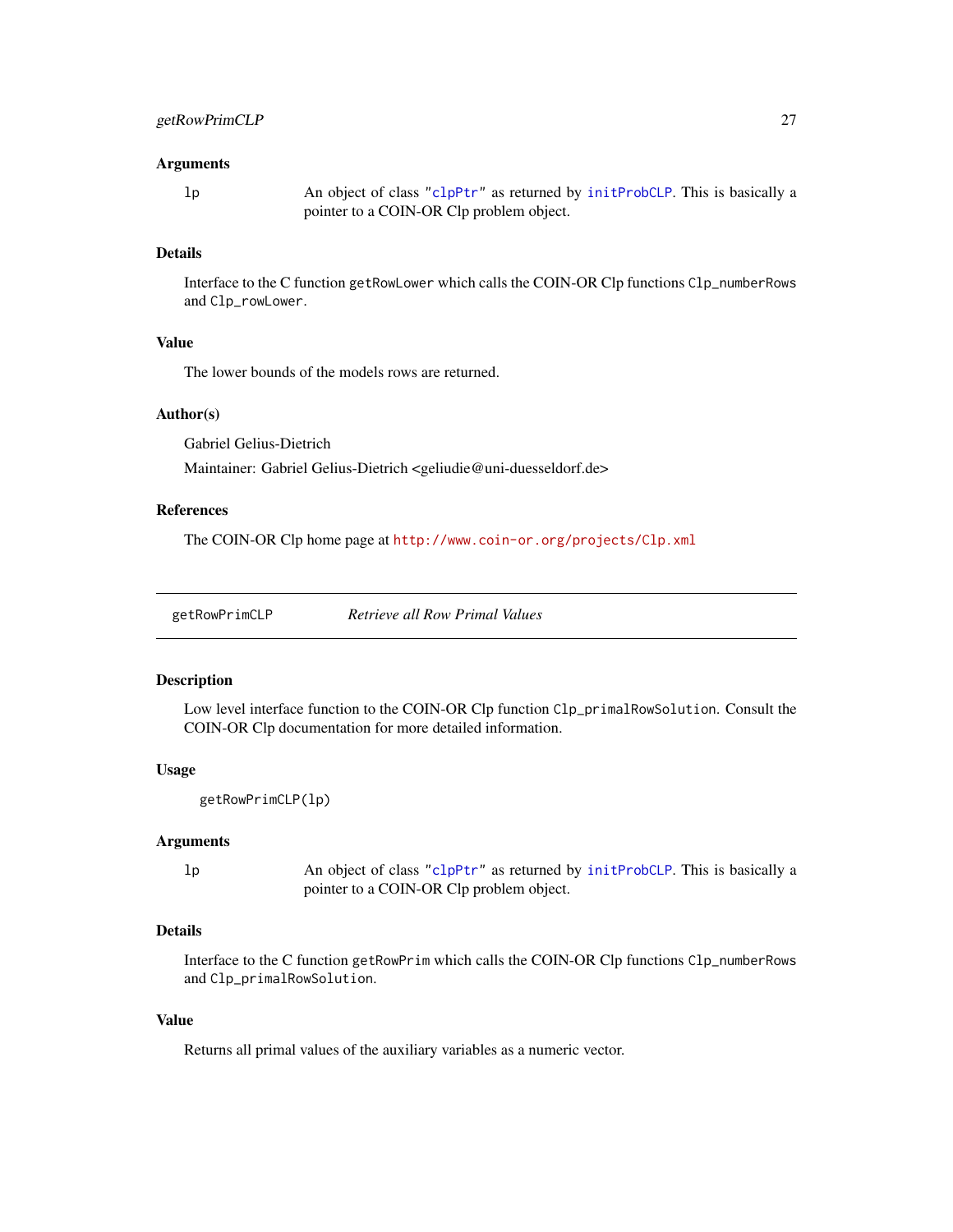### <span id="page-27-0"></span>Author(s)

Gabriel Gelius-Dietrich

Maintainer: Gabriel Gelius-Dietrich <geliudie@uni-duesseldorf.de>

#### References

The COIN-OR Clp home page at <http://www.coin-or.org/projects/Clp.xml>

getRowUpperCLP *Retrieve Row Upper Bound*

# Description

Low level interface function to the COIN-OR Clp function Clp\_rowUpper. Consult the COIN-OR Clp documentation for more detailed information.

### Usage

```
getRowUpperCLP(lp)
```
#### **Arguments**

lp An object of class ["clpPtr"](#page-9-1) as returned by [initProbCLP](#page-31-1). This is basically a pointer to a COIN-OR Clp problem object.

### Details

Interface to the C function getRowUpper which calls the COIN-OR Clp functions Clp\_numberRows and Clp\_rowUpper.

#### Value

The upper bounds of the models rows are returned.

#### Author(s)

Gabriel Gelius-Dietrich

Maintainer: Gabriel Gelius-Dietrich <geliudie@uni-duesseldorf.de>

### References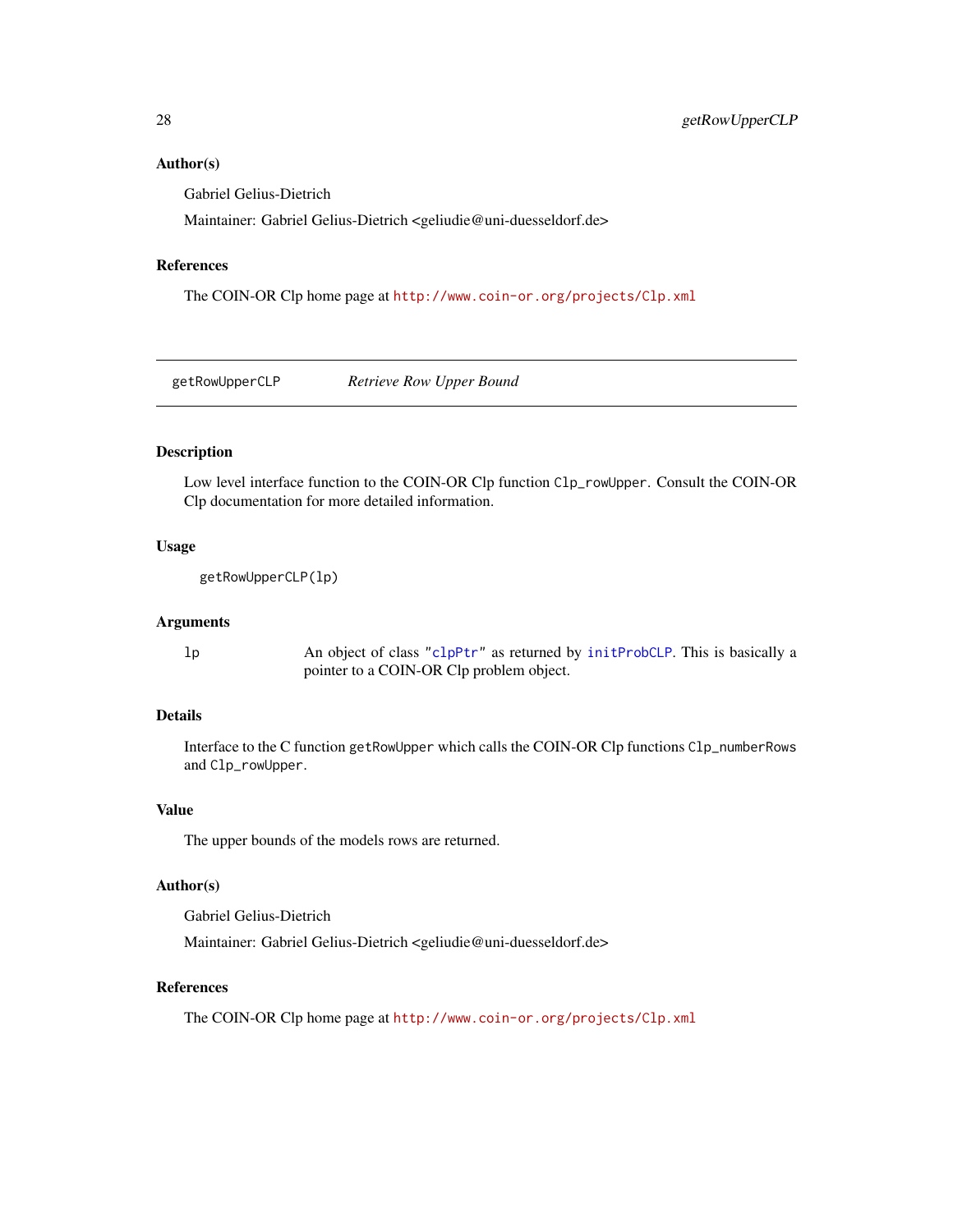<span id="page-28-0"></span>getScaleFlagCLP *Retrieve the Scale Flag*

#### Description

Low level interface function to the COIN-OR Clp function Clp\_scalingFlag. Consult the COIN-OR Clp documentation for more detailed information.

### Usage

```
getScaleFlagCLP(lp)
```
#### Arguments

lp An object of class ["clpPtr"](#page-9-1) as returned by [initProbCLP](#page-31-1). This is basically a pointer to a COIN-OR Clp problem object.

### Details

Interface to the C function getScaleFlag which calls the COIN-OR Clp function Clp\_scalingFlag.

#### Value

Returns the scaling flag: 0: off, 1: equilibrium, 2: geometric, 3: auto, 4: dynamic (later - maybe not implemented in CLP?).

#### Author(s)

Gabriel Gelius-Dietrich

Maintainer: Gabriel Gelius-Dietrich <geliudie@uni-duesseldorf.de>

### References

The COIN-OR Clp home page at <http://www.coin-or.org/projects/Clp.xml>

getSolStatusCLP *Retrieve the Solution Status*

### Description

Low level interface function to the COIN-OR Clp function Clp\_status. Consult the COIN-OR Clp documentation for more detailed information.

#### Usage

getSolStatusCLP(lp)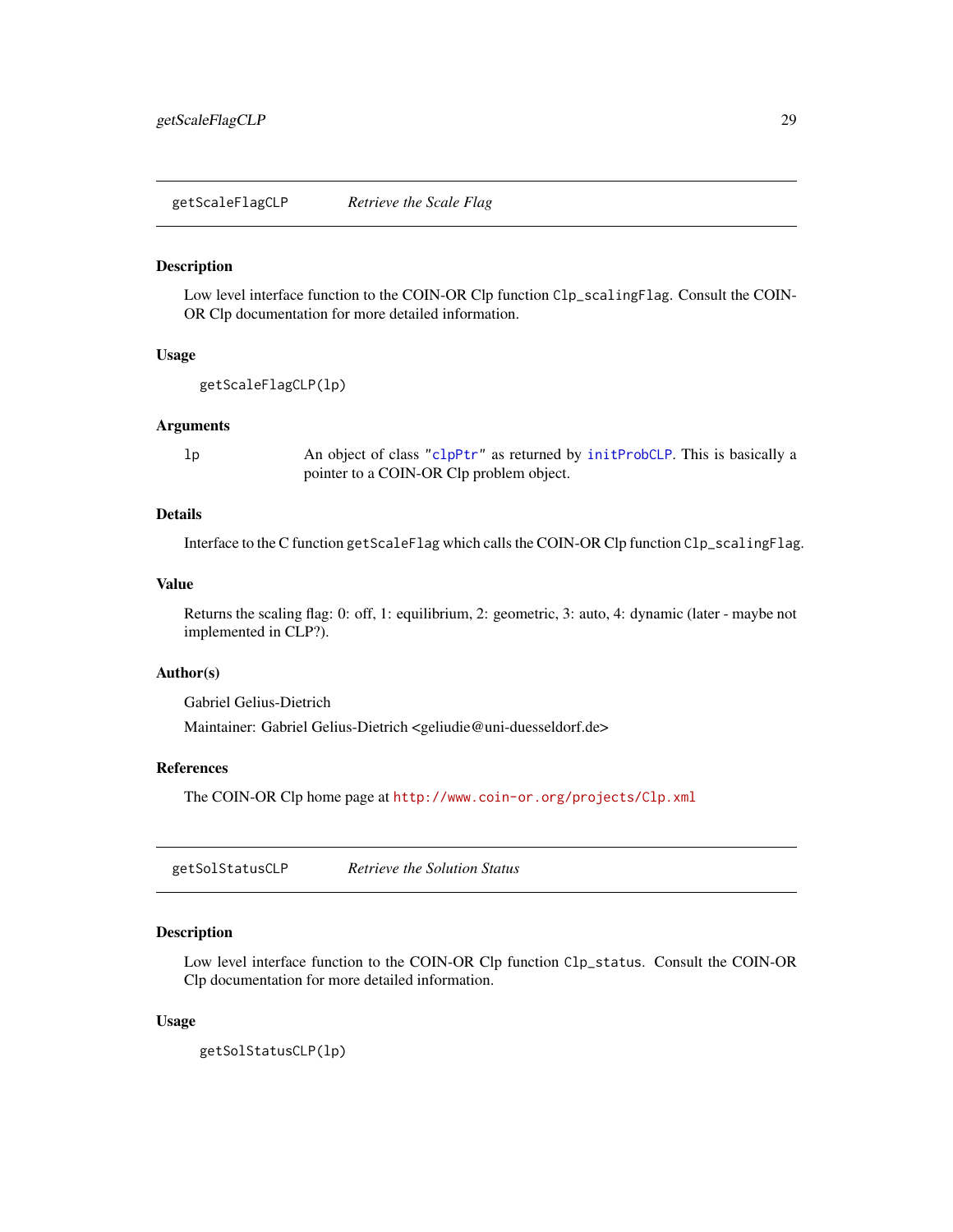#### <span id="page-29-0"></span>Arguments

lp An object of class ["clpPtr"](#page-9-1) as returned by [initProbCLP](#page-31-1). This is basically a pointer to a COIN-OR Clp problem object.

#### Details

Interface to the C function getSolStatus which calls the COIN-OR Clp function Clp\_status.

#### Value

The solution status: 0: optimal, 1: primal infeasible, 2: dual infeasible, 3: stopped on iterations etc, 4: stopped due to errors.

#### Author(s)

Gabriel Gelius-Dietrich

Maintainer: Gabriel Gelius-Dietrich <geliudie@uni-duesseldorf.de>

# References

The COIN-OR Clp home page at <http://www.coin-or.org/projects/Clp.xml>

getVecLenCLP *Retrieve the Number of Non Zero Elements per Column*

#### Description

Low level interface function to the COIN-OR Clp function Clp\_getVectorLengths. Consult the COIN-OR Clp documentation for more detailed information.

### Usage

```
getVecLenCLP(lp)
```
#### Arguments

lp An object of class ["clpPtr"](#page-9-1) as returned by [initProbCLP](#page-31-1). This is basically a pointer to a COIN-OR Clp problem object.

### Details

Interface to the C function getVecLen which calls the COIN-OR Clp functions Clp\_numberColumns and Clp\_getVectorLengths.

### Value

An integer vector containing the number of non zero elements per column.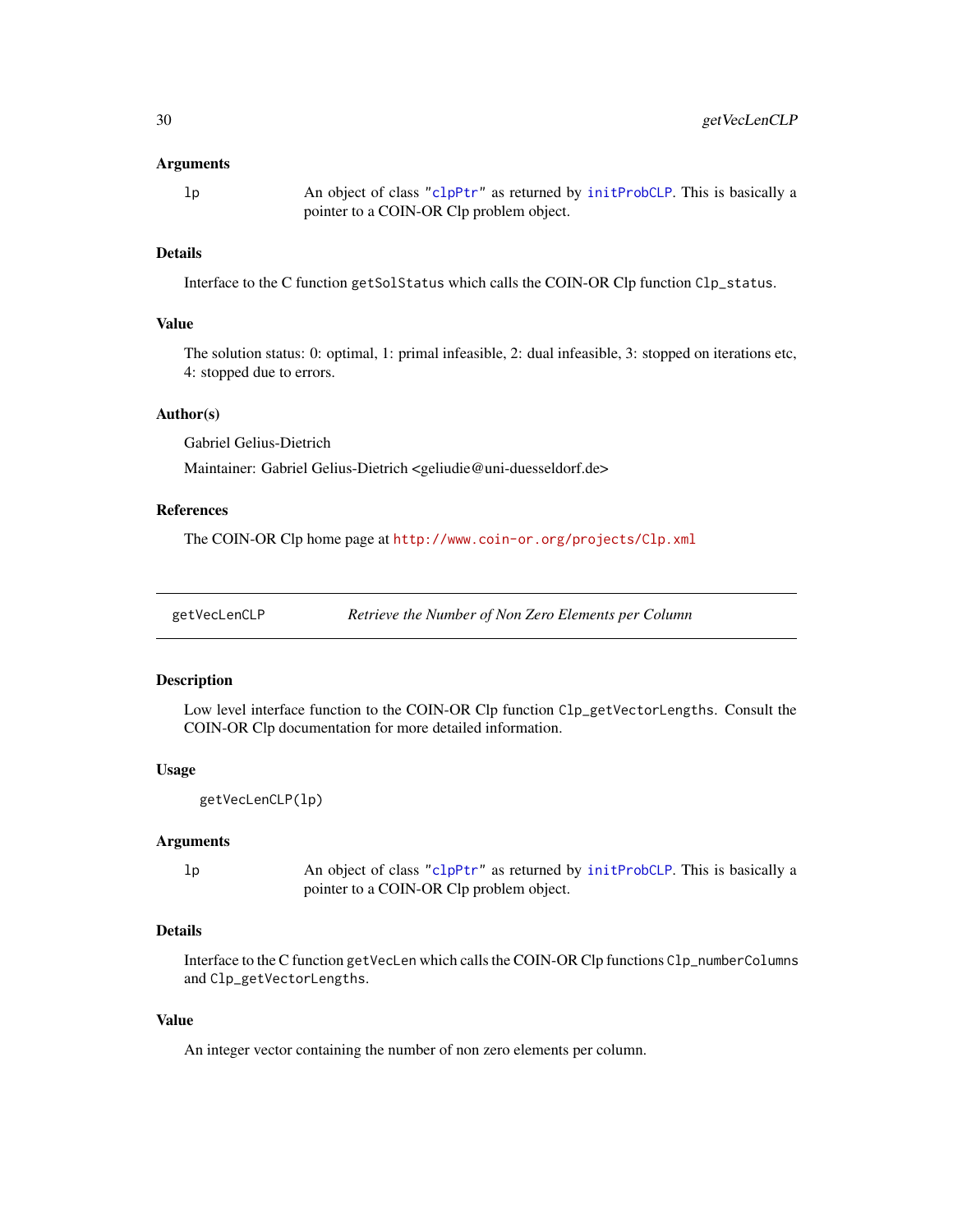### <span id="page-30-0"></span>getVecStartCLP 31

#### Author(s)

Gabriel Gelius-Dietrich

Maintainer: Gabriel Gelius-Dietrich <geliudie@uni-duesseldorf.de>

#### References

The COIN-OR Clp home page at <http://www.coin-or.org/projects/Clp.xml>

getVecStartCLP *Retrieve Column Starts in Constraint Matrix*

### Description

Low level interface function to the COIN-OR Clp function Clp\_getVectorStarts. Consult the COIN-OR Clp documentation for more detailed information.

### Usage

getVecStartCLP(lp)

#### Arguments

lp An object of class ["clpPtr"](#page-9-1) as returned by [initProbCLP](#page-31-1). This is basically a pointer to a COIN-OR Clp problem object.

### Details

Interface to the C function getVecStart which calls the COIN-OR Clp functions Clp\_numberColumns and Clp\_getVectorStarts.

#### Value

An integer vector containing the column starts in the constraint matrix.

#### Author(s)

Gabriel Gelius-Dietrich

Maintainer: Gabriel Gelius-Dietrich <geliudie@uni-duesseldorf.de>

### References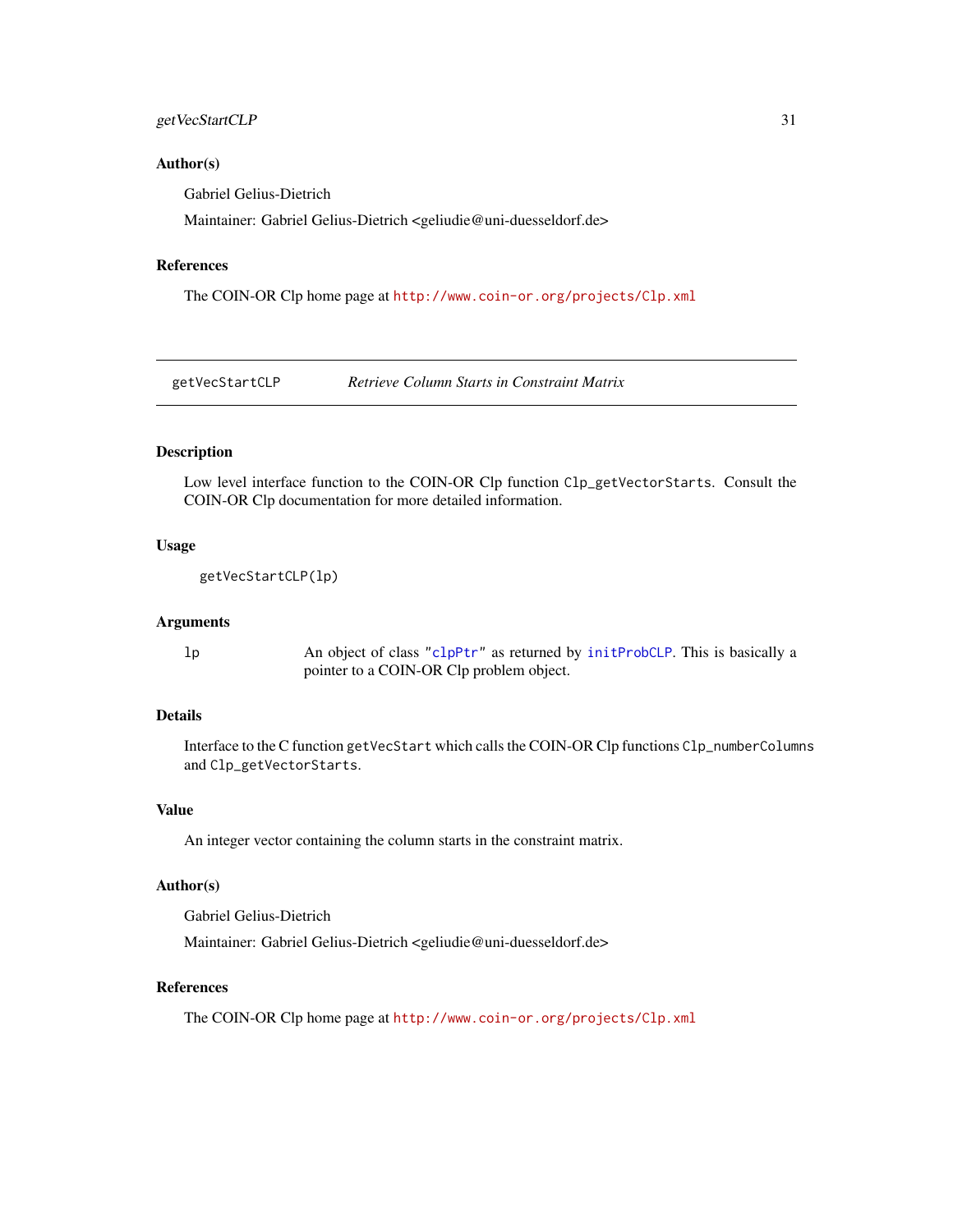<span id="page-31-0"></span>

Low level interface function to the COIN-OR Clp function Clp\_idiot. Consult the COIN-OR Clp documentation for more detailed information.

### Usage

 $idiotCLP(1p, thd = 0)$ 

### Arguments

| lp  | An object of class "clpPtr" as returned by initProbCLP. This is basically a |
|-----|-----------------------------------------------------------------------------|
|     | pointer to a COIN-OR Clp problem object.                                    |
| thd | An integer value.                                                           |

### Details

Interface to the C function idiot which calls the COIN-OR Clp function Clp\_idiot.

### Value

NULL

### Author(s)

Gabriel Gelius-Dietrich

Maintainer: Gabriel Gelius-Dietrich <geliudie@uni-duesseldorf.de>

# References

The COIN-OR Clp home page at <http://www.coin-or.org/projects/Clp.xml>

<span id="page-31-1"></span>initProbCLP *Create a COIN-OR Clp Problem Object*

### Description

Low level interface function to the COIN-OR Clp function Clp\_newModel. Consult the COIN-OR Clp documentation for more detailed information.

#### Usage

initProbCLP(ptrtype = "clp\_prob")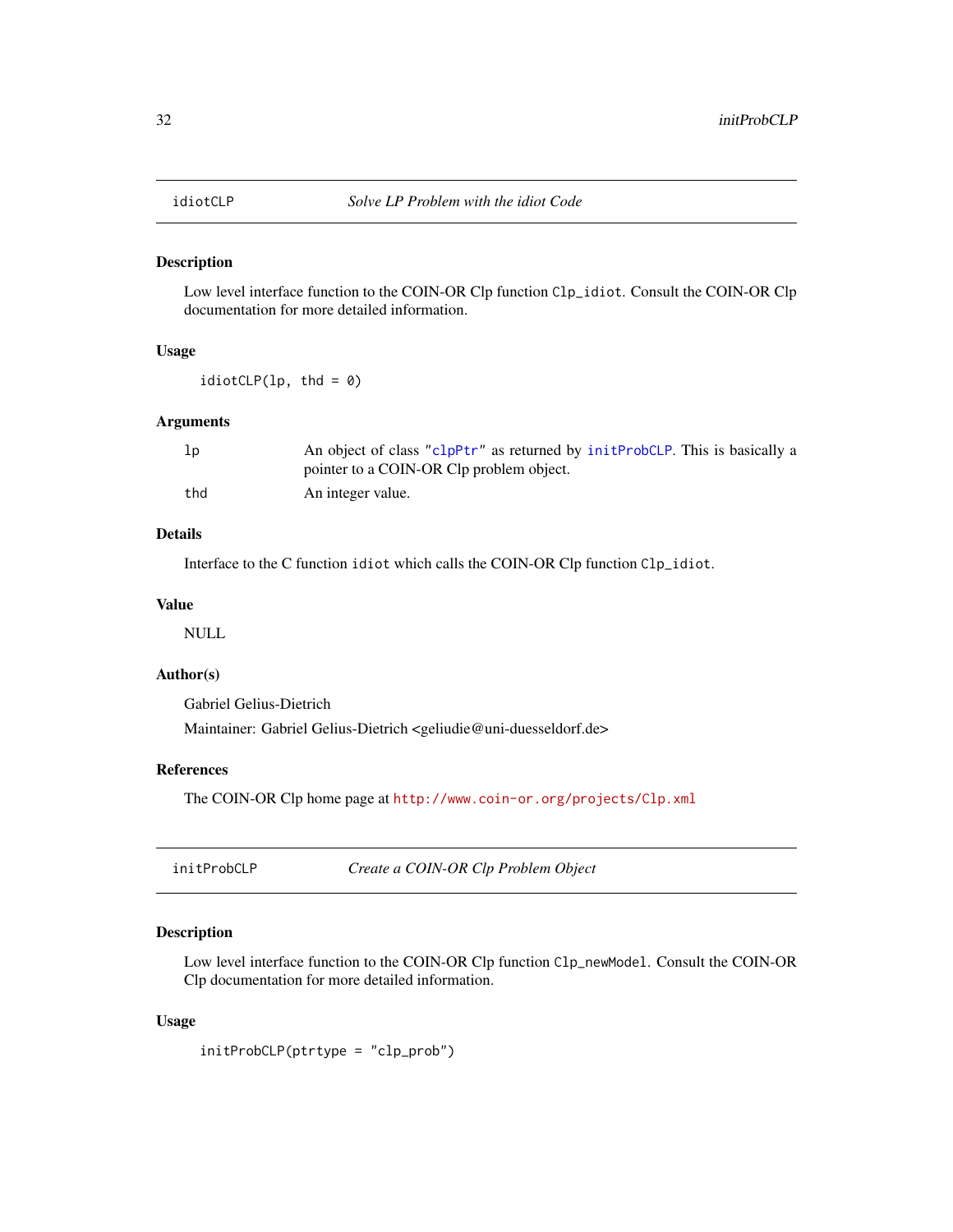#### <span id="page-32-0"></span>**Arguments**

ptrtype A name for the pointer to a COIN-OR Clp problem object.

### Details

Interface to the C function initProb which calls the COIN-OR Clp function Clp\_newModel.

#### Value

An instance of class ["clpPtr"](#page-9-1).

#### Author(s)

Gabriel Gelius-Dietrich

Maintainer: Gabriel Gelius-Dietrich <geliudie@uni-duesseldorf.de>

#### References

The COIN-OR Clp home page at <http://www.coin-or.org/projects/Clp.xml>

lengthNamesCLP *Length of the Names in the Model*

#### Description

Low level interface function to the COIN-OR Clp function Clp\_lengthNames. Consult the COIN-OR Clp documentation for more detailed information.

#### Usage

```
lengthNamesCLP(lp)
```
#### Arguments

lp An object of class ["clpPtr"](#page-9-1) as returned by [initProbCLP](#page-31-1). This is basically a pointer to a COIN-OR Clp problem object.

#### Details

Interface to the C function lengthNames which calls the COIN-OR Clp function Clp\_lengthNames.

### Value

Number of characters of the longest name in the Model.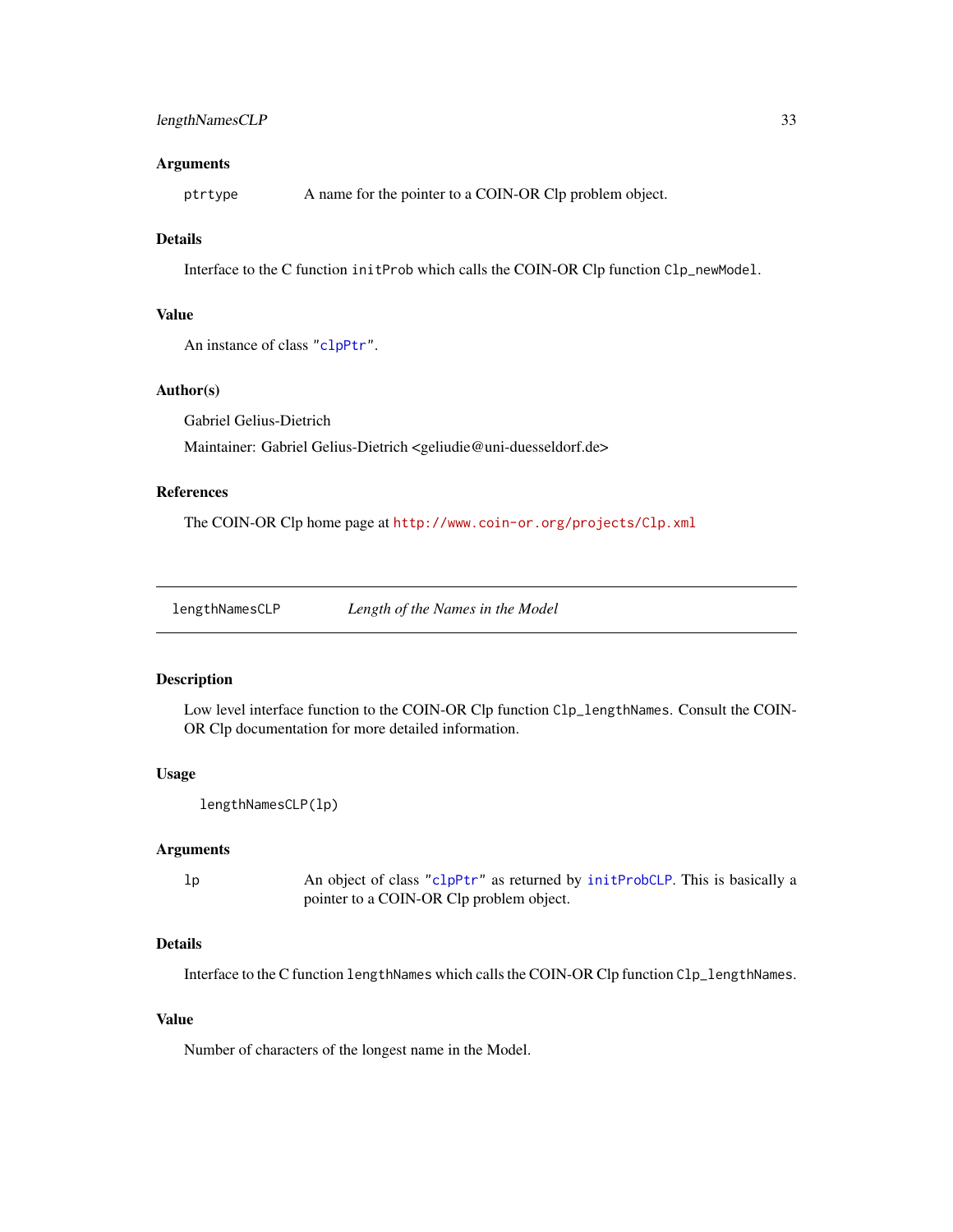### <span id="page-33-0"></span>Author(s)

Gabriel Gelius-Dietrich

Maintainer: Gabriel Gelius-Dietrich <geliudie@uni-duesseldorf.de>

### References

The COIN-OR Clp home page at <http://www.coin-or.org/projects/Clp.xml>

loadMatrixCLP *Load Constraint Matrix*

### Description

Low level interface function to the COIN-OR Clp function Clp\_loadProblem. Consult the COIN-OR Clp documentation for more detailed information.

### Usage

loadMatrixCLP(lp, ncols, nrows, ia, ja, ra)

### Arguments

| lp    | An object of class "clpPtr" as returned by initProbCLP. This is basically a<br>pointer to a COIN-OR Clp problem object. |
|-------|-------------------------------------------------------------------------------------------------------------------------|
| ncols | Number of Columns.                                                                                                      |
| nrows | Number of Rows.                                                                                                         |
| ia    | Row indices in the constraint matrix.                                                                                   |
| ja    | Column starts in constraint matrix.                                                                                     |
| ra    | Non zero elements of the constraint matrix.                                                                             |

### Details

Interface to the C function loadMatrix which calls the COIN-OR Clp function Clp\_loadProblem.

# Value

NULL

# Author(s)

Gabriel Gelius-Dietrich Maintainer: Gabriel Gelius-Dietrich <geliudie@uni-duesseldorf.de>

### References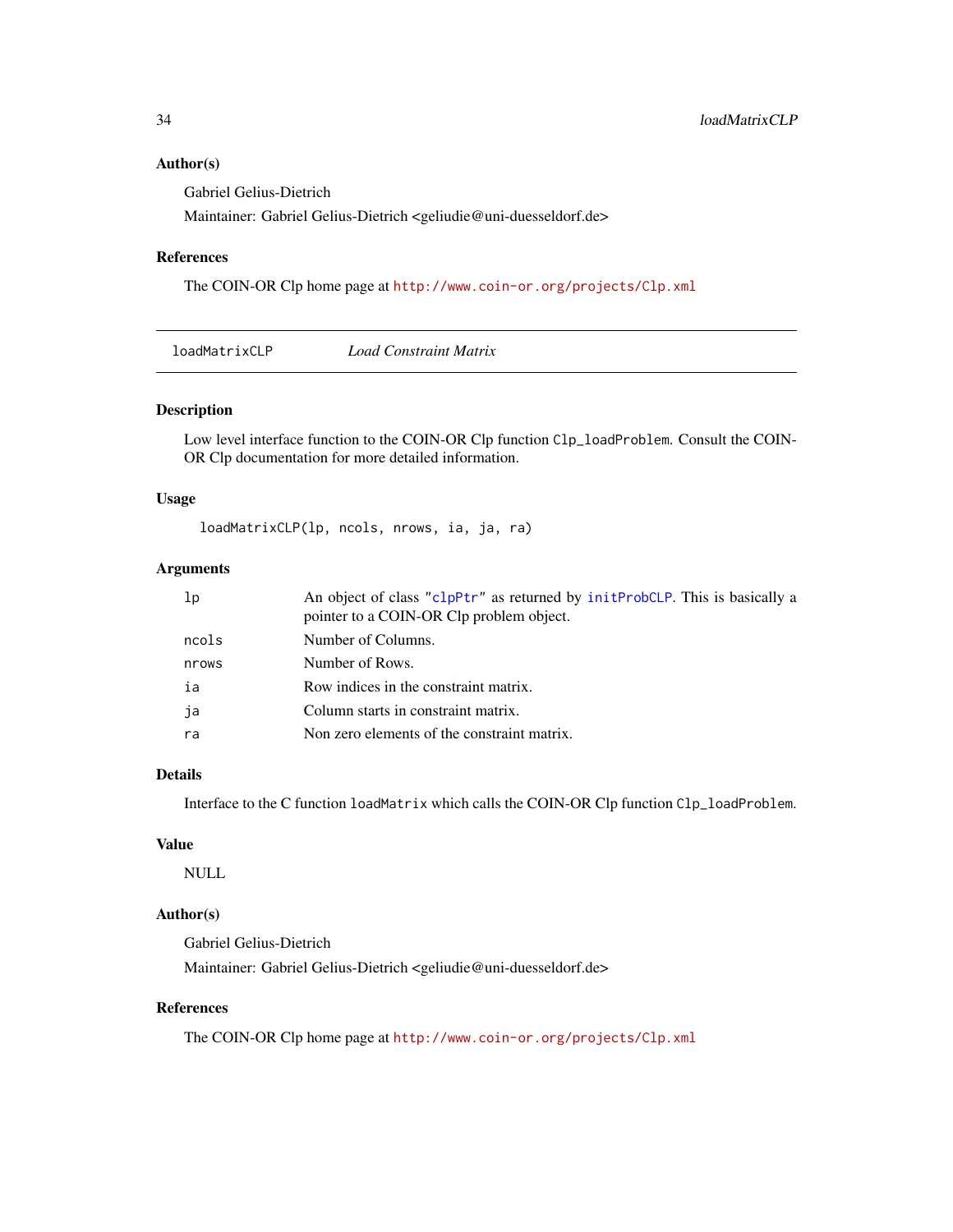<span id="page-34-0"></span>loadProblemCLP *Load Problem Data*

#### Description

Low level interface function to the COIN-OR Clp function Clp\_loadProblem. Consult the COIN-OR Clp documentation for more detailed information.

### Usage

```
loadProblemCLP(lp, ncols, nrows, ia, ja, ra,
               lb = NULL, ub = NULL, obj\_coef = NULL,
               rlb = NULL, rub = NULL)
```
# Arguments

| An object of class "clpPtr" as returned by initProbCLP. This is basically a<br>pointer to a COIN-OR Clp problem object. |
|-------------------------------------------------------------------------------------------------------------------------|
| Number of Columns.                                                                                                      |
| Number of Rows.                                                                                                         |
| Row indices in the constraint matrix.                                                                                   |
| Column starts in constraint matrix.                                                                                     |
| Non zero elements of the constraint matrix.                                                                             |
| Column lower bounds.                                                                                                    |
| Column upper bounds.                                                                                                    |
| Objective coefficients.                                                                                                 |
| Row lower bounds.                                                                                                       |
| Row upper bounds.                                                                                                       |
|                                                                                                                         |

#### Details

Interface to the C function loadProblem which calls the COIN-OR Clp function Clp\_loadProblem.

# Value

NULL

# Author(s)

Gabriel Gelius-Dietrich Maintainer: Gabriel Gelius-Dietrich <geliudie@uni-duesseldorf.de>

# References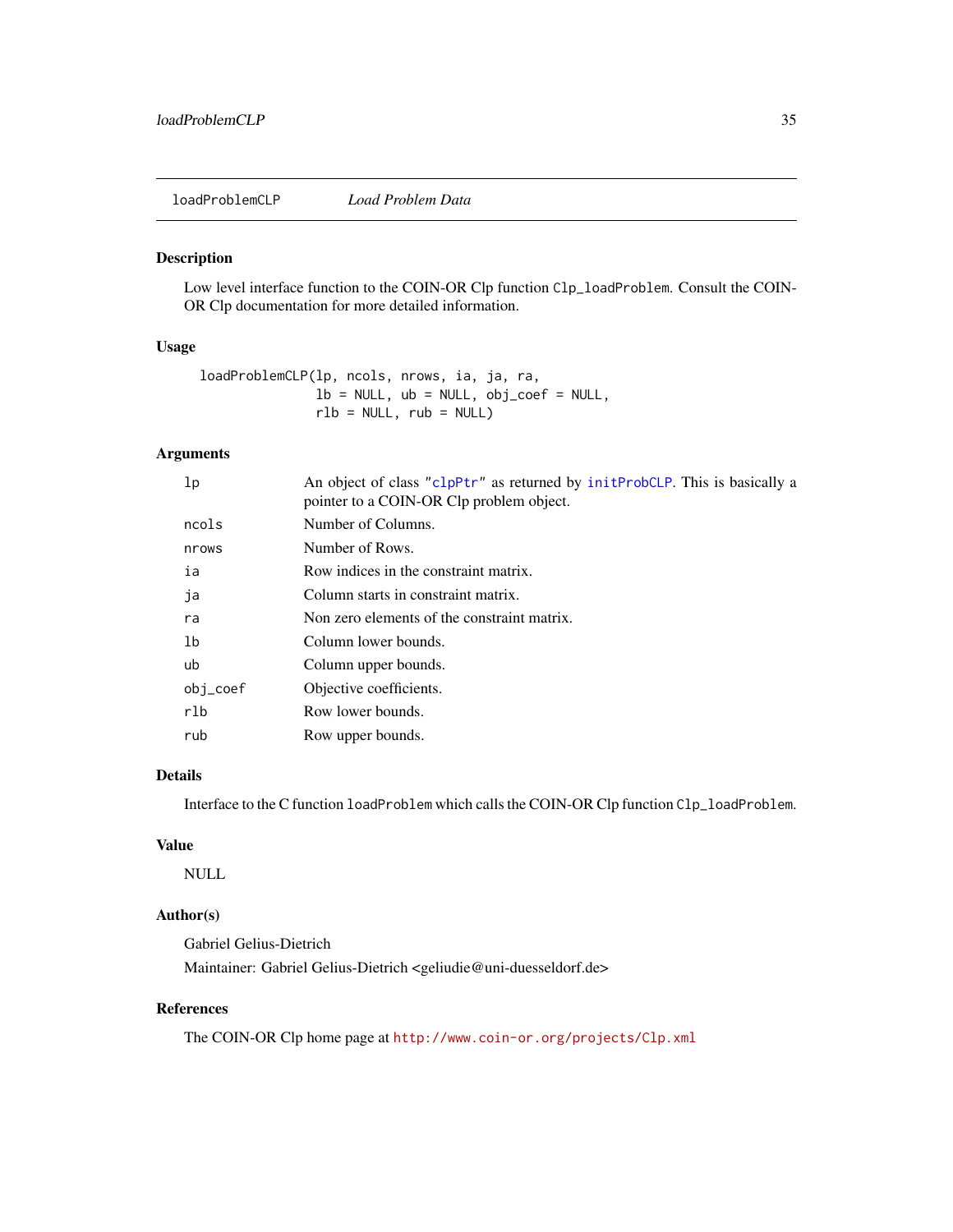<span id="page-35-0"></span>

Low level interface function to the COIN-OR Clp function Clp\_primal. Consult the COIN-OR Clp documentation for more detailed information.

#### Usage

primalCLP(lp, ifValP = 0)

### Arguments

| Тb     | An object of class "clpPtr" as returned by initervoluser. This is basically a |
|--------|-------------------------------------------------------------------------------|
|        | pointer to a COIN-OR Clp problem object.                                      |
| ifValP | An integer value.                                                             |

### Details

Interface to the C function primal which calls the COIN-OR Clp function Clp\_primal.

### Value

A return code.

### Author(s)

Gabriel Gelius-Dietrich

Maintainer: Gabriel Gelius-Dietrich <geliudie@uni-duesseldorf.de>

# References

The COIN-OR Clp home page at <http://www.coin-or.org/projects/Clp.xml>

| printModelCLP | Print the Model to STDOUT |
|---------------|---------------------------|
|---------------|---------------------------|

### Description

Low level interface function to the COIN-OR Clp function Clp\_printModel. Consult the COIN-OR Clp documentation for more detailed information.

#### Usage

printModelCLP(lp, prefix = "CLPmodel")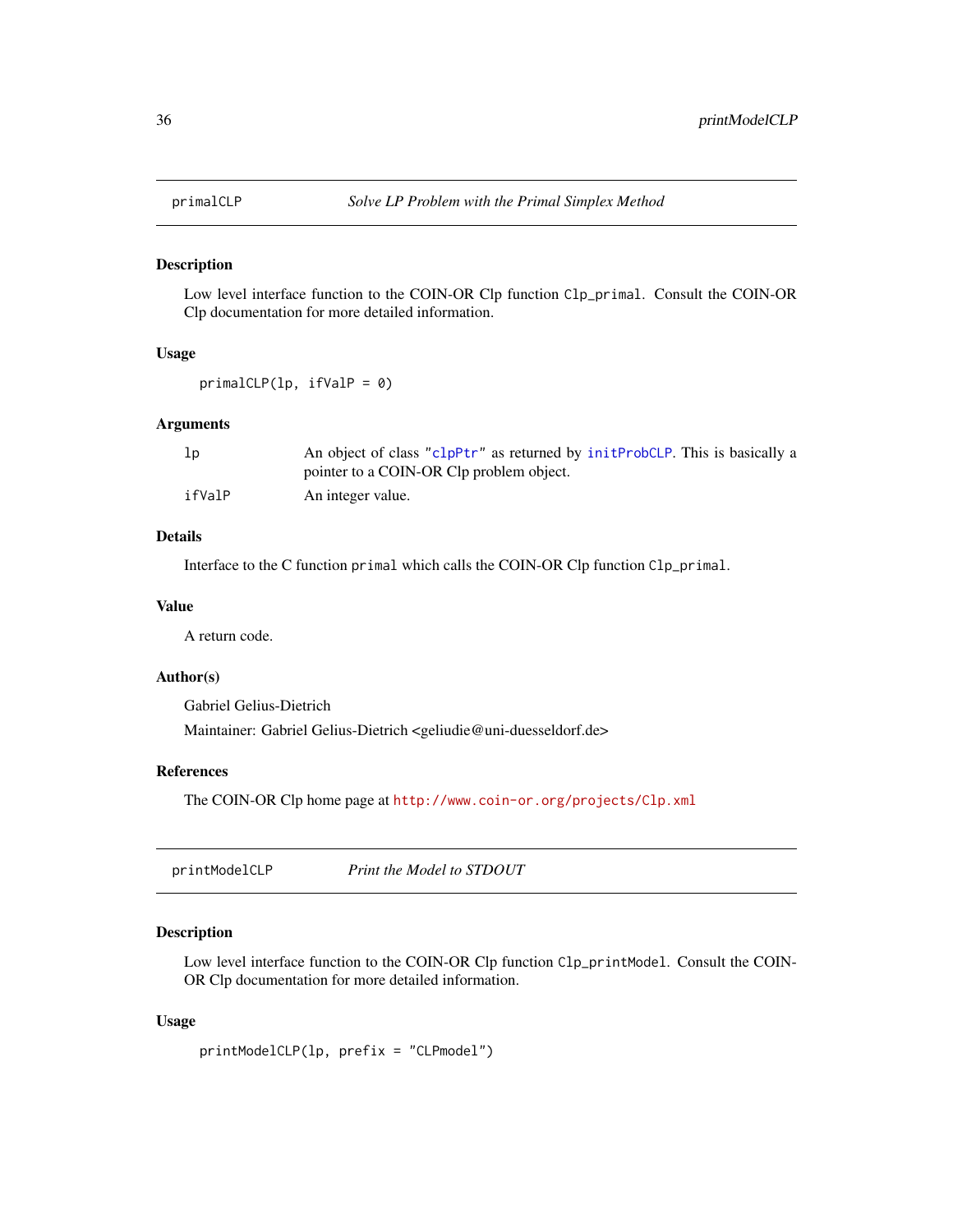### <span id="page-36-0"></span>probNameCLP 37

### Arguments

| 1p     | An object of class "clpPtr" as returned by initProbCLP. This is basically a |
|--------|-----------------------------------------------------------------------------|
|        | pointer to a COIN-OR Clp problem object.                                    |
| prefix | A character string containing a name for the model.                         |

# Details

Interface to the C function printModel which calls the COIN-OR Clp function Clp\_printModel.

### Value

NULL

# Author(s)

Gabriel Gelius-Dietrich

Maintainer: Gabriel Gelius-Dietrich <geliudie@uni-duesseldorf.de>

# References

The COIN-OR Clp home page at <http://www.coin-or.org/projects/Clp.xml>

probNameCLP *Set Problem Name*

#### Description

Low level interface function to the COIN-OR Clp function Clp\_problemName. Consult the COIN-OR Clp documentation for more detailed information.

# Usage

```
probNameCLP(lp, pname)
```
#### Arguments

| lp    | An object of class "clpPtr" as returned by initProbCLP. This is basically a |
|-------|-----------------------------------------------------------------------------|
|       | pointer to a COIN-OR Clp problem object.                                    |
| pname | A single character string containing the problem name.                      |

### Details

Interface to the C function probName which calls the COIN-OR Clp function Clp\_problemName.

### Value

NULL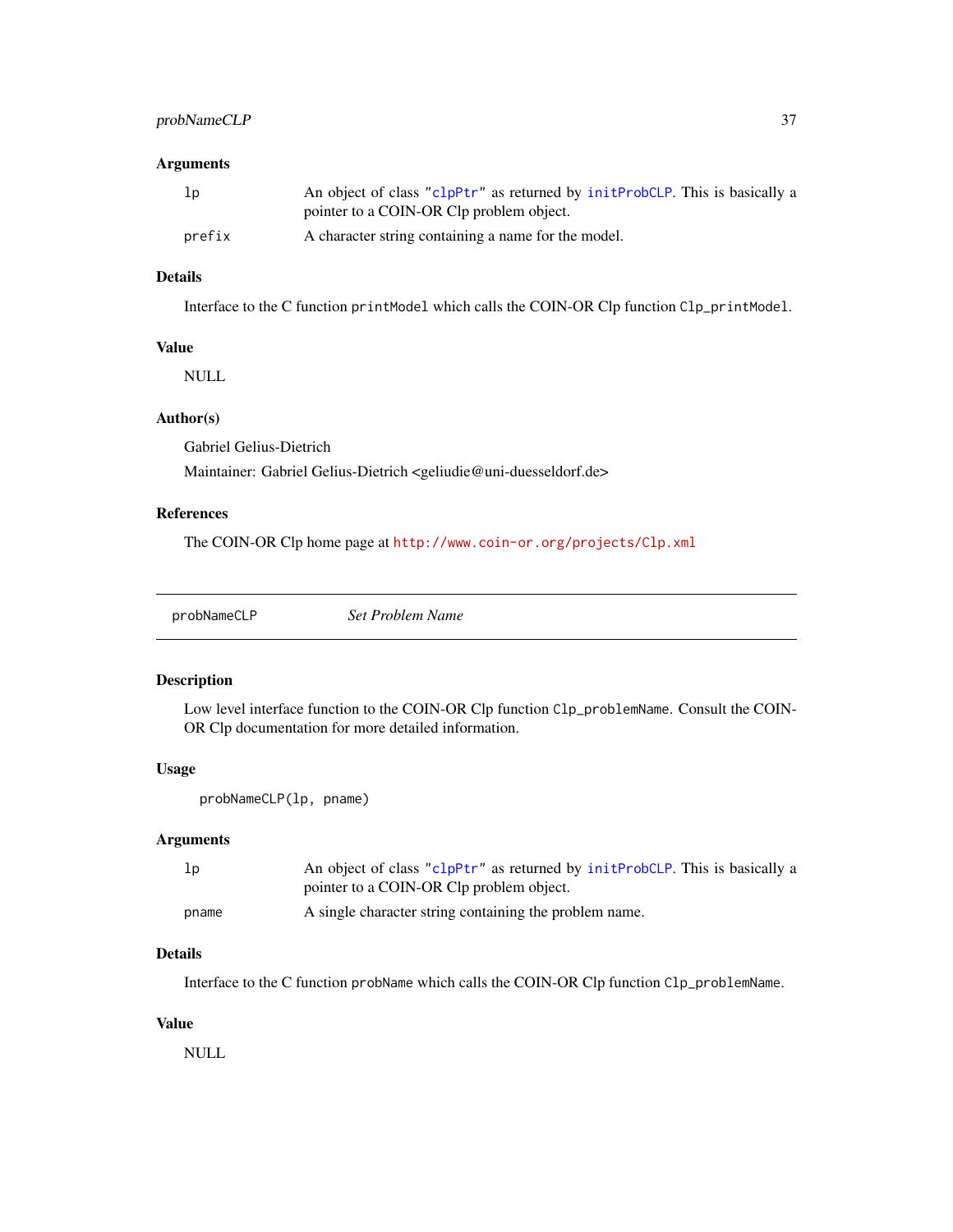### <span id="page-37-0"></span>Author(s)

Gabriel Gelius-Dietrich

Maintainer: Gabriel Gelius-Dietrich <geliudie@uni-duesseldorf.de>

### References

The COIN-OR Clp home page at <http://www.coin-or.org/projects/Clp.xml>

readMPSCLP *Read Problem in (Free) MPS Format*

#### Description

Low level interface function to the COIN-OR Clp function Clp\_readMps. Consult the COIN-OR Clp documentation for more detailed information.

### Usage

```
readMPSCLP(lp, fname, keepNames = TRUE, ignoreErrors = FALSE)
```
### Arguments

| 1p           | An object of class "clpPtr" as returned by initProbCLP. This is basically a<br>pointer to a COIN-OR Clp problem object. |
|--------------|-------------------------------------------------------------------------------------------------------------------------|
| fname        | A filename.                                                                                                             |
| keepNames    | Boolean, keep variable names.                                                                                           |
| ignoreErrors | If set to TRUE, errors will be ignored.                                                                                 |

### Details

Interface to the C function readMPS which calls the COIN-OR Clp function Clp\_readMps.

### Value

Returns zero on success, otherwise non zero.

# Author(s)

Gabriel Gelius-Dietrich Maintainer: Gabriel Gelius-Dietrich <geliudie@uni-duesseldorf.de>

### References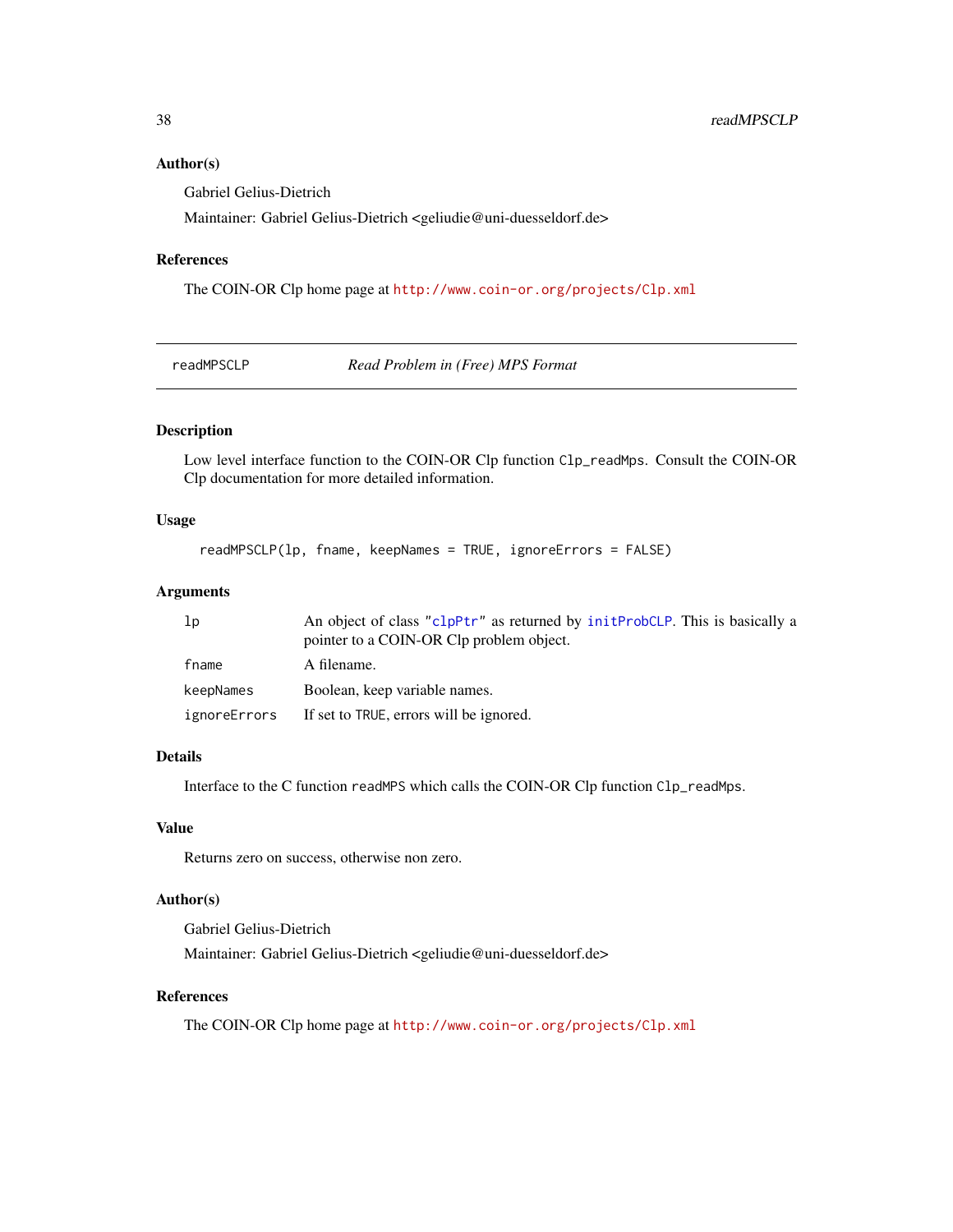<span id="page-38-0"></span>

Low level interface function to the COIN-OR Clp function Clp\_resize. Consult the COIN-OR Clp documentation for more detailed information.

#### Usage

```
resizeCLP(lp, nrows, ncols)
```
### Arguments

| lp    | An object of class "clpPtr" as returned by initervolustion. This is basically a<br>pointer to a COIN-OR Clp problem object. |
|-------|-----------------------------------------------------------------------------------------------------------------------------|
| nrows | Number of rows.                                                                                                             |
| ncols | Number of columns.                                                                                                          |

#### Details

Interface to the C function resize which calls the COIN-OR Clp function Clp\_resize.

The function resize can produce a larger model. If the current number of rows and columns is *n* and *m* respectively and you set nrows to *i* and ncols to *j*, the new number of rows and columns will be *i* and *j*. It is not possible to scale down the model. In order to delete rows or columns, use [delRowsCLP](#page-12-1) or [delColsCLP](#page-11-1).

#### Value

NULL

### Author(s)

Gabriel Gelius-Dietrich

Maintainer: Gabriel Gelius-Dietrich <geliudie@uni-duesseldorf.de>

### References

The COIN-OR Clp home page at <http://www.coin-or.org/projects/Clp.xml>

# See Also

[delRowsCLP](#page-12-1) and [delColsCLP](#page-11-1).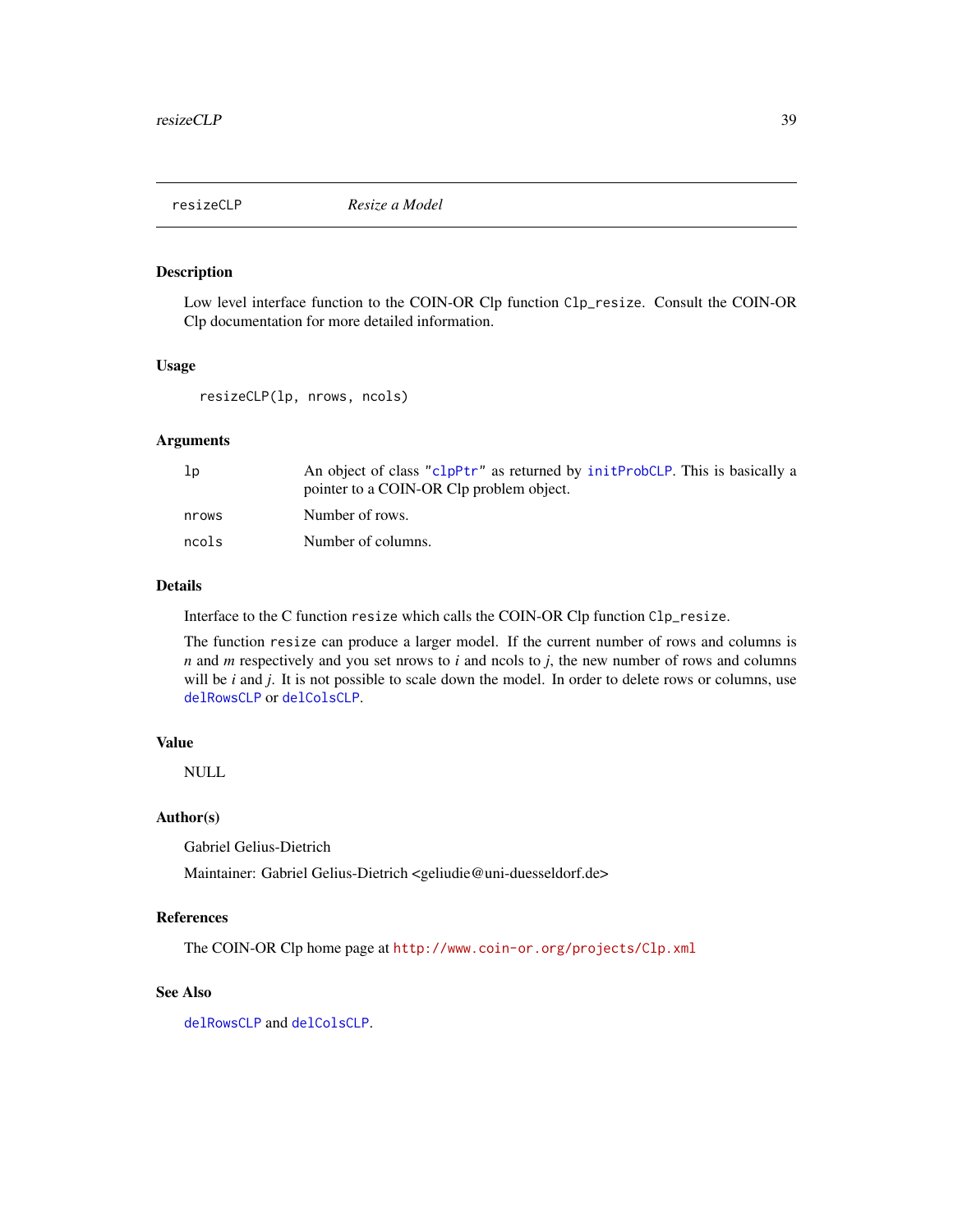<span id="page-39-0"></span>restoreModelCLP *Restore model from file*

### Description

Low level interface function to the COIN-OR Clp function Clp\_restoreModel. Consult the COIN-OR Clp documentation for more detailed information.

### Usage

```
restoreModelCLP(lp, fname)
```
### Arguments

| 1 <sub>p</sub> | An object of class "clpPtr" as returned by initProbCLP. This is basically a |
|----------------|-----------------------------------------------------------------------------|
|                | pointer to a COIN-OR Clp problem object.                                    |
| fname          | A filename.                                                                 |

### Details

Interface to the C function restoreModel which calls the COIN-OR Clp function Clp\_restoreModel.

#### Value

Returns zero on success, otherwise non zero.

### Author(s)

Gabriel Gelius-Dietrich

Maintainer: Gabriel Gelius-Dietrich <geliudie@uni-duesseldorf.de>

# References

The COIN-OR Clp home page at <http://www.coin-or.org/projects/Clp.xml>

| return codeCLP | Translates a COIN-OR Clp Return Code into a Human Readable |  |  |  |  |
|----------------|------------------------------------------------------------|--|--|--|--|
|                | <i><b>String</b></i>                                       |  |  |  |  |

### Description

Translates a COIN-OR Clp return code into a human readable string.

#### Usage

return\_codeCLP(code)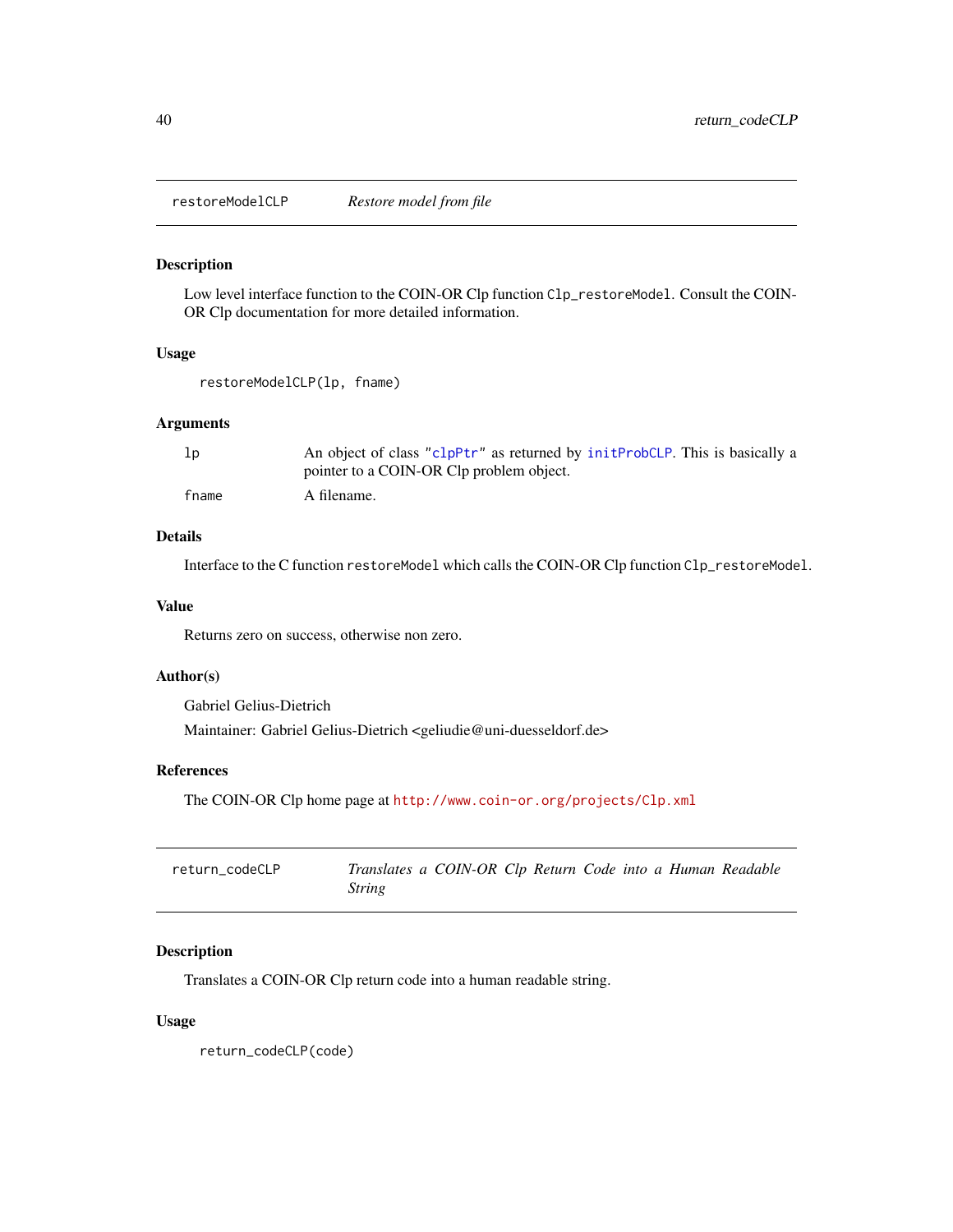### <span id="page-40-0"></span>saveModelCLP 41

#### **Arguments**

code Return code from COIN-OR Clp.

### Value

A character string associated with the COIN-OR Clp return code.

# Author(s)

Gabriel Gelius-Dietrich

Maintainer: Gabriel Gelius-Dietrich <geliudie@uni-duesseldorf.de>

# References

The COIN-OR Clp home page at <http://www.coin-or.org/projects/Clp.xml>

saveModelCLP *Save model to file*

### Description

Low level interface function to the COIN-OR Clp function Clp\_saveModel. Consult the COIN-OR Clp documentation for more detailed information.

### Usage

```
saveModelCLP(lp, fname)
```
### Arguments

| lp    | An object of class "clpPtr" as returned by initProbCLP. This is basically a |
|-------|-----------------------------------------------------------------------------|
|       | pointer to a COIN-OR Clp problem object.                                    |
| fname | A filename.                                                                 |

# Details

Interface to the C function saveModel which calls the COIN-OR Clp function Clp\_saveModel.

### Value

Returns zero on success, otherwise non zero.

### Author(s)

Gabriel Gelius-Dietrich Maintainer: Gabriel Gelius-Dietrich <geliudie@uni-duesseldorf.de>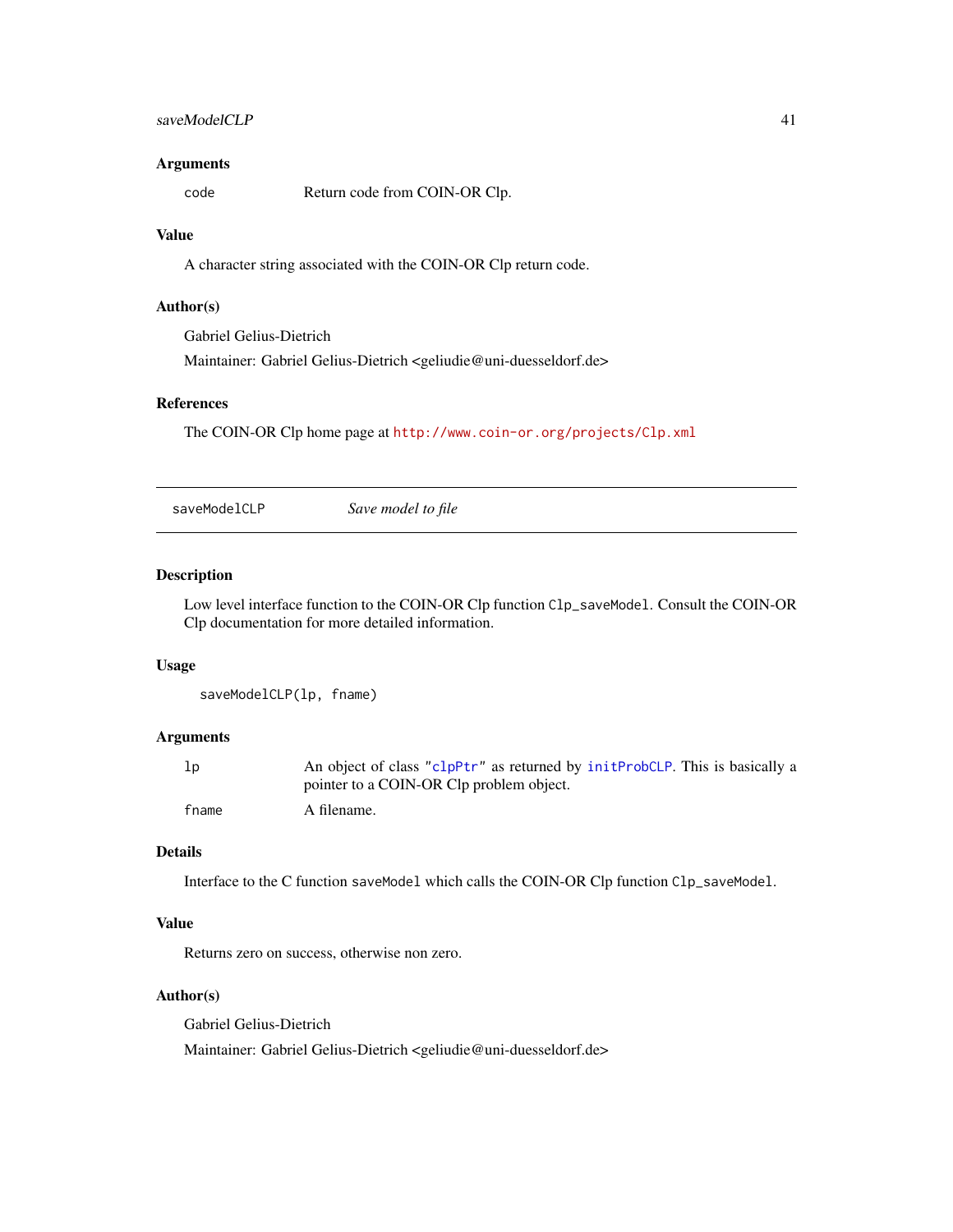### References

The COIN-OR Clp home page at <http://www.coin-or.org/projects/Clp.xml>

scaleModelCLP *Set/Unset the Scaling Flag (Method)*

### Description

Low level interface function to the COIN-OR Clp function Clp\_scaling. Consult the COIN-OR Clp documentation for more detailed information.

### Usage

scaleModelCLP(lp, mode)

# Arguments

| 1p   | An object of class "clpPtr" as returned by initervoluser. This is basically a<br>pointer to a COIN-OR Clp problem object. |
|------|---------------------------------------------------------------------------------------------------------------------------|
| mode | Scaling flag: 0: off, 1: equilibrium, 2: geometric, 3: auto, 4: dynamic (later -<br>maybe not implemented in CLP?).       |

# Details

Interface to the C function scaleModel which calls the COIN-OR Clp function Clp\_scaling.

#### Value

NULL

# Author(s)

Gabriel Gelius-Dietrich

Maintainer: Gabriel Gelius-Dietrich <geliudie@uni-duesseldorf.de>

# References

<span id="page-41-0"></span>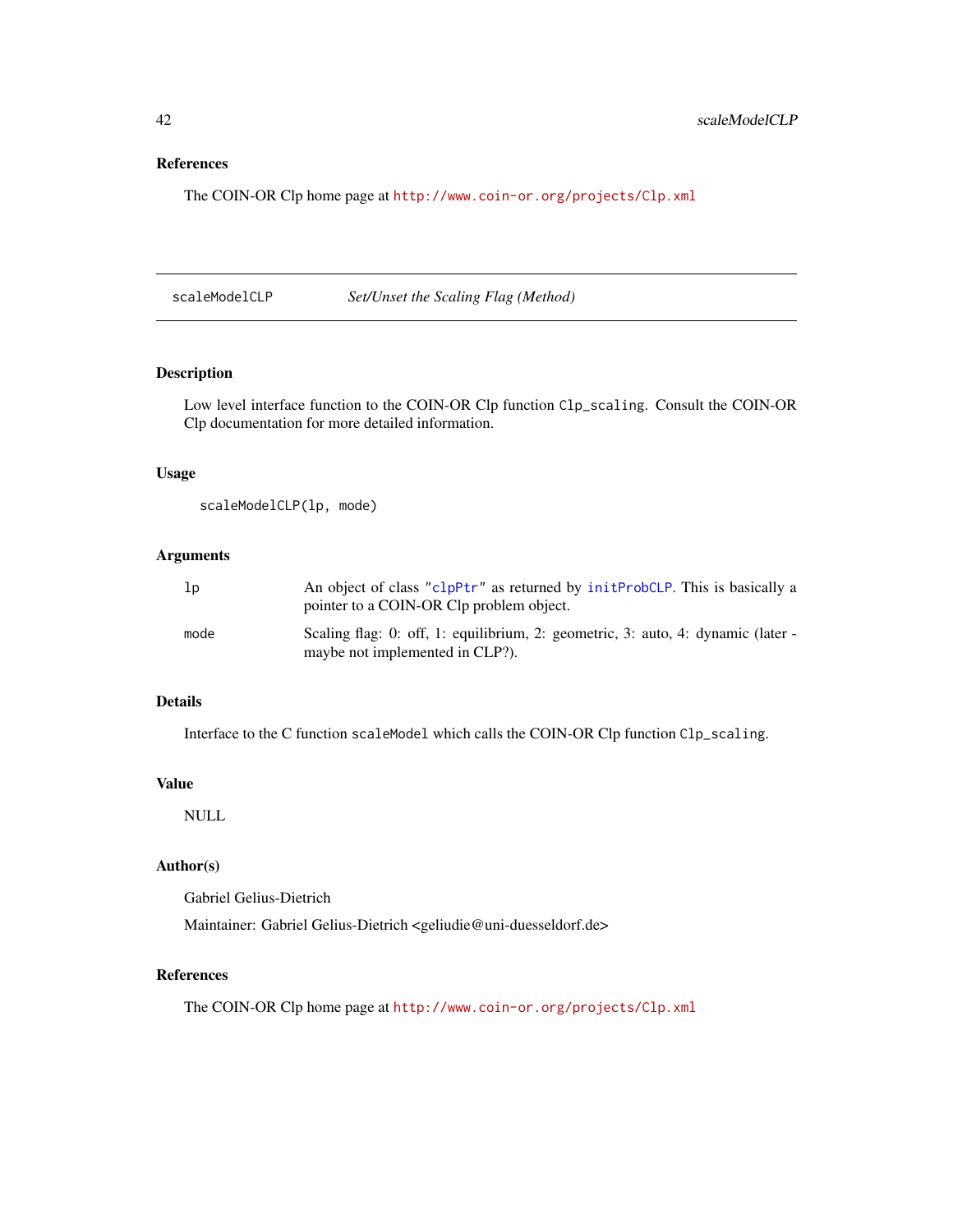<span id="page-42-0"></span>

Low level interface function to the COIN-OR Clp function Clp\_setLogLevel. Consult the COIN-OR Clp documentation for more detailed information.

### Usage

setLogLevelCLP(lp, amount)

### Arguments

| lp     | An object of class "clpPtr" as returned by initervolustion. This is basically a<br>pointer to a COIN-OR Clp problem object. |
|--------|-----------------------------------------------------------------------------------------------------------------------------|
| amount | Log level flag: 0: nothing, 1: just final, 2: just factorizations, 3: as 2 plus a bit<br>more, 4: verbose.                  |

# Details

Interface to the C function setLogLevel which calls the COIN-OR Clp function Clp\_setLogLevel.

### Value

NULL

# Author(s)

Gabriel Gelius-Dietrich

Maintainer: Gabriel Gelius-Dietrich <geliudie@uni-duesseldorf.de>

### References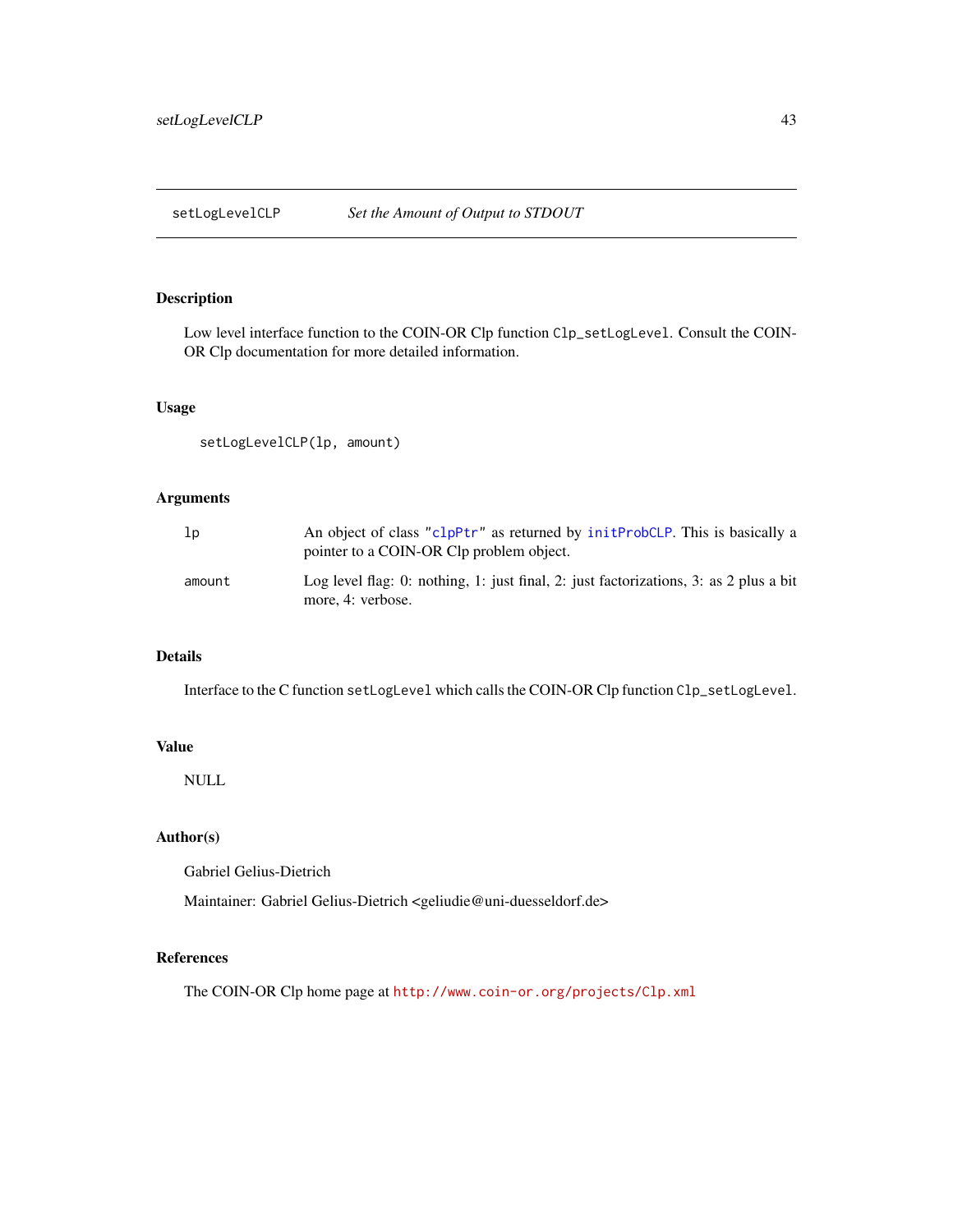<span id="page-43-0"></span>

Low level interface function to the COIN-OR Clp function Clp\_setOptimizationDirection. Consult the COIN-OR Clp documentation for more detailed information.

### Usage

```
setObjDirCLP(lp, lpdir)
```
#### Arguments

| lp    | An object of class "clpPtr" as returned by initProbCLP. This is basically a |
|-------|-----------------------------------------------------------------------------|
|       | pointer to a COIN-OR Clp problem object.                                    |
| lpdir | Optimization direction flag: 1: minimize, -1: maximize, 0: ignore.          |

### Details

Interface to the C function setObjDir which calls the COIN-OR Clp function Clp\_setOptimizationDirection.

### Value

NULL

## Author(s)

Gabriel Gelius-Dietrich

Maintainer: Gabriel Gelius-Dietrich <geliudie@uni-duesseldorf.de>

### References

The COIN-OR Clp home page at <http://www.coin-or.org/projects/Clp.xml>

solveInitialBarrierCLP

*Solve LP Problem with the Initial Barrier Method*

### Description

Low level interface function to the COIN-OR Clp function Clp\_initialBarrierSolve. Consult the COIN-OR Clp documentation for more detailed information.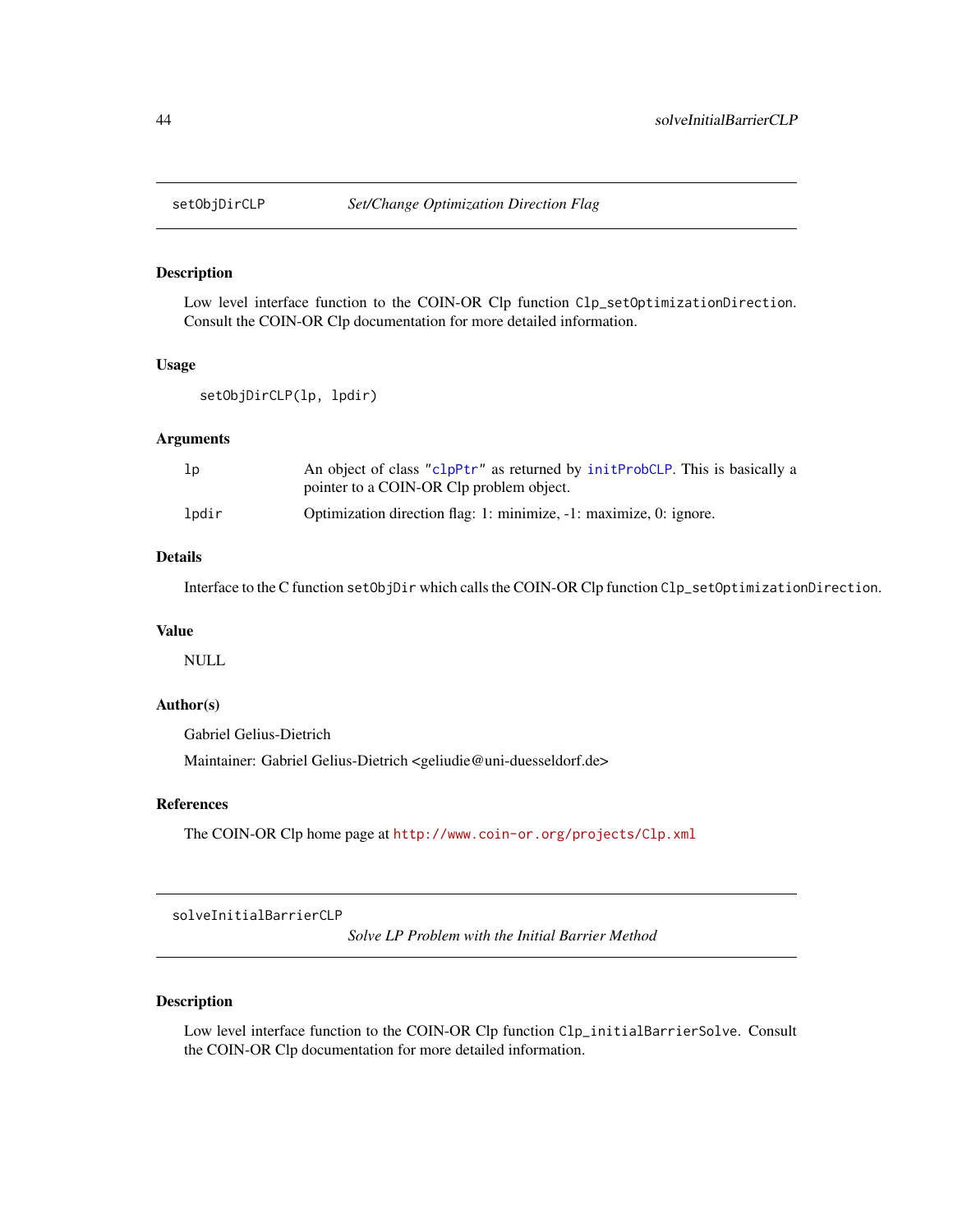### <span id="page-44-0"></span>Usage

solveInitialBarrierCLP(lp)

#### Arguments

| Тb | An object of class "clpPtr" as returned by initProbCLP. This is basically a |
|----|-----------------------------------------------------------------------------|
|    | pointer to a COIN-OR Clp problem object.                                    |

### Details

Interface to the C function solveInitialBarrier which calls the COIN-OR Clp function Clp\_initialBarrierSolve.

### Value

A return code.

#### Author(s)

Gabriel Gelius-Dietrich

Maintainer: Gabriel Gelius-Dietrich <geliudie@uni-duesseldorf.de>

### References

The COIN-OR Clp home page at <http://www.coin-or.org/projects/Clp.xml>

solveInitialBarrierNoCrossCLP

*Solve LP Problem with the Initial Barrier Method (no Crossover)*

### Description

Low level interface function to the COIN-OR Clp function Clp\_initialBarrierNoCrossSolve. Consult the COIN-OR Clp documentation for more detailed information.

### Usage

```
solveInitialBarrierNoCrossCLP(lp)
```
#### Arguments

lp An object of class ["clpPtr"](#page-9-1) as returned by [initProbCLP](#page-31-1). This is basically a pointer to a COIN-OR Clp problem object.

### Details

Interface to the C function solveInitialBarrierNoCross which calls the COIN-OR Clp function Clp\_initialBarrierNoCrossSolve.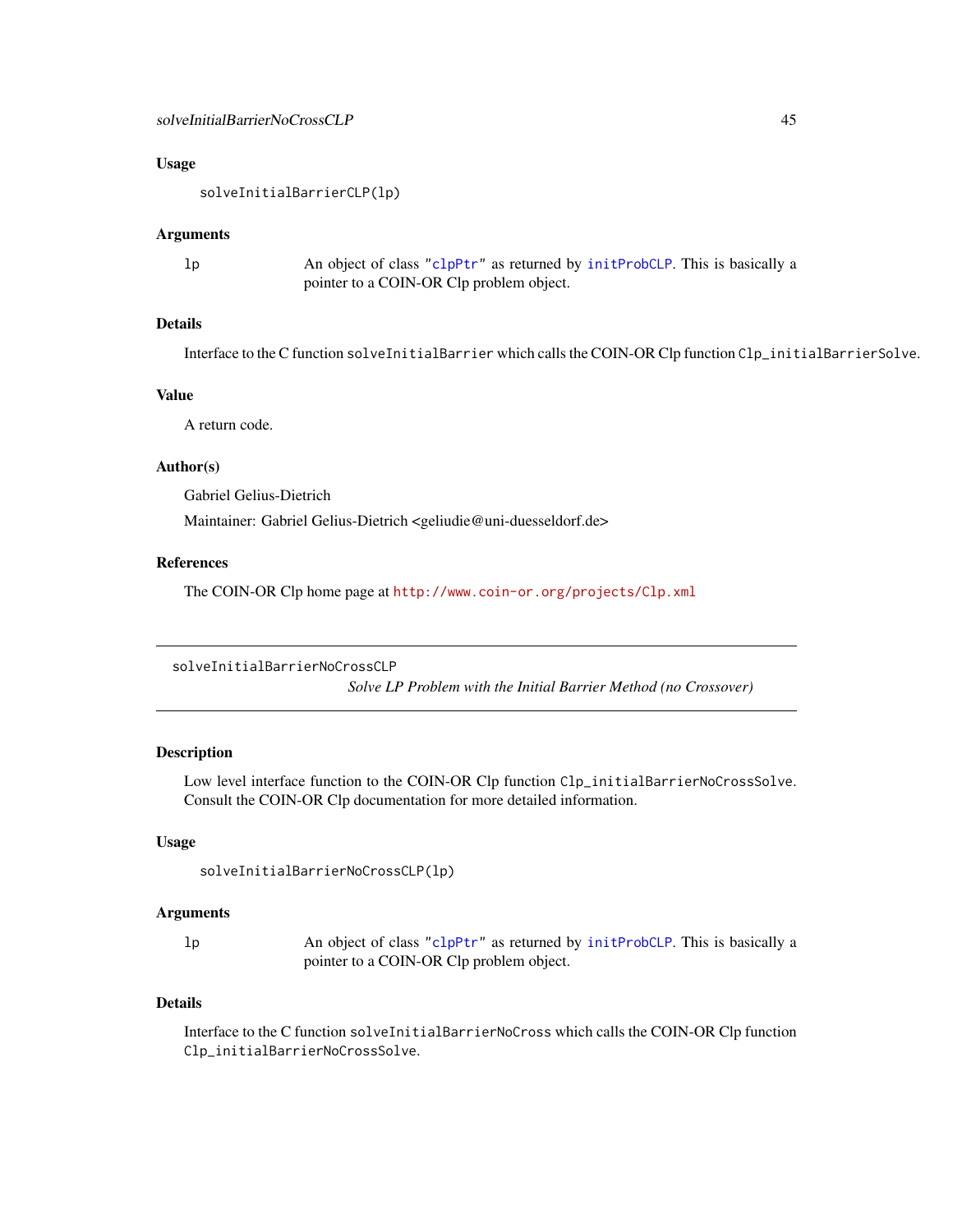### Value

A return code.

### Author(s)

Gabriel Gelius-Dietrich

Maintainer: Gabriel Gelius-Dietrich <geliudie@uni-duesseldorf.de>

#### References

The COIN-OR Clp home page at <http://www.coin-or.org/projects/Clp.xml>

solveInitialCLP *Solve LP Problem with a General Solve Algorithm*

# Description

Low level interface function to the COIN-OR Clp function Clp\_initialSolve. Consult the COIN-OR Clp documentation for more detailed information.

#### Usage

```
solveInitialCLP(lp)
```
## Arguments

lp An object of class ["clpPtr"](#page-9-1) as returned by [initProbCLP](#page-31-1). This is basically a pointer to a COIN-OR Clp problem object.

# Details

Interface to the C function solveInitial which calls the COIN-OR Clp function Clp\_initialSolve.

### Value

A return code.

# Author(s)

Gabriel Gelius-Dietrich

Maintainer: Gabriel Gelius-Dietrich <geliudie@uni-duesseldorf.de>

# References

<span id="page-45-0"></span>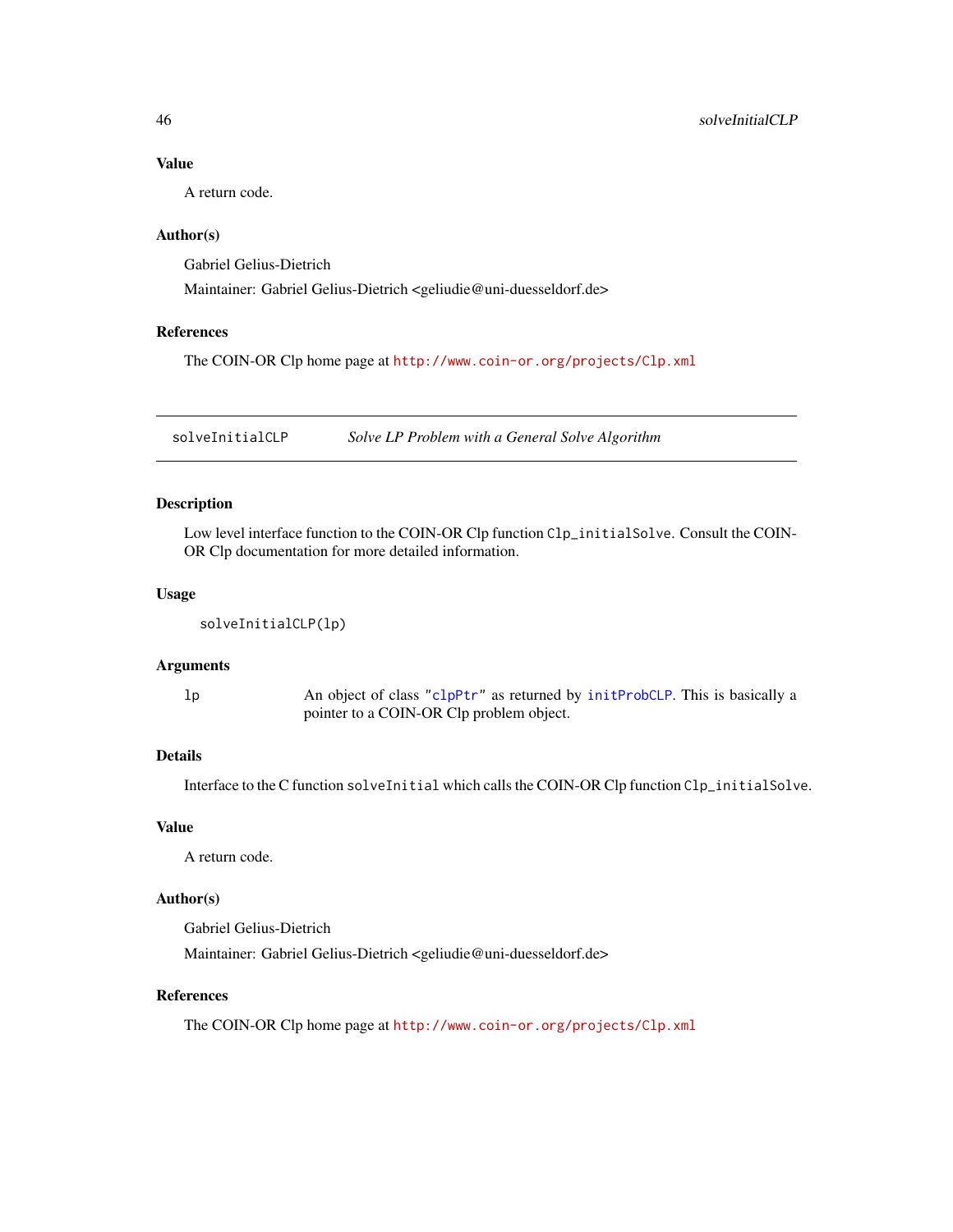<span id="page-46-0"></span>solveInitialDualCLP *Solve LP Problem with the Initial Dual Simplex Method*

#### Description

Low level interface function to the COIN-OR Clp function Clp\_initialDualSolve. Consult the COIN-OR Clp documentation for more detailed information.

# Usage

```
solveInitialDualCLP(lp)
```
#### Arguments

lp An object of class ["clpPtr"](#page-9-1) as returned by [initProbCLP](#page-31-1). This is basically a pointer to a COIN-OR Clp problem object.

### Details

Interface to the C function solveInitialDual which calls the COIN-OR Clp function Clp\_initialDualSolve.

### Value

A return code.

### Author(s)

Gabriel Gelius-Dietrich

Maintainer: Gabriel Gelius-Dietrich <geliudie@uni-duesseldorf.de>

### References

The COIN-OR Clp home page at <http://www.coin-or.org/projects/Clp.xml>

solveInitialPrimalCLP *Solve LP Problem with the Initial Primal Simplex Method*

#### Description

Low level interface function to the COIN-OR Clp function Clp\_initialPrimalSolve. Consult the COIN-OR Clp documentation for more detailed information.

#### Usage

solveInitialPrimalCLP(lp)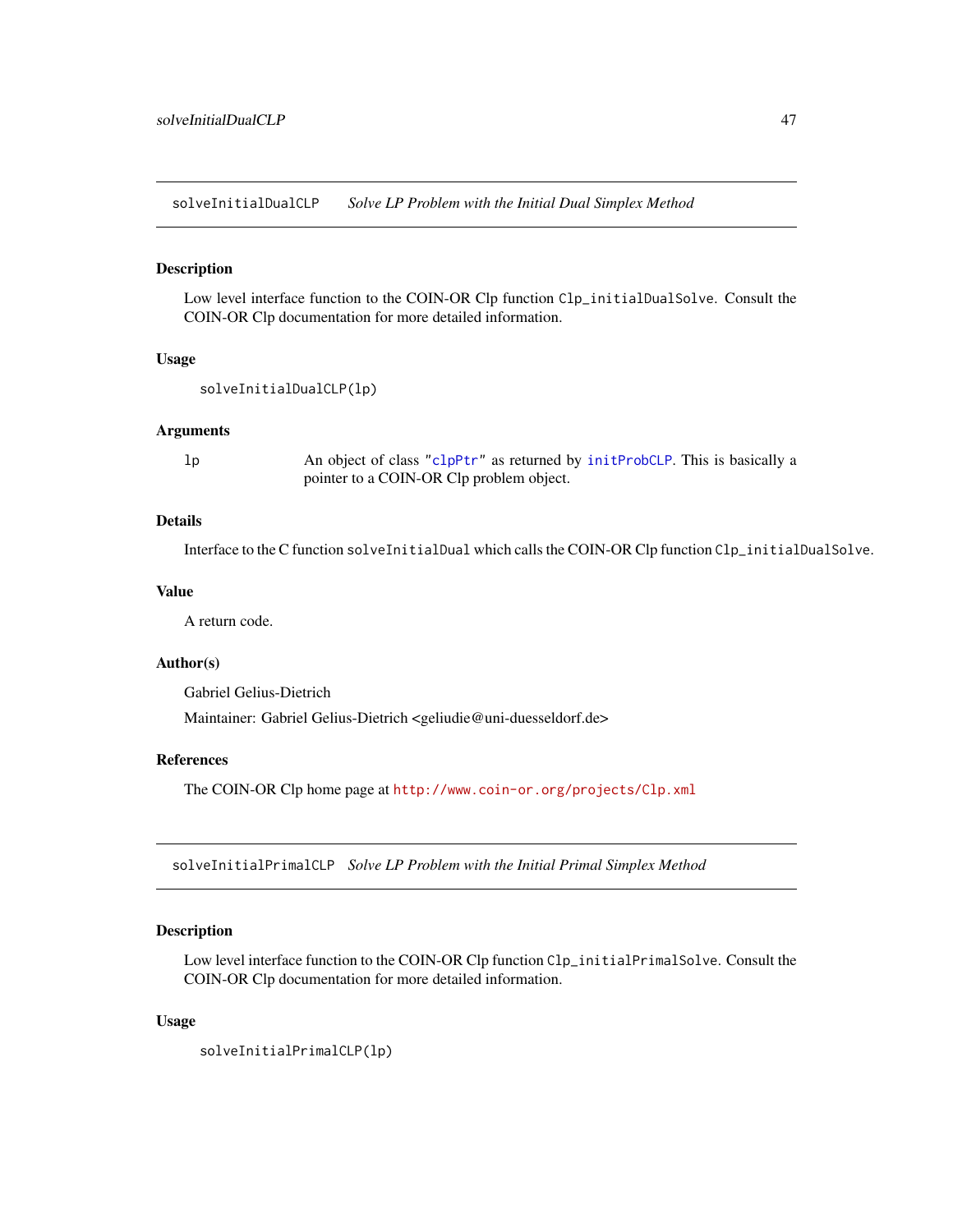### <span id="page-47-0"></span>**Arguments**

lp An object of class ["clpPtr"](#page-9-1) as returned by [initProbCLP](#page-31-1). This is basically a pointer to a COIN-OR Clp problem object.

### Details

Interface to the C function solveInitialPrimal which calls the COIN-OR Clp function Clp\_initialPrimalSolve.

#### Value

A return code.

### Author(s)

Gabriel Gelius-Dietrich Maintainer: Gabriel Gelius-Dietrich <geliudie@uni-duesseldorf.de>

### References

The COIN-OR Clp home page at <http://www.coin-or.org/projects/Clp.xml>

| status codeCLP | Translates a COIN-OR Clp Status Value into a Human Readable |  |  |  |  |
|----------------|-------------------------------------------------------------|--|--|--|--|
|                | <i>String</i>                                               |  |  |  |  |

### Description

Translates a COIN-OR Clp status value into a human readable string.

### Usage

```
status_codeCLP(code)
```
### Arguments

code Status code from COIN-OR Clp.

#### Value

A character string associated with the COIN-OR Clp status code.

### Author(s)

Gabriel Gelius-Dietrich Maintainer: Gabriel Gelius-Dietrich <geliudie@uni-duesseldorf.de>

### References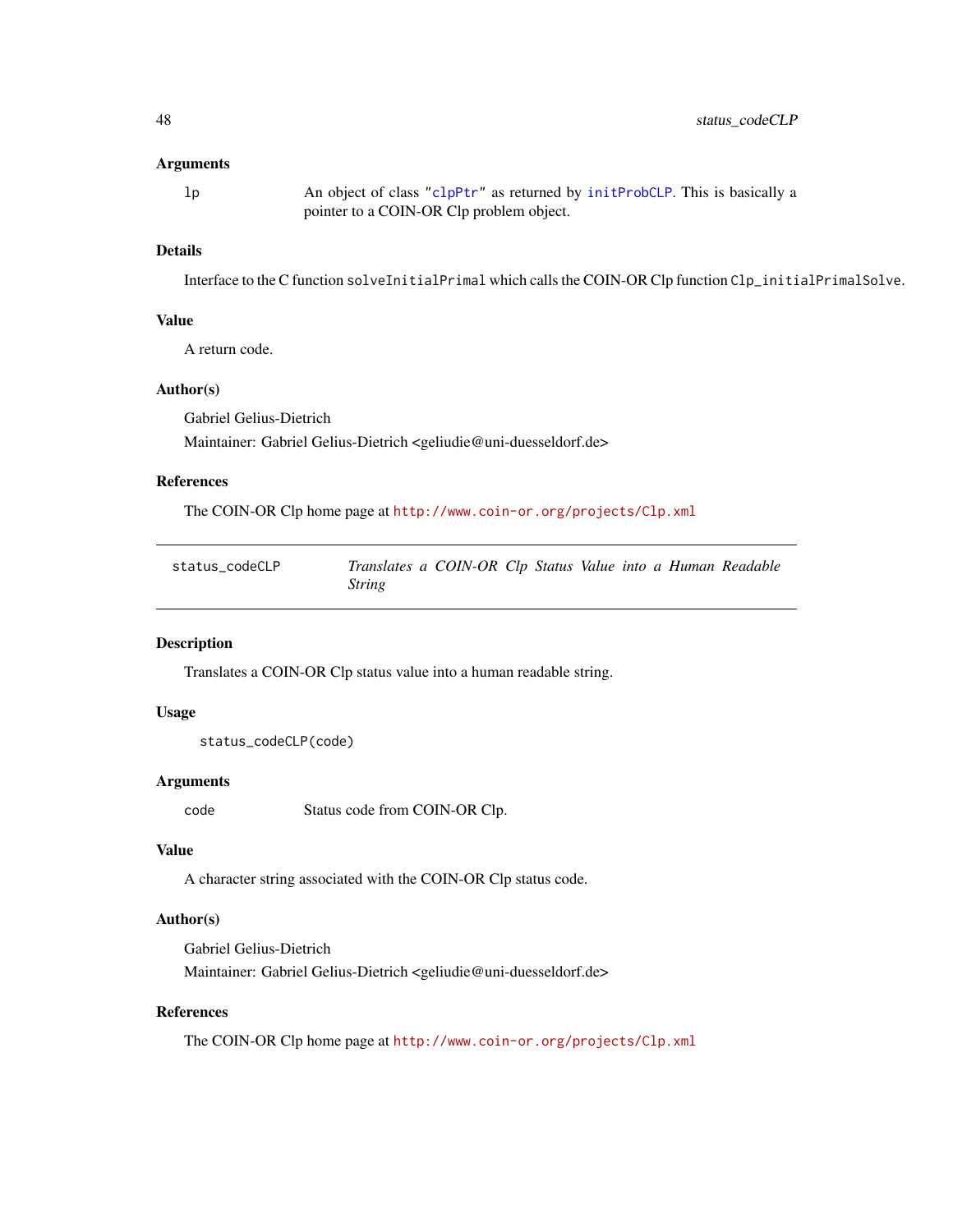<span id="page-48-0"></span>

Low level interface function to the COIN-OR Clp constant CLP\_VERSION. Consult the COIN-OR Clp documentation for more detailed information.

#### Usage

```
versionCLP()
```
# Details

Interface to the C function version which returns the COIN-OR Clp version number.

### Value

Returns a single character value containing the COIN-OR Clp version number.

### Author(s)

Gabriel Gelius-Dietrich

Maintainer: Gabriel Gelius-Dietrich <geliudie@uni-duesseldorf.de>

### References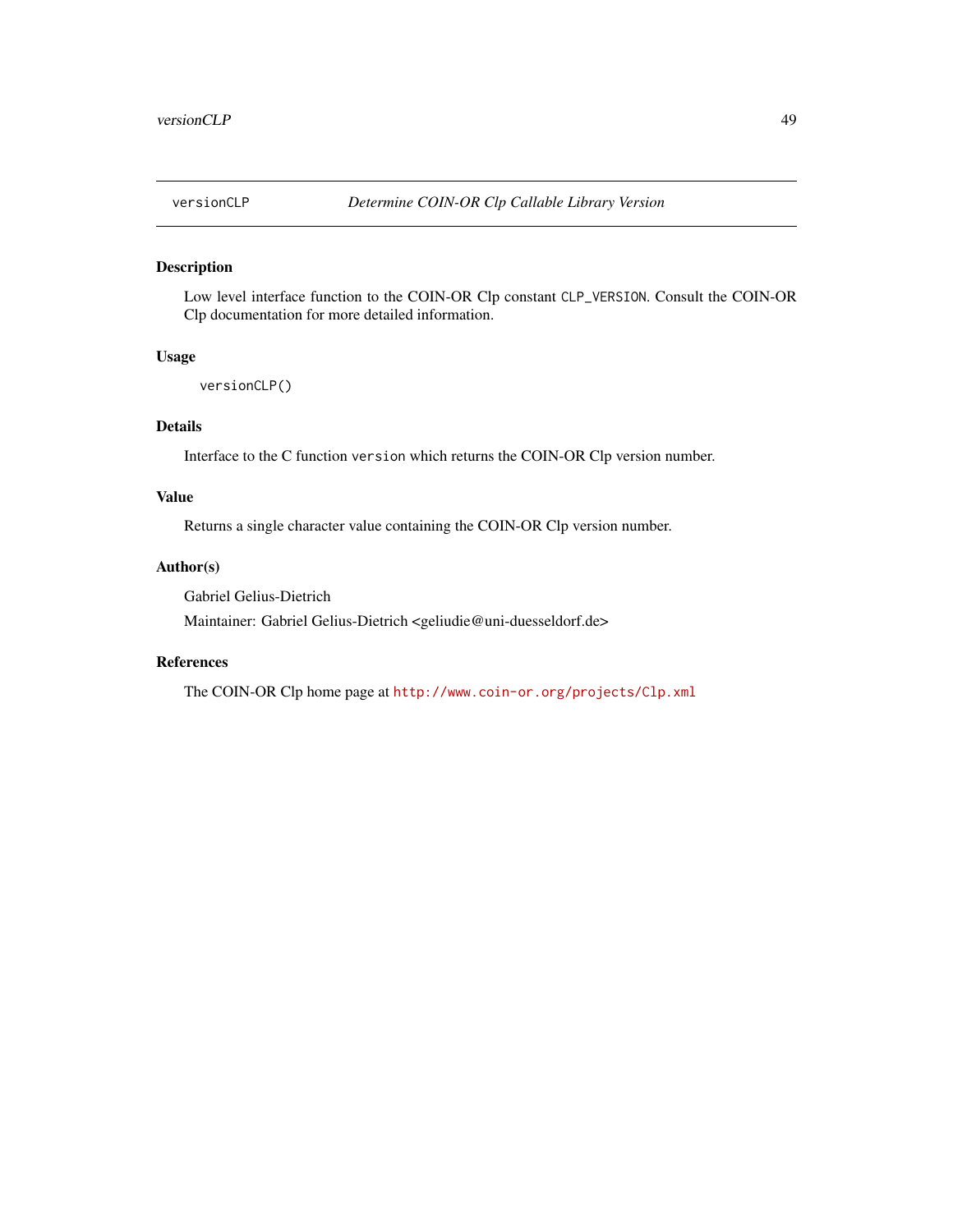# <span id="page-49-0"></span>Index

∗Topic optimize addColsCLP , [4](#page-3-0) addRowsCLP, [5](#page-4-0) chgColLowerCLP , [6](#page-5-0) chgColUpperCLP , [7](#page-6-0) chgObjCoefsCLP , [7](#page-6-0) chgRowLowerCLP , [8](#page-7-0) chgRowUpperCLP , [9](#page-8-0) clpAPI-package , [3](#page-2-0) clpPtr-class , [10](#page-9-0) copyNamesCLP , [11](#page-10-0) delColsCLP , [12](#page-11-0) delProbCLP , [13](#page-12-0) delRowsCLP , [13](#page-12-0) dropNamesCLP , [14](#page-13-0) dualCLP, [15](#page-14-0) getColDualCLP, [16](#page-15-0) getColLowerCLP, [16](#page-15-0) getColPrimCLP , [17](#page-16-0) getColUpperCLP , [18](#page-17-0) getIndCLP , [19](#page-18-0) getLogLevelCLP, [20](#page-19-0) getNnzCLP , [20](#page-19-0) getNumColsCLP , [21](#page-20-0) getNumNnzCLP , [22](#page-21-0) getNumRowsCLP, [23](#page-22-0) getObjCoefsCLP , [23](#page-22-0) getObjDirCLP , [24](#page-23-0) getObjValCLP, [25](#page-24-0) getRowDualCLP, [26](#page-25-0) getRowLowerCLP, [26](#page-25-0) getRowPrimCLP, [27](#page-26-0) getRowUpperCLP , [28](#page-27-0) getScaleFlagCLP , [29](#page-28-0) getSolStatusCLP , [29](#page-28-0) getVecLenCLP, [30](#page-29-0) getVecStartCLP , [31](#page-30-0) idiotCLP, [32](#page-31-0) initProbCLP , [32](#page-31-0)

lengthNamesCLP , [33](#page-32-0) loadMatrixCLP , [34](#page-33-0) loadProblemCLP , [35](#page-34-0) primalCLP, [36](#page-35-0) printModelCLP , [36](#page-35-0) probNameCLP , [37](#page-36-0) readMPSCLP , [38](#page-37-0) resizeCLP , [39](#page-38-0) restoreModelCLP , [40](#page-39-0) return\_codeCLP , [40](#page-39-0) saveModelCLP , [41](#page-40-0) scaleModelCLP , [42](#page-41-0) setLogLevelCLP, [43](#page-42-0) setObjDirCLP , [44](#page-43-0) solveInitialBarrierCLP , [44](#page-43-0) solveInitialBarrierNoCrossCLP , [45](#page-44-0) solveInitialCLP , [46](#page-45-0) solveInitialDualCLP , [47](#page-46-0) solveInitialPrimalCLP , [47](#page-46-0) status\_codeCLP, [48](#page-47-0) versionCLP , [49](#page-48-0) ∗Topic package clpAPI-package , [3](#page-2-0) addColsCLP , [4](#page-3-0) addRowsCLP, [5](#page-4-0) chgColLowerCLP , [6](#page-5-0) chgColUpperCLP , [7](#page-6-0) chgObjCoefsCLP , [7](#page-6-0) chgRowLowerCLP , [8](#page-7-0) chgRowUpperCLP , [9](#page-8-0) Clp\_addColumns *(*addColsCLP *)* , [4](#page-3-0) Clp\_addRows *(*addRowsCLP *)* , [5](#page-4-0) Clp\_chgColumnLower *(*chgColLowerCLP *)* , [6](#page-5-0) Clp\_chgColumnUpper *(*chgColUpperCLP *)* , [7](#page-6-0) Clp\_chgObjCoefficients *(*chgObjCoefsCLP *)* , [7](#page-6-0) Clp\_chgRowLower *(*chgRowLowerCLP *)* , [8](#page-7-0) Clp\_chgRowUpper *(*chgRowUpperCLP *)* , [9](#page-8-0)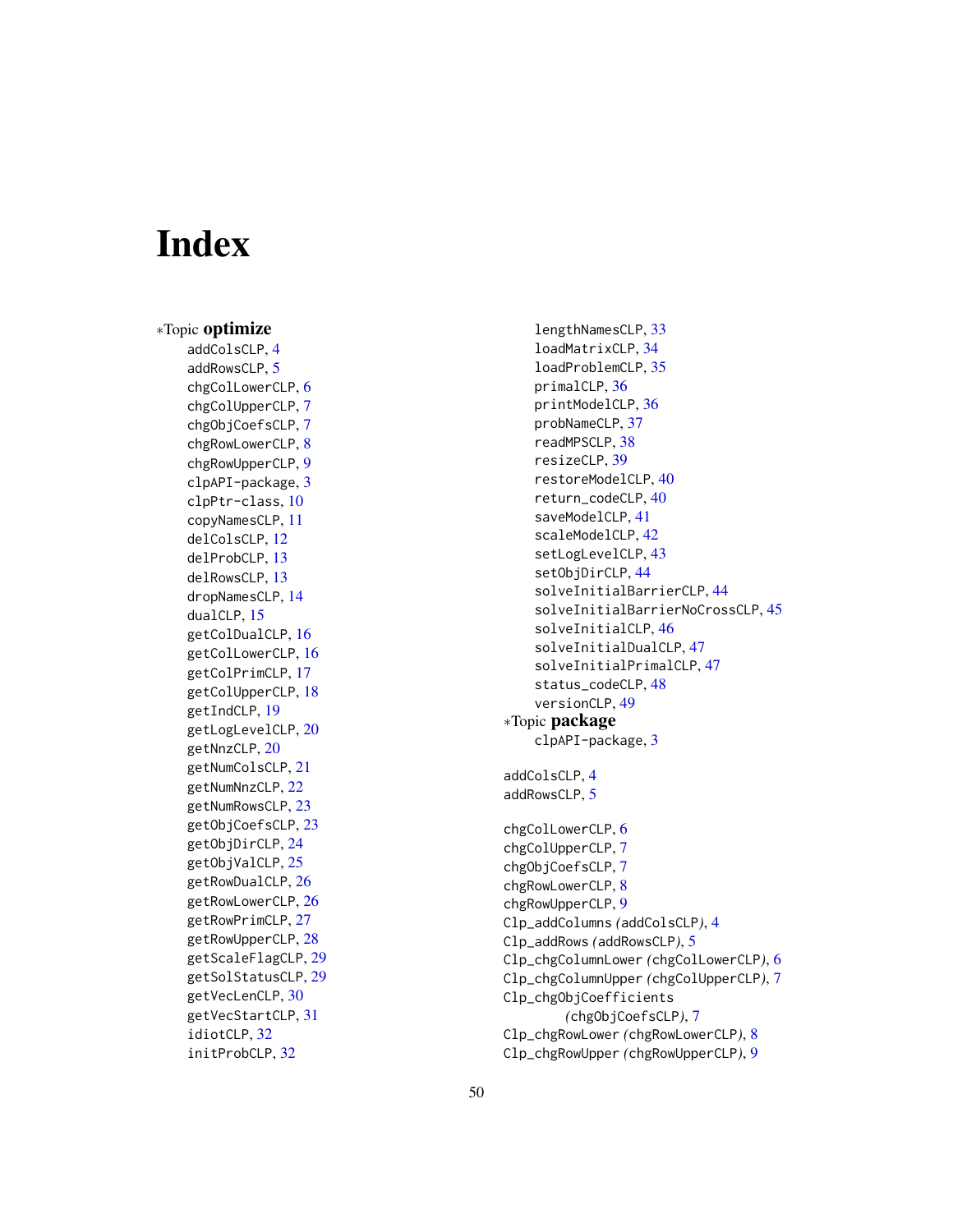### $I<sub>N</sub>$  in  $I<sub>N</sub>$  is  $I<sub>N</sub>$  in  $I<sub>N</sub>$  in  $I<sub>N</sub>$  in  $I<sub>N</sub>$  in  $I<sub>N</sub>$  in  $I<sub>N</sub>$  in  $I<sub>N</sub>$  in  $I<sub>N</sub>$  in  $I<sub>N</sub>$  in  $I<sub>N</sub>$  in  $I<sub>N</sub>$  in  $I<sub>N</sub>$  in  $I<sub>N</sub>$  in  $I<sub>N</sub>$  in  $I<sub>N</sub>$  in

```
Clp_columnLower (getColLowerCLP), 16
Clp_columnUpper (getColUpperCLP), 18
Clp_copyNames (copyNamesCLP), 11
Clp_deleteColumns (delColsCLP), 12
Clp_deleteModel (delProbCLP), 13
Clp_deleteRows (delRowsCLP), 13
Clp_dropNames (dropNamesCLP), 14
Clp_dual (dualCLP), 15
Clp_dualColumnSolution (getColDualCLP),
        16
Clp_dualRowSolution (getRowDualCLP), 26
Clp_getElements (getNnzCLP), 20
Clp_getIndices (getIndCLP), 19
Clp_getNumElements (getNumNnzCLP), 22
Clp_getVectorLengths (getVecLenCLP), 30
Clp_getVectorStarts (getVecStartCLP), 31
Clp_idiot (idiotCLP), 32
Clp_initialBarrierNoCrossSolve
        (solveInitialBarrierNoCrossCLP),
        45
Clp_initialBarrierSolve
        (solveInitialBarrierCLP), 44
Clp_initialDualSolve
        (solveInitialDualCLP), 47
Clp_initialPrimalSolve
        (solveInitialPrimalCLP), 47
Clp_initialSolve (solveInitialCLP), 46
Clp_lengthNames (lengthNamesCLP), 33
Clp_loadProblem (loadProblemCLP), 35
Clp_logLevel (getLogLevelCLP), 20
Clp_newModel (initProbCLP), 32
Clp_numberColumns (getNumColsCLP), 21
Clp_numberRows (getNumRowsCLP), 23
Clp_objective (getObjCoefsCLP), 23
Clp_objectiveValue (getObjValCLP), 25
Clp_optimizationDirection
        (getObjDirCLP), 24
Clp_primal (primalCLP), 36
Clp_primalColumnSolution
        (getColPrimCLP), 17
Clp_primalRowSolution (getRowPrimCLP),
        27
Clp_printModel (printModelCLP), 36
Clp_problemName (probNameCLP), 37
Clp_readMps (readMPSCLP), 38
Clp_resize (resizeCLP), 39
Clp_restoreModel (restoreModelCLP), 40
Clp_rowLower (getRowLowerCLP), 26
```
Clp\_rowUpper *(*getRowUpperCLP*)*, [28](#page-27-0) Clp\_saveModel *(*saveModelCLP*)*, [41](#page-40-0) Clp\_scaling *(*scaleModelCLP*)*, [42](#page-41-0) Clp\_scalingFlag *(*getScaleFlagCLP*)*, [29](#page-28-0) Clp\_setLogLevel *(*setLogLevelCLP*)*, [43](#page-42-0) Clp\_setOptimizationDirection *(*setObjDirCLP*)*, [44](#page-43-0) Clp\_status *(*getSolStatusCLP*)*, [29](#page-28-0) CLP\_VERSION *(*versionCLP*)*, [49](#page-48-0) clpAPI *(*clpAPI-package*)*, [3](#page-2-0) clpAPI-package, [3](#page-2-0) clpPointer *(*clpPtr-class*)*, [10](#page-9-0) clpPointer,clpPtr-method *(*clpPtr-class*)*, [10](#page-9-0) clpPtr, *[4](#page-3-0)[–9](#page-8-0)*, *[11](#page-10-0)[–48](#page-47-0)* clpPtr *(*clpPtr-class*)*, [10](#page-9-0) clpPtr-class, [10](#page-9-0) clpPtrType *(*clpPtr-class*)*, [10](#page-9-0) clpPtrType,clpPtr-method *(*clpPtr-class*)*, [10](#page-9-0) clpPtrType<- *(*clpPtr-class*)*, [10](#page-9-0) clpPtrType<-,clpPtr-method *(*clpPtr-class*)*, [10](#page-9-0) copyNamesCLP, [11](#page-10-0) delColsCLP, [12,](#page-11-0) *[39](#page-38-0)* delProbCLP, [13](#page-12-0) delRowsCLP, [13,](#page-12-0) *[39](#page-38-0)* dropNamesCLP, [14](#page-13-0) dualCLP, [15](#page-14-0) getColDualCLP, [16](#page-15-0) getColLowerCLP, [16](#page-15-0) getColPrimCLP, [17](#page-16-0) getColUpperCLP, [18](#page-17-0) getIndCLP, [19](#page-18-0) getLogLevelCLP, [20](#page-19-0) getNnzCLP, [20](#page-19-0) getNumColsCLP, [21](#page-20-0) getNumNnzCLP, [22](#page-21-0) getNumRowsCLP, [23](#page-22-0) getObjCoefsCLP, [23](#page-22-0) getObjDirCLP, [24](#page-23-0) getObjValCLP, [25](#page-24-0) getRowDualCLP, [26](#page-25-0) getRowLowerCLP, [26](#page-25-0) getRowPrimCLP, [27](#page-26-0) getRowUpperCLP, [28](#page-27-0) getScaleFlagCLP, [29](#page-28-0)